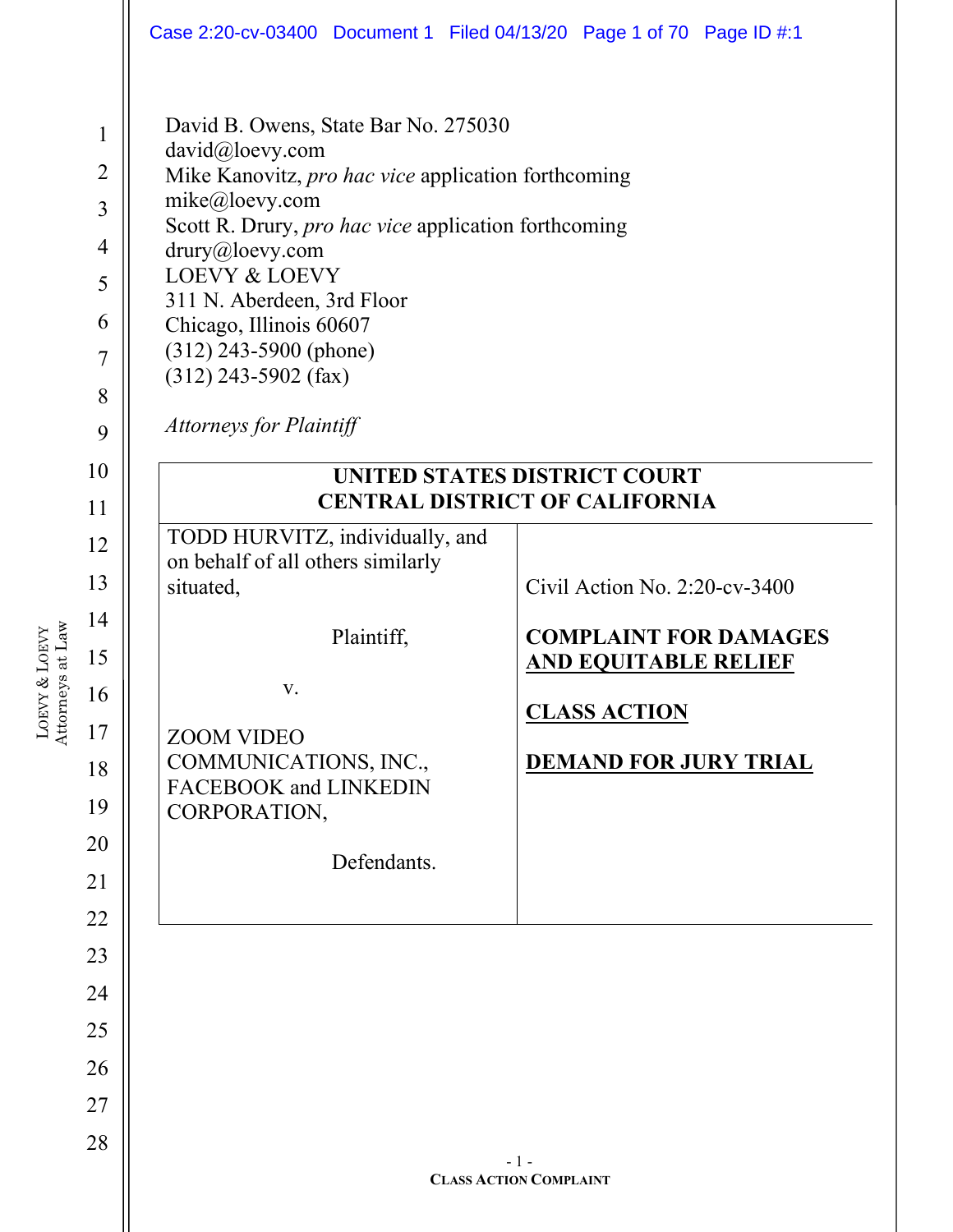1

2

3

4

5

6

7

8

9

10

11

13

14

15

16

17

18

19

20

21

22

23

24

25

26

27

Plaintiff Todd Hurvitz, by his attorneys, brings this class action complaint against Defendants Zoom Video Communications, Inc. ("Zoom"), Facebook and LinkedIn Corporation ("LinkedIn") (collectively, "Defendants"), on behalf of himself and all others similarly situated, and alleges, upon personal knowledge as to his own actions and his counsel's investigations, and upon information and belief as to all other matters, as follows:

#### **INTRODUCTION**

1. Defendant Zoom promotes itself as the "leader in modern enterprise video communications" that "helps businesses and organizations bring their teams together in a frictionless environment to get more done."

2. Zoom also contends that it cares for its users and seeks to deliver happiness. Not so. It recently has been revealed that: (a) Defendants Facebook and LinkedIn eavesdropped on, and otherwise read, attempted to read and learned the contents and meaning of, the communications between Zoom users' devices and Defendant Zoom's server; (b) Zoom and LinkedIn disclosed Zoom users' identities to third parties even when those users actively took steps to keep their identities anonymous while using the Zoom platform; and (c) Zoom falsely represented the safeguards in place to keep users' video communications private.

3. Indeed, the exploitation of Zoom users began simultaneously with the installation of Zoom's software application (the "Zoom App"), especially if they used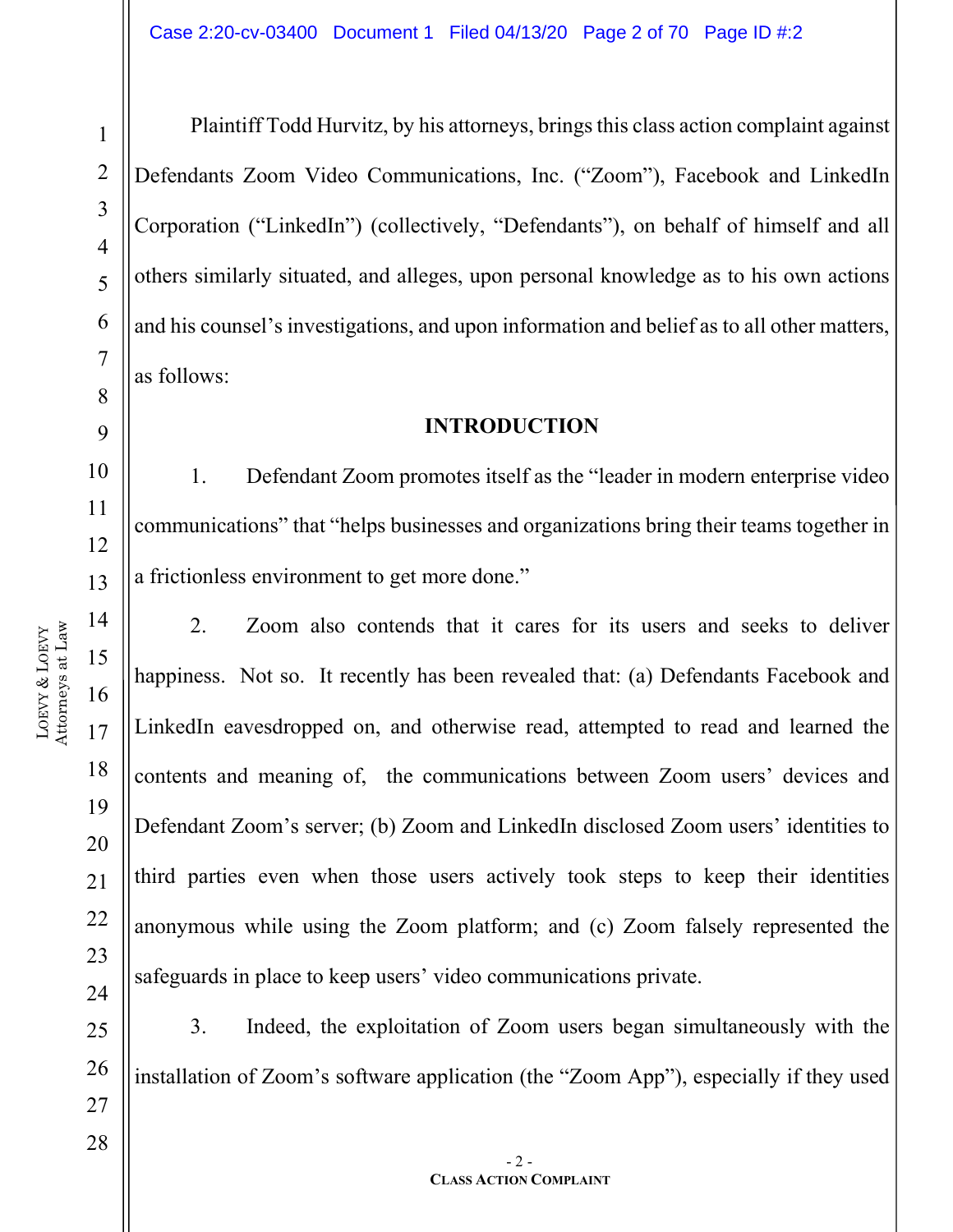LOEVY &

LOEVY

22

23

24

25

26

27

28

1

2

3

4

5

6

7

8

 $\overline{Q}$ 

the iOS operating system – the system to run to Apple products. At that time, and each time thereafter that a Zoom user opened or closed the Zoom App, Defendant Facebook eavesdropped on, and otherwise read, attempted to read and learned the contents and meaning of, communications between Zoom users' devices and Defendant Zoom's server without the users' knowledge or consent.

4. Facebook engaged in that unlawful conduct in order to gather users' personal information and amass increasingly detailed profiles on Zoom users, which profiles Zoom and Facebook then used for their respective financial benefit.

5. Similarly, Defendant LinkedIn eavesdropped on, and otherwise read, attempted to read and learned the contents and meaning of, communications between Zoom users' devices and Defendant Zoom's server, in order to harvest users' personal information. Further, Zoom and LinkedIn surreptitiously provided certain Zoom users with the personal information of other users even when the victim users proactively took steps to hide their identities.

6. Additionally, Defendant Zoom has misrepresented the nature of the security used to protect Zoom users' video communications. It has also concealed, suppressed and omitted from disclosure various flaws in its products until they are publicly disclosed by third parties, knowing that the disclosures could harm its business.

7. Plaintiff brings this action for monetary, declaratory and injunctive relief in order to: (a) require Defendants to provide compensation for their unlawful, unfair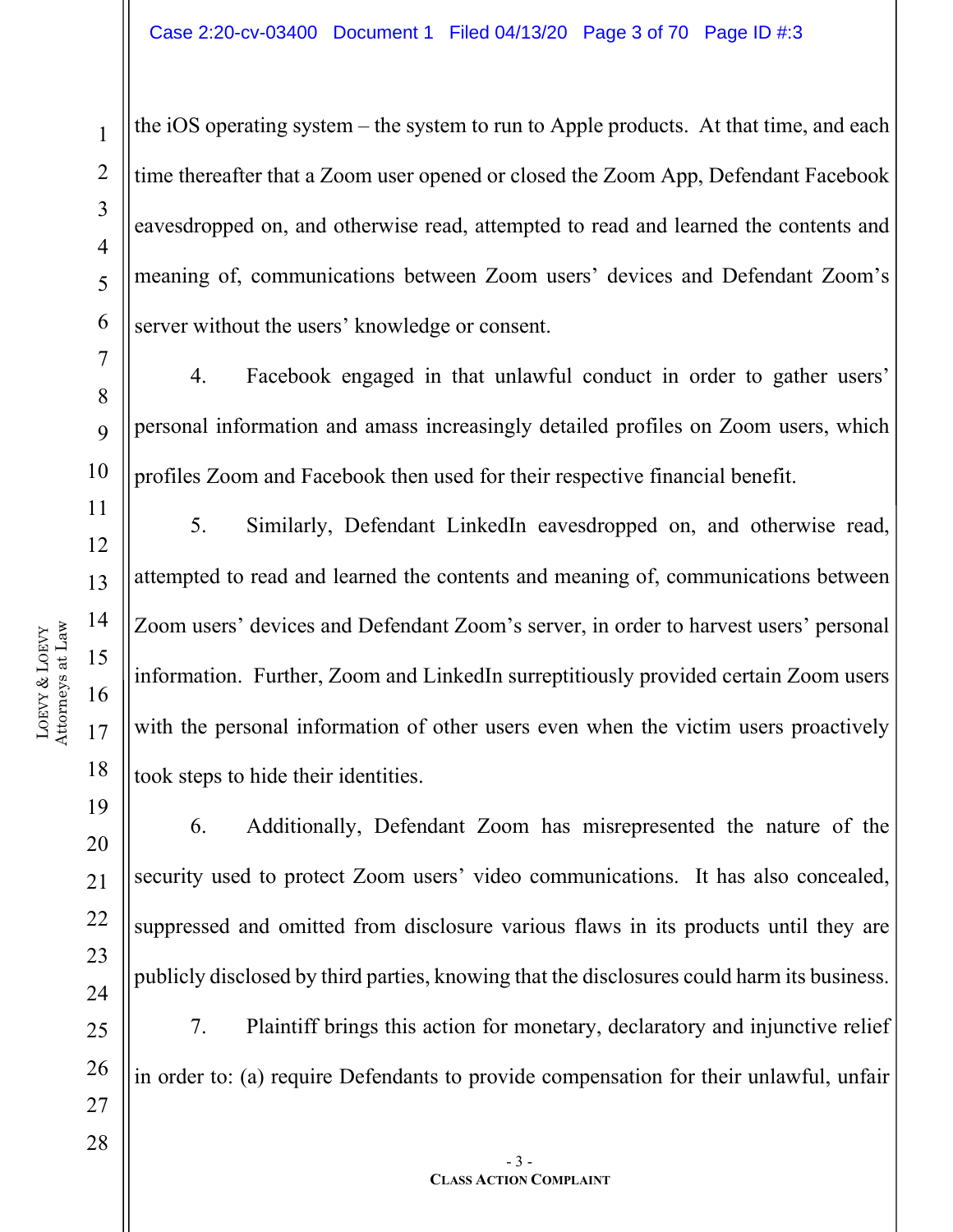and deceptive conduct; (b) require Defendants to disgorge their ill-gotten gains; and (c) prevent and preclude Defendants from engaging in similar conduct in the future.

#### **PARTIES**

8. Plaintiff Todd Hurvitz is a California resident, residing in the Central District of California.

9. Defendant Zoom is a Delaware corporation, with its corporate headquarters in San Jose, California. As of January 31, 2020, Zoom reported quarterly revenue of \$188 million and fiscal year revenue of \$623 million. As of December 2019, the maximum number of Zoom meeting participants on a given day totaled 10 million. As of late March 2020, the number had grown to 200 million participants.

10. Defendant Facebook is a Delaware corporation, with its corporate headquarters in Menlo Park, California. Facebook's 2019 revenue totaled approximately \$71 billion. Moreover, as of December 2019, Facebook averaged 2.50 billion monthly active users. According to a recent filing with the United States Security and Exchange Commission: (a) Facebook is a social network that generates substantially all of its revenue from selling advertising placements to marketers; (b) Facebook ads allow marketers to reach people based on various factors including age, gender, behaviors, location and interests; and (c) Facebook's advertising revenue depends on "targeting and measurement tools that incorporates data signals from user activity on websites."

1

2

3

4

5

6

7

8

 $\overline{Q}$ 

10

11

12

13

14

15

16

17

18

19

20

21

22

23

24

25

26

27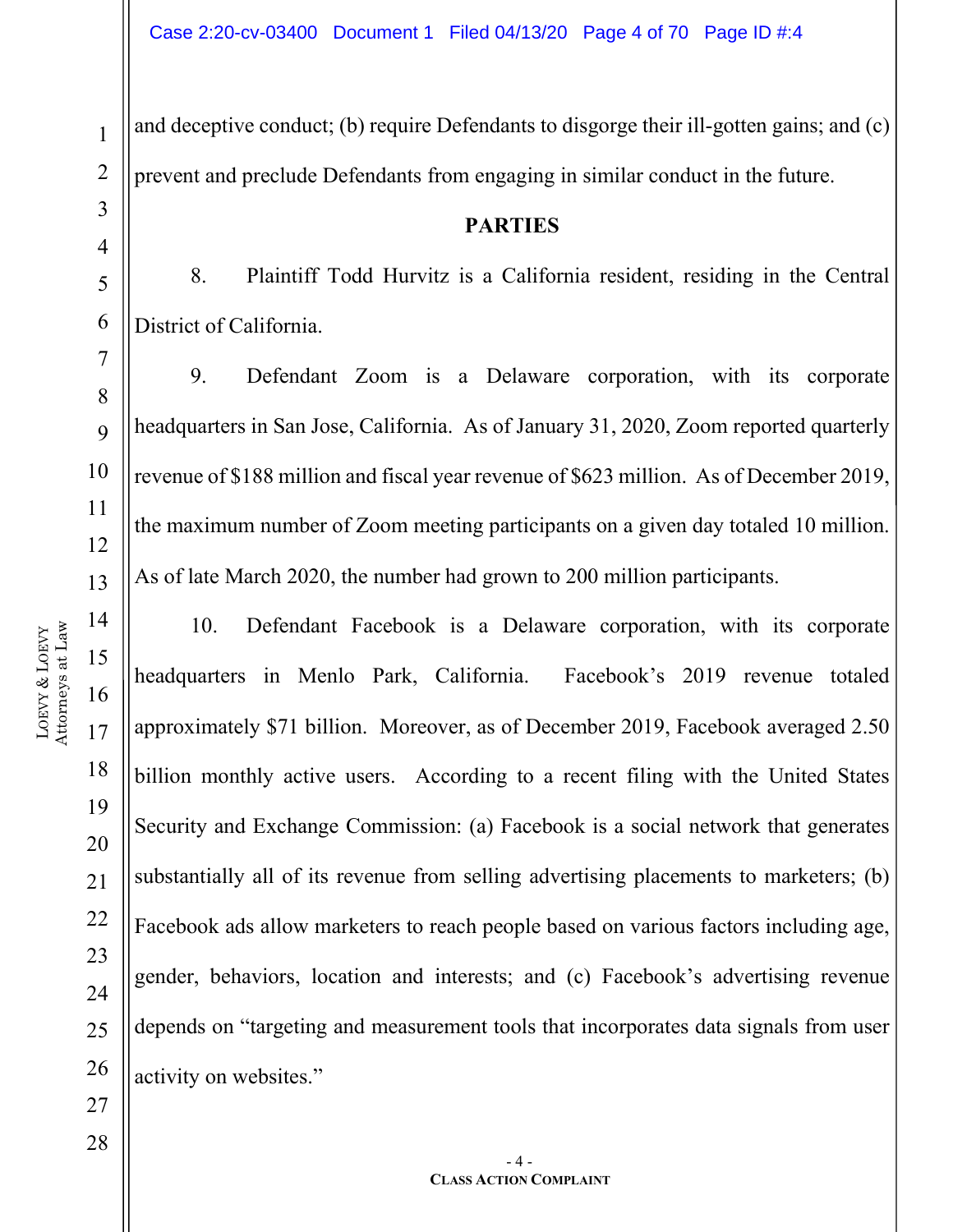1

11. Defendant LinkedIn is a Delaware subsidiary of Microsoft Corporation ("Microsoft"), with its corporate headquarters in Sunnyvale, California. According to Microsoft's 2019 Annual Report, LinkedIn is the "world's largest professional network on the Internet" with revenue totaling \$5.3 billion. Among the products offered by LinkedIn at relevant times was LinkedIn Sales Navigator ("Navigator"), a sales tool that provided automated targeting of prospective customers. The minimum annual fee for access to Navigator was \$780.

#### **JURISDICTION AND VENUE**

12. This Court has jurisdiction pursuant to 28 U.S.C. § 1332(d)(2) (the "Class Action Fairness Act") because sufficient diversity of citizenship exists between the parties in this action, the aggregate amount in controversy exceeds \$5,000,000, exclusive of interests and costs, and there are 100 or more members of the Class.

13. This Court has personal jurisdiction over Defendants because they are headquartered in California, marketed and sold their products to California consumers and businesses and exposed California residents to ongoing privacy risks created by their conduct.

14. Venue is proper under 28 U.S.C. § 1391(b)(2) because a substantial part of the acts or omissions giving rise to the claims alleged herein occurred in the Central District of California. Alternatively, venue is proper under 28 U.S.C. § 1391(b)(3) because this Court has personal jurisdiction over Defendants.

23

24

25

26

27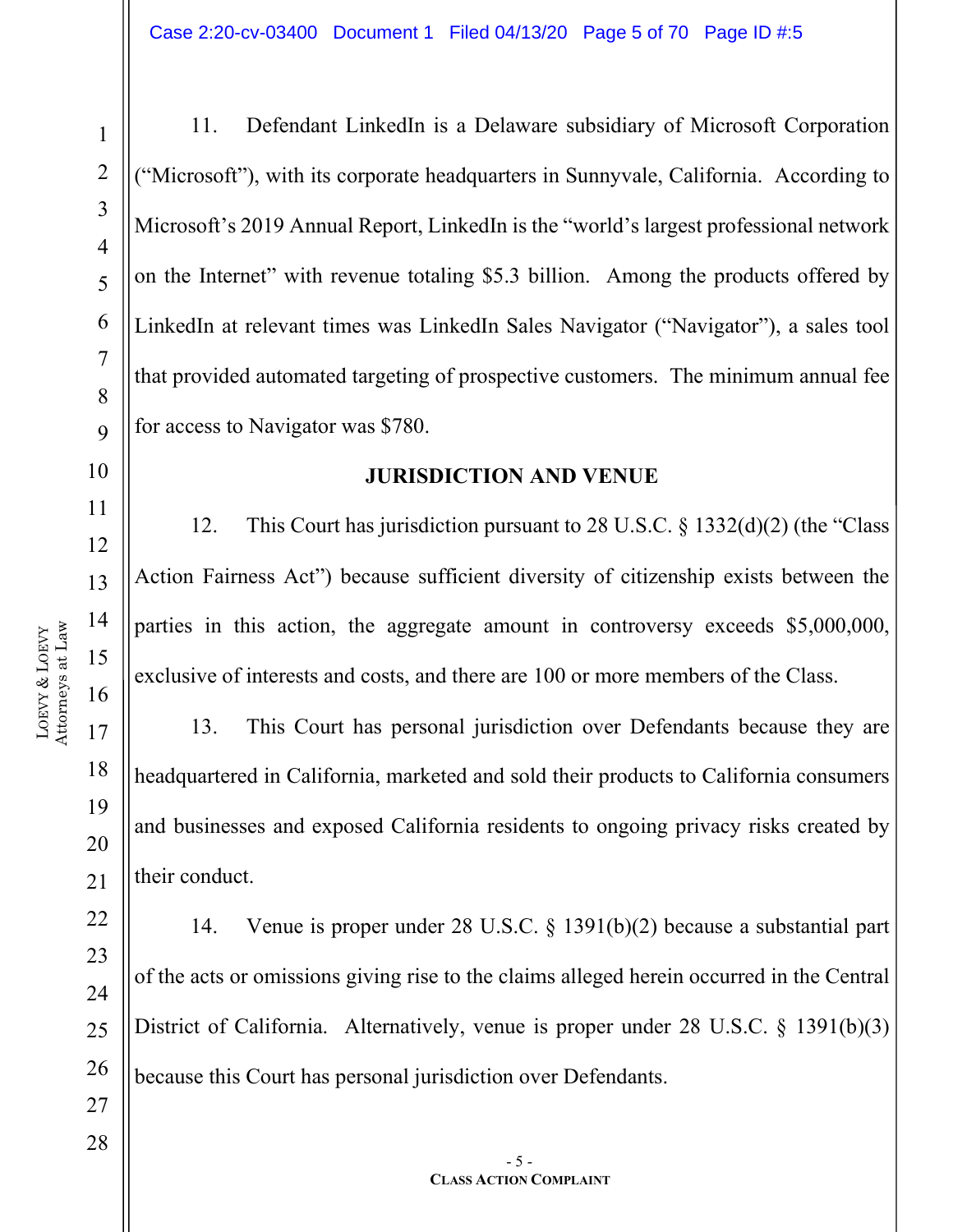#### *Zoom's Business and Business Risk Factors*

15. According to Defendant Zoom's March 2019 Form S-1 Registration Statement (the "S-[1](#page-5-0)")<sup>1</sup>:

- a. "Video has increasingly become the way that individuals want to communicate in the workplace and their daily lives," and online/cloud video communications represents a \$43.1 billion opportunity in 2022;
- b. Zoom was a "video-first communications platform that delivers happiness and fundamentally changes how people interact by connecting them through frictionless video, voice, chat and content sharing";
- c. Zoom's cornerstone product was Zoom Meetings, which provided "HD video, voice, chat and content sharing across mobile devices, desktops, laptops, telephones and conference room systems";
	- d. Zoom's business was subject to numerous risk factors;
	- e. Zoom recognized that a decline in new users and hosts or in renewals of upgrades from free service to paid subscriptions would

1

2

3

4

5

6

7

8

9

10

11

12

13

14

15

16

17

18

19

20

21

22

23

24

25

<span id="page-5-0"></span>26

27

<sup>1</sup> Zoom Video Communications, Inc. SEC Form S-1 Registration Statement (Mar. 22, 2019), https://investors.zoom.us/static-files/fd2d31e8-3320-42ed-9f38-439936418332 (last accessed on Apr. 9, 2020).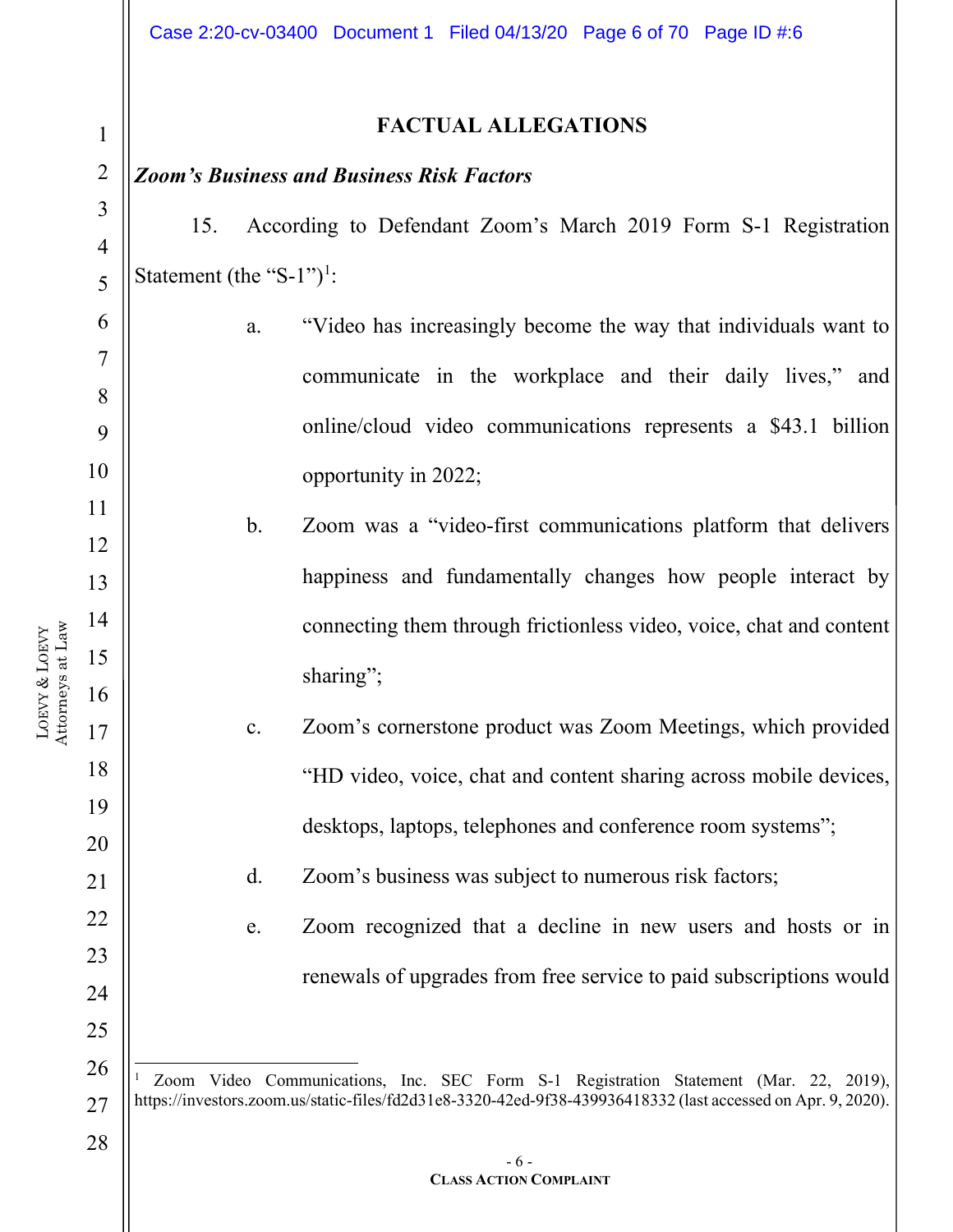16 hurt Defendant Zoom's business: "Any decrease in user satisfaction with our products or support would harm our brand, word-of-mouth referrals and ability to grow"; 16. At relevant times, it was critical to Defendant Zoom's business plan that it limit bad or negative news regarding its data security and confidentiality practices. 17. According to Defendant Zoom: Any failure or perceived failure by us to comply with our privacy-, data protection- or information security-related obligations to users or other third parties or any of our other legal obligations relating to privacy, data protection or information security may result in governmental investigations or enforcement actions, litigation, claims or public statements against us by consumer advocacy groups or others, and could result in significant liability or cause our users to lose trust in us, which could have an adverse effect on our reputation and business.<sup>[2](#page-6-0)</sup> 18. Similarly, recognizing its past inability to keep its users' data secure, Defendant Zoom has acknowledged that "[c]oncerns regarding privacy, data protection and information security may cause some of our users and hosts to stop using our solutions and fail to renew their subscriptions. This discontinuance in use or failure to renew could substantially harm our business."<sup>[3](#page-6-1)</sup> 19. Defendant Zoom has further conceded that "failures to meet customers'

LOEVY & LOEVY Attorneys at Law 1

2

3

4

5

6

7

8

9

10

11

12

13

14

15

<span id="page-6-1"></span><span id="page-6-0"></span>28

<sup>2</sup> *Id.* <sup>3</sup> *Id.*

and hosts' expectations with respect to security and confidentiality of their data and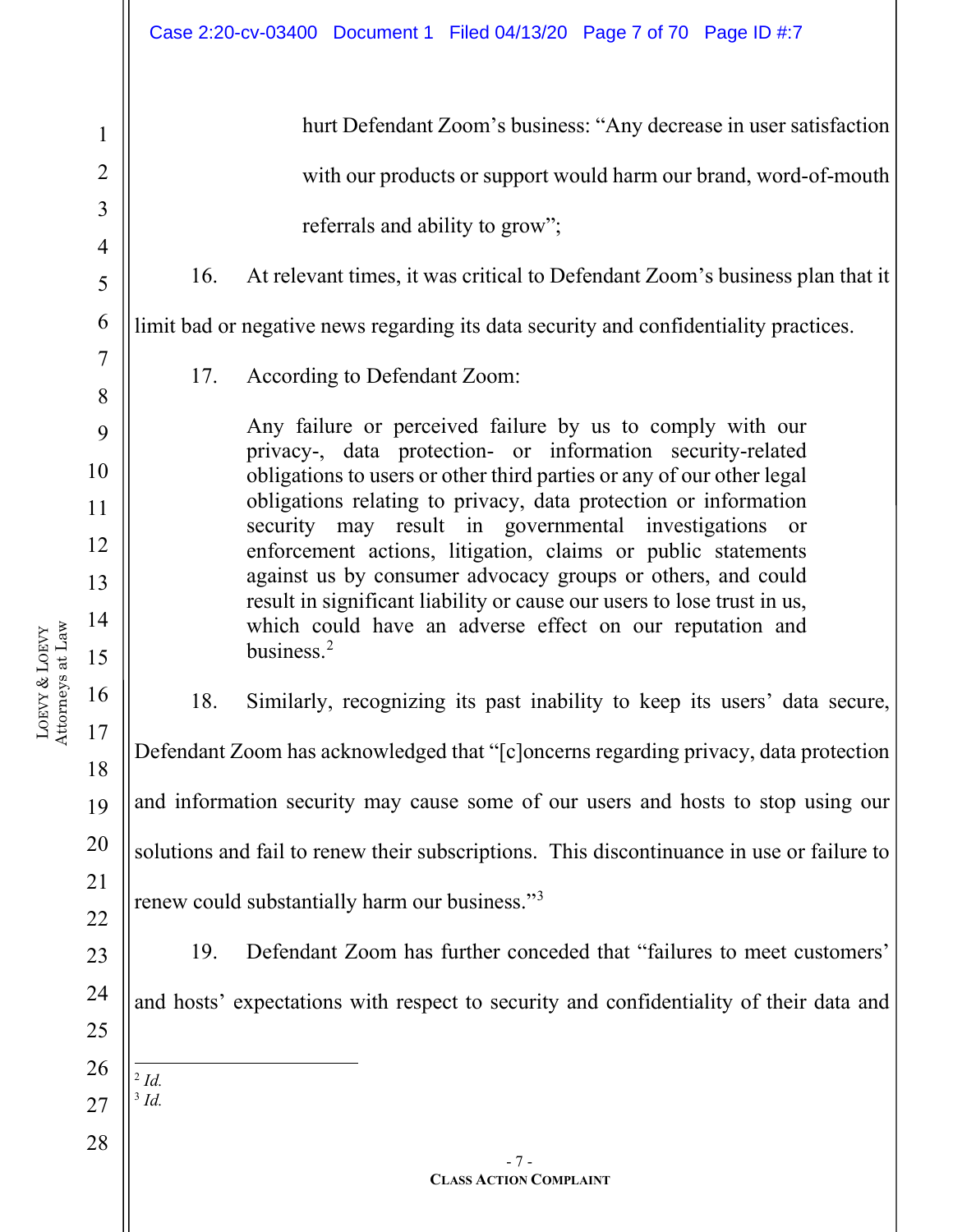information could damage our reputation and affect our ability to retain customers and hosts, attract new customers and hosts and grow our business."<sup>[4](#page-7-0)</sup>

#### *Defendant Zoom's Misrepresentations Regarding Data Privacy and Security*

20. Defendant Zoom has consistently represented that it did not allow third parties access to any personal data Zoom collected in the course of providing services to customers. In fact, as alleged in more detail below, Zoom allowed third parties to access such data.

21. Further, at relevant times, Defendant Zoom represented that it took security seriously and protected users' data by allowing all shared content to be encrypted using Advanced Encryption Standard ("AES")-256 encryption.

22. AES is a standard for encrypting data.

23. Contrary to Defendant Zoom's representations, Zoom did not protect users' data using either AES-256. Rather, Zoom used weaker data protection methods that exposed users to security hazards.

*Defendants' History of Lax Security and Data Privacy Practices*

*Defendant Zoom*

24. Defendant Zoom has a long history of lax security practices and deceptive data privacy practices.

1

2

3

4

5

6

7

8

 $\overline{Q}$ 

10

11

12

13

14

15

16

17

18

<span id="page-7-0"></span><sup>4</sup> *Id.*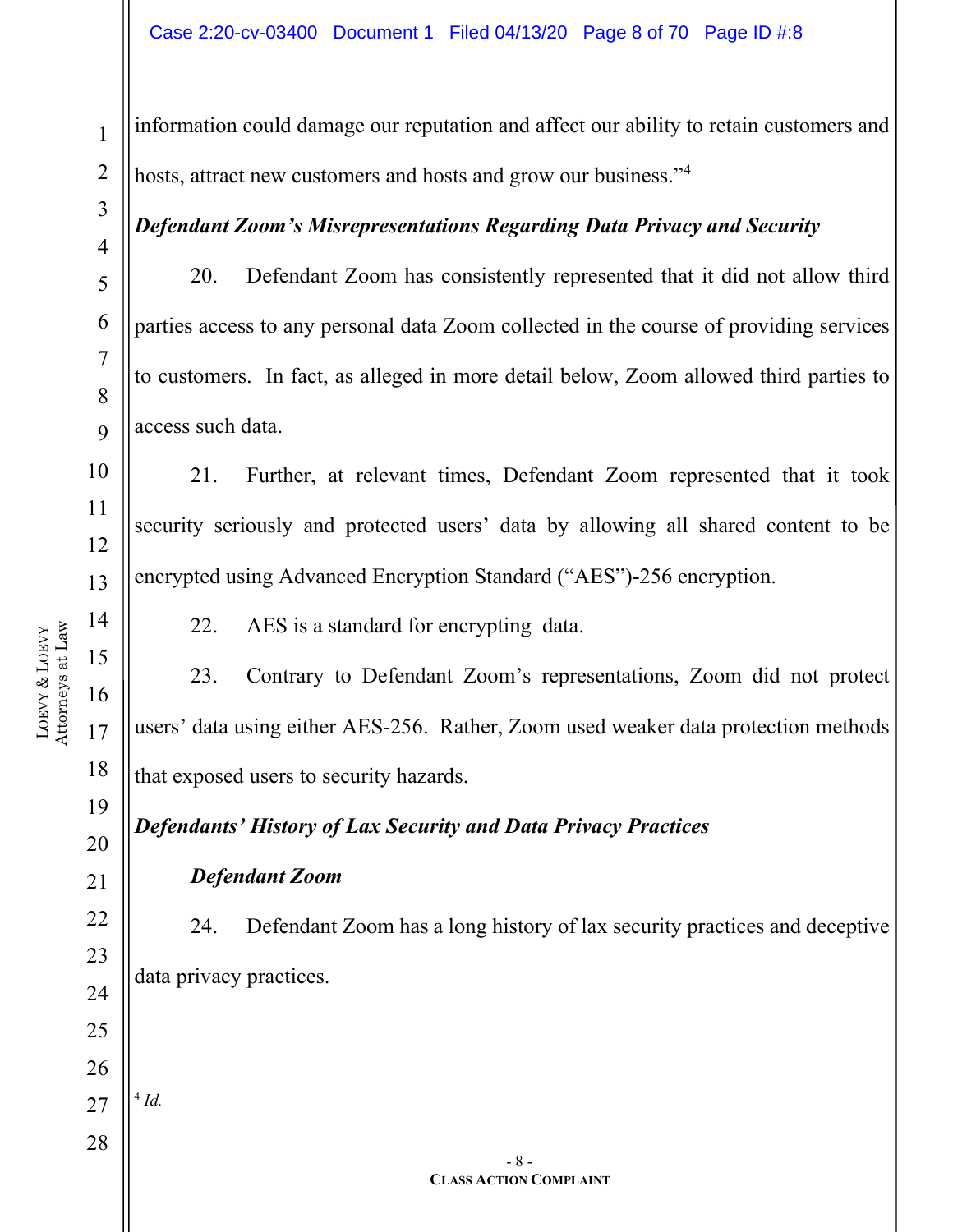<span id="page-8-2"></span><span id="page-8-1"></span><span id="page-8-0"></span>1 2 3 4 5 6 7 8  $\overline{Q}$ 10 11 12 13 14 15 16 17 18 19 20 21 22 23 24 25 26 27 28 - 9 - **CLASS ACTION COMPLAINT** 25. Indeed, in its S-1, Defendant Zoom conceded that "security incidents have occurred in the past and may occur in the future . . . ."[5](#page-8-0) 26. In numerous instances, Defendant Zoom has claimed to not have become aware of its failure to properly secure users' personal information or its failure to adhere to its own privacy practices until it received notification from third parties. 27. In July 2018, it was revealed that a flaw in Zoom Meetings "could result in potential exposure of a Zoom user's password."[6](#page-8-1) 28. On October 11, 2018, a cybersecurity company notified Defendant Zoom of a software defect that "allows attackers to hijack control of presenters' desktops, spoof chat messages, and kick attendees out of Zoom calls."<sup>[7](#page-8-2)</sup> 29. Defendant Zoom did not publicly release a fix to the October 2018 vulnerability until late November 2018. 30. In March 2019, a software engineer notified Defendant Zoom of a security defect that exposed millions of users to an attack whereby a hacker could access their computers' cameras and microphones and initiate a video-enabled call on a Mac without user consent. Further research revealed that if a user tried to remedy the defect <sup>5</sup> *Id.*  $6$   $Id.$ <sup>7</sup> *Id.*; *see also Zoom Message Spoofing*, Tenable (Oct. 2018), https://www.tenable.com/security/research/tra-2018-40 (last accessed on Apr. 9, 2020).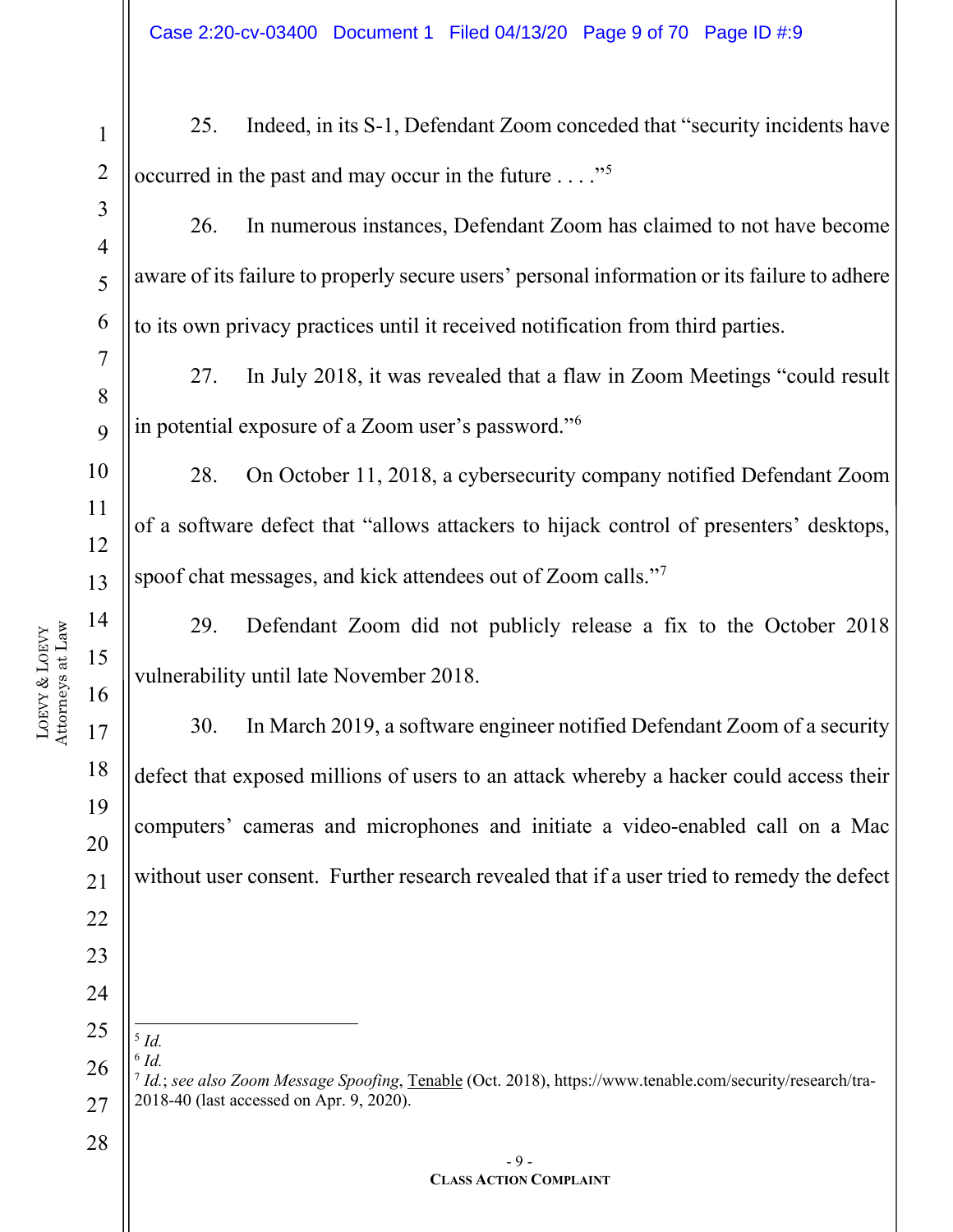by uninstalling the Zoom App on his device, Zoom would surreptitiously reinstall it – thereby, again, leaving the user exposed to the security vulnerability.

31. The engineer who discovered the March 2019 defect rated its severity as 8.5 out of 10.[8](#page-9-0)

32. Rather than immediately remedying the defect, Defendant Zoom released a fix for an unrelated defect.

33. Defendant Zoom waited almost four months before releasing a fix for the major defect and did so only after a complaint was filed with the Federal Trade Commission (the "FTC") by a privacy advocacy organization.

#### *Defendant Facebook*

34. Defendant Facebook has a long history of lax security practices and deceptive data privacy practices, as exemplified by the allegations below:

35. In 2011, a researcher disclosed that Defendant Facebook covertly tracked the websites Facebook users visited when users were logged out of Facebook. Facebook began engaging in the conduct in April 2010 and did not cease doing so until the *Wall Street Journal* published the researcher's findings in September 2011.

36. In 2012, the FTC charged Defendant Facebook with eight separate privacy-related violations, including that Facebook made misrepresentations regarding users' ability to control the privacy of their personal data. In response, Facebook agreed

<span id="page-9-0"></span>27 <sup>8</sup> *Id.*

LOEVY

1

2

3

4

5

6

7

8

9

10

11

12

13

14

15

16

17

18

19

20

21

22

23

24

25

26

28

 $-10-$ **CLASS ACTION COMPLAINT**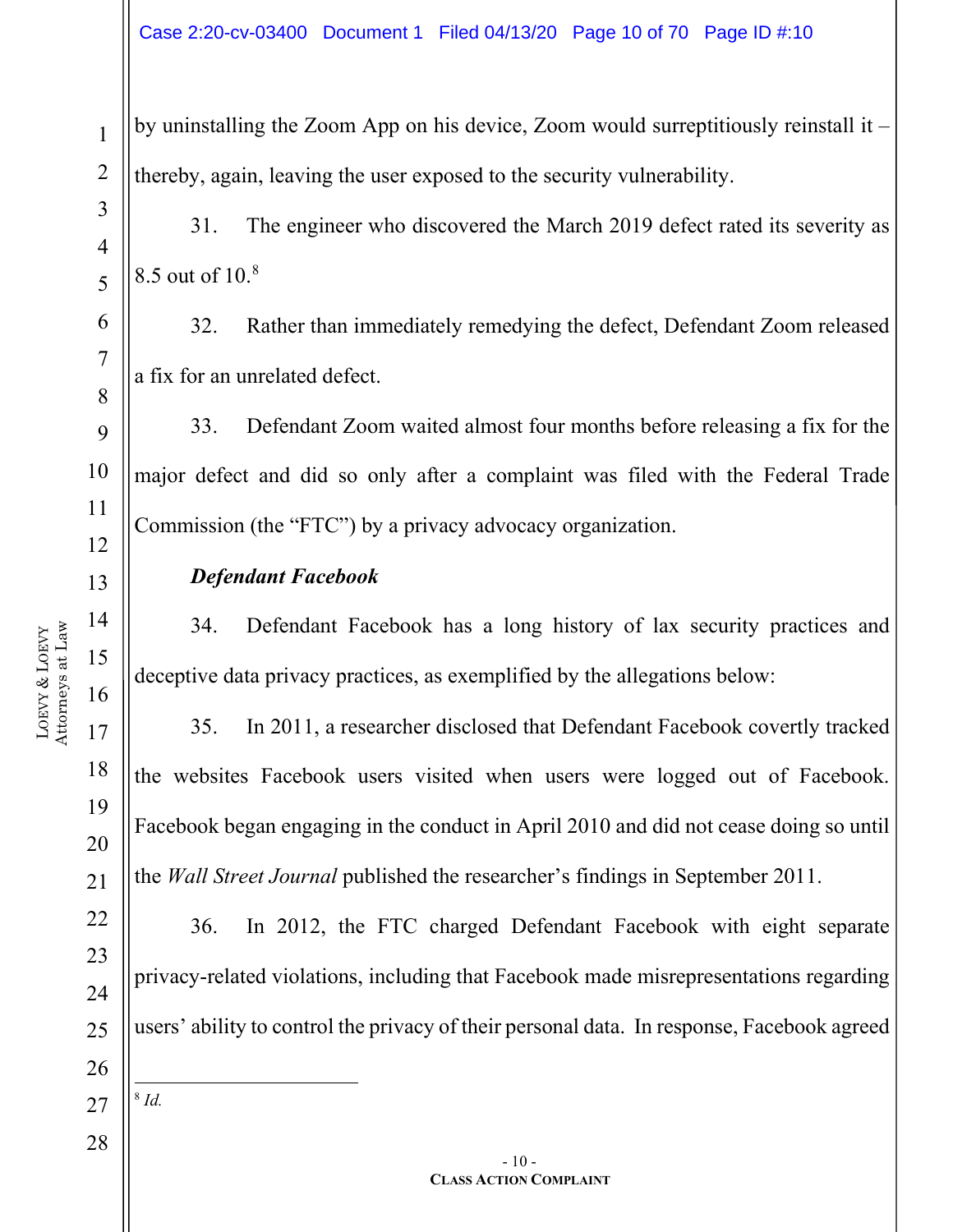to change its privacy practices. However, Facebook breached its agreement with the FTC, resulting in the FTC imposing a record-setting \$5 billion penalty against Facebook in 2019.

37. In 2015, Defendant Facebook was sued for violating the Illinois Biometric Information Privacy Act, 740 ILCS § 14/1, *et seq.*, as a result of a facial recognition feature that tagged people's photos. In January 2020, Facebook settled the matter for \$550 million.

38. In 2018, hackers exploited a vulnerability in Defendant Facebook's code and stole personal information of approximately 29 million Facebook users. Facebook has agreed to settle a consolidated class action arising out of the data breach. As part of the settlement, Facebook has agreed to implement improved security practices.

#### *Defendant LinkedIn*

39. Defendant LinkedIn also has long a history of lax security practices and deceptive data privacy practices.

40. In 2010, Defendant LinkedIn experienced a data breach in which a hacker obtained the passwords of approximately 6.5 million users. According to reports, LinkedIn failed to store the passwords in a secure manner. LinkedIn settled the matter for \$1.25 million.

41. Between September 2011 and October 31, 2014, Defendant LinkedIn imported contacts from users' external email contacts and then repeatedly emailed those

1

2

3

4

5

6

7

8

 $\overline{Q}$ 

10

11

12

13

14

15

16

17

18

19

20

21

22

23

24

25

26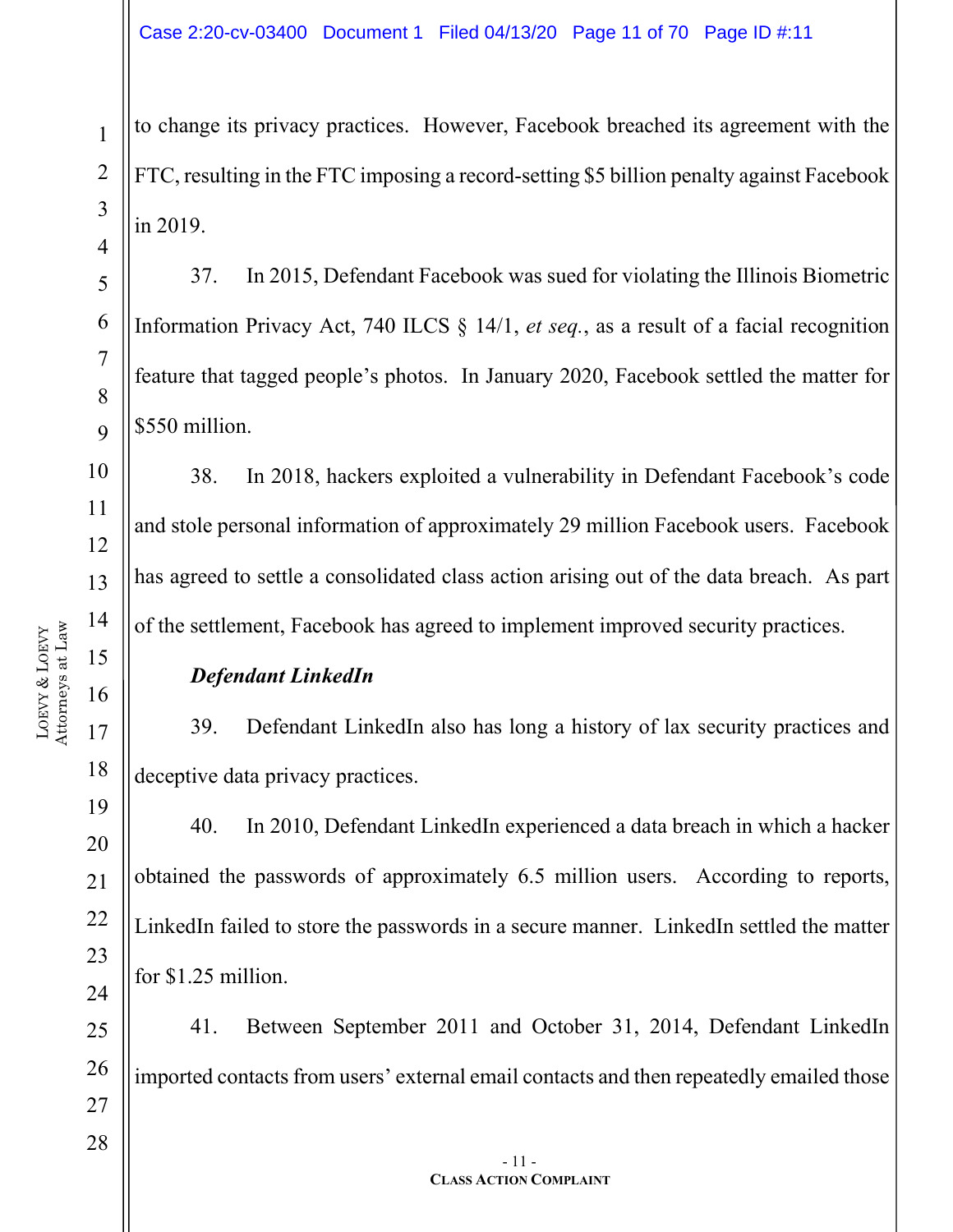contacts without obtaining consent to use the users' names and likenesses. LinkedIn settled the matter for \$13 million.

42. In November 2018, Ireland's Data Protection Commissioner found that Defendant LinkedIn obtained the email addresses of 18 million non-members and then targeted those non-members with Facebook advertisements without their consent. LinkedIn subsequently agreed to cease engaging in the conduct.

## *The Unlawful Collection and Distribution of Users' Personal Information*

#### *Defendants Zoom and LinkedIn*

43. To enhance the "Zoom experience," Defendant Zoom offered users the ability to integrate third-party software applications ("app" or "apps") into the Zoom platform.

44. One such app was Navigator. According to Defendant Zoom's App Marketplace: (a) "[w]ith Zoom's LinkedIn Sales Navigator integration, you'll build connections and instantly gain insights about your meeting participants"; and (b) with LinkedIn Sales Navigator enabled, a person using the app "will be able to view LinkedIn details of . . . meeting participants . . . ."

45. According to Defendant LinkedIn's website, a salesperson using Navigator could "[t]arget the right buyers, understand key insights, and engage with personalized outreach."

1

2

3

4

5

6

7

8

 $\overline{Q}$ 

10

11

12

13

14

15

16

17

18

19

20

21

22

23

24

25

26

27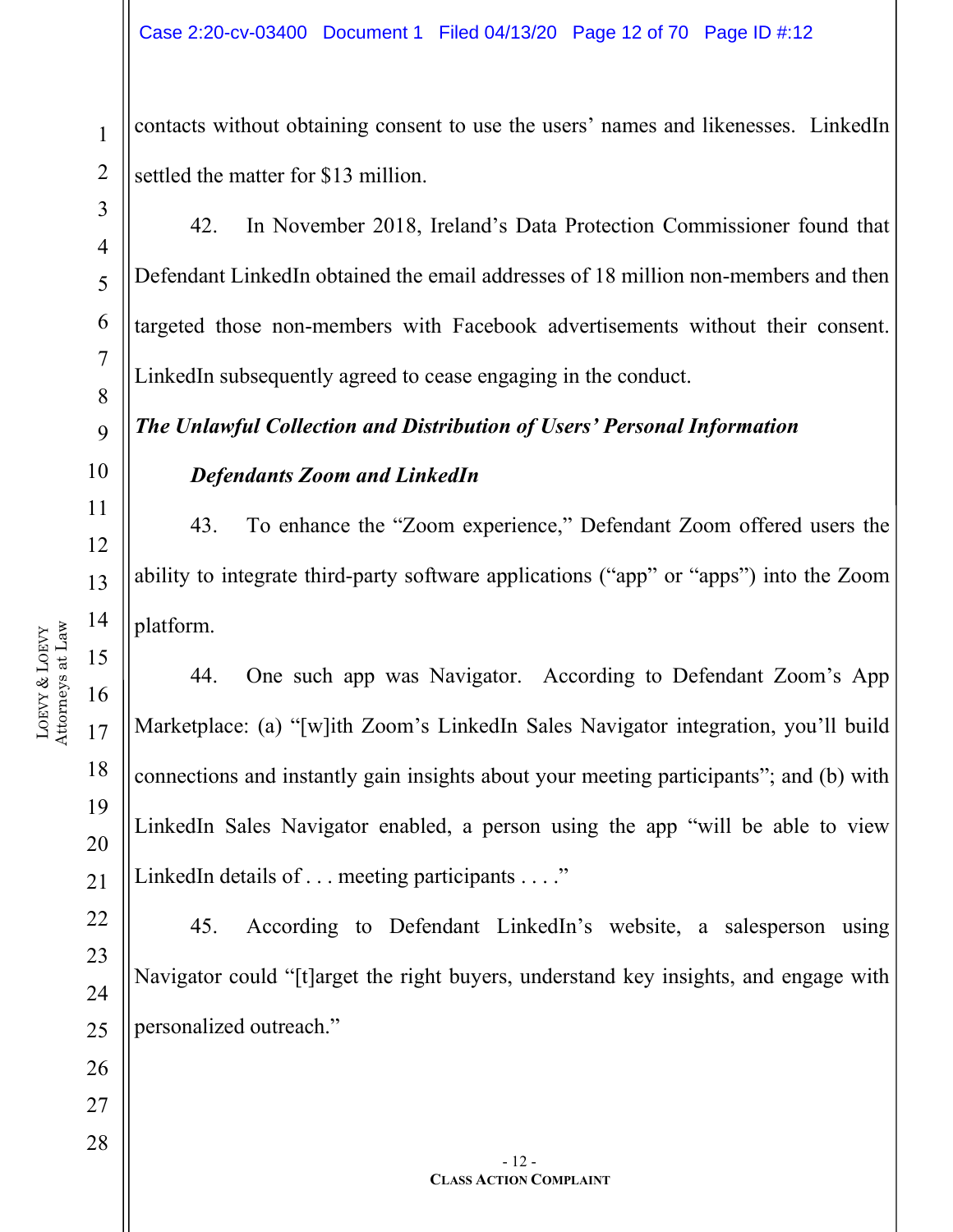LOEVY &

LOEVY

21

22

28

1

2

3

4

5

6

7

8

 $\overline{Q}$ 

46. At relevant times, a person hosting a Zoom video meeting while utilizing the Navigator app was able to view LinkedIn details of meeting participants, even when those participants sought to keep their personal details anonymous.

47. Defendant LinkedIn gained the ability to provide a meeting host with meeting participants' LinkedIn details by willfully and intentionally using a recording device to record and eavesdrop on, and by otherwise reading, attempting to read and learning the contents and meaning of, communications between the participants' computers and Defendant Zoom's server while the same were in transit and passing over any wire, line or cable and were being sent from and received within the State of California. LinkedIn engaged in this conduct in an unauthorized manner and without the meeting participants' knowledge or consent. The meeting participants had a reasonable expectation of privacy in the communications and reasonably believed the communications were confidential.

48. The personal information LinkedIn learned from the above-described eavesdropping activities included participants' persistent identifiers and other details that allowed LinkedIn to identify the participants by name and LinkedIn profile, even when the participants sought to keep their identities anonymous.

23 24 25 26 27 49. On information and belief, Defendant LinkedIn was able to collect Zoom users' personal information even if the meeting host was not using Navigator, thereby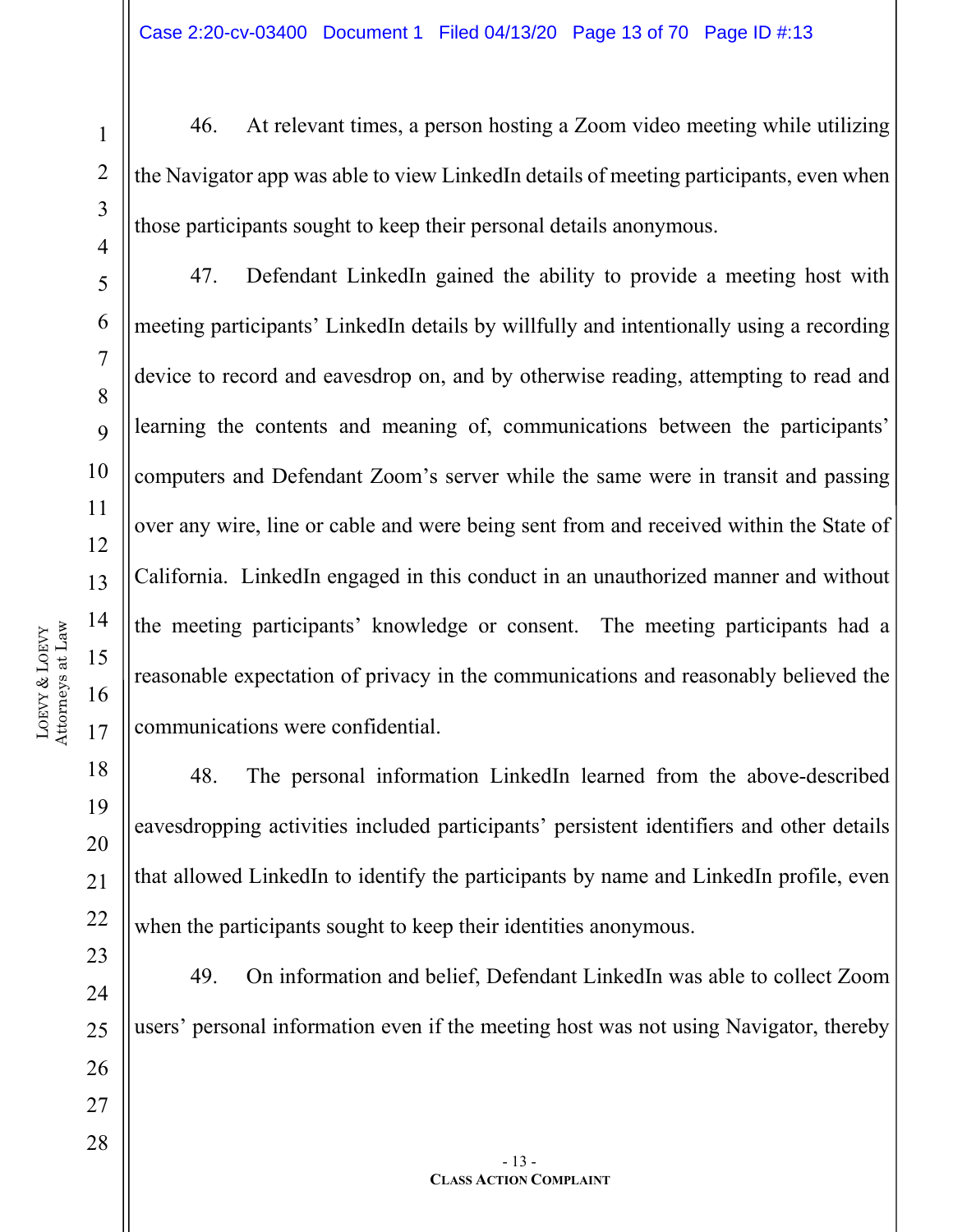allowing LinkedIn to learn the contents of all sign-in communications of all Zoom users.

50. Defendant Zoom has admitted that Navigator allowed for unnecessary data disclosure to Defendant LinkedIn.

51. While Zoom had various privacy policies in effect at various times, the unnecessary data disclosure violated each of those policies.

52. None of Defendant Zoom's privacy policies disclosed that Defendant LinkedIn was able to obtain users' personal information in the manner alleged above.

53. Similarly, at no time did Defendant LinkedIn disclose to Zoom users that it collected their personal information from Defendant Zoom.

54. On information and belief, Defendants Zoom and LinkedIn unjustly enriched themselves through Zoom's disclosure of Zoom users' personal information to LinkedIn by, among other ways, increasing sales of Navigator and increasing the number of total Zoom users and the number of Zoom users who paid for Zoom's services.

#### *Defendants Zoom and Facebook*

55. At relevant times, Defendant Zoom allowed users of Apple's iOS operating system to access Zoom's platform via a "Login with Facebook" feature (the "iOS Login Feature"). The iOS Login Feature utilized a Facebook software development kit ("SDK") to function.

LOEVY & LOEVY Attorneys at Law 1

2

3

4

5

6

7

8

9

10

11

12

13

14

15

16

17

18

19

20

21

22

23

24

25

26

27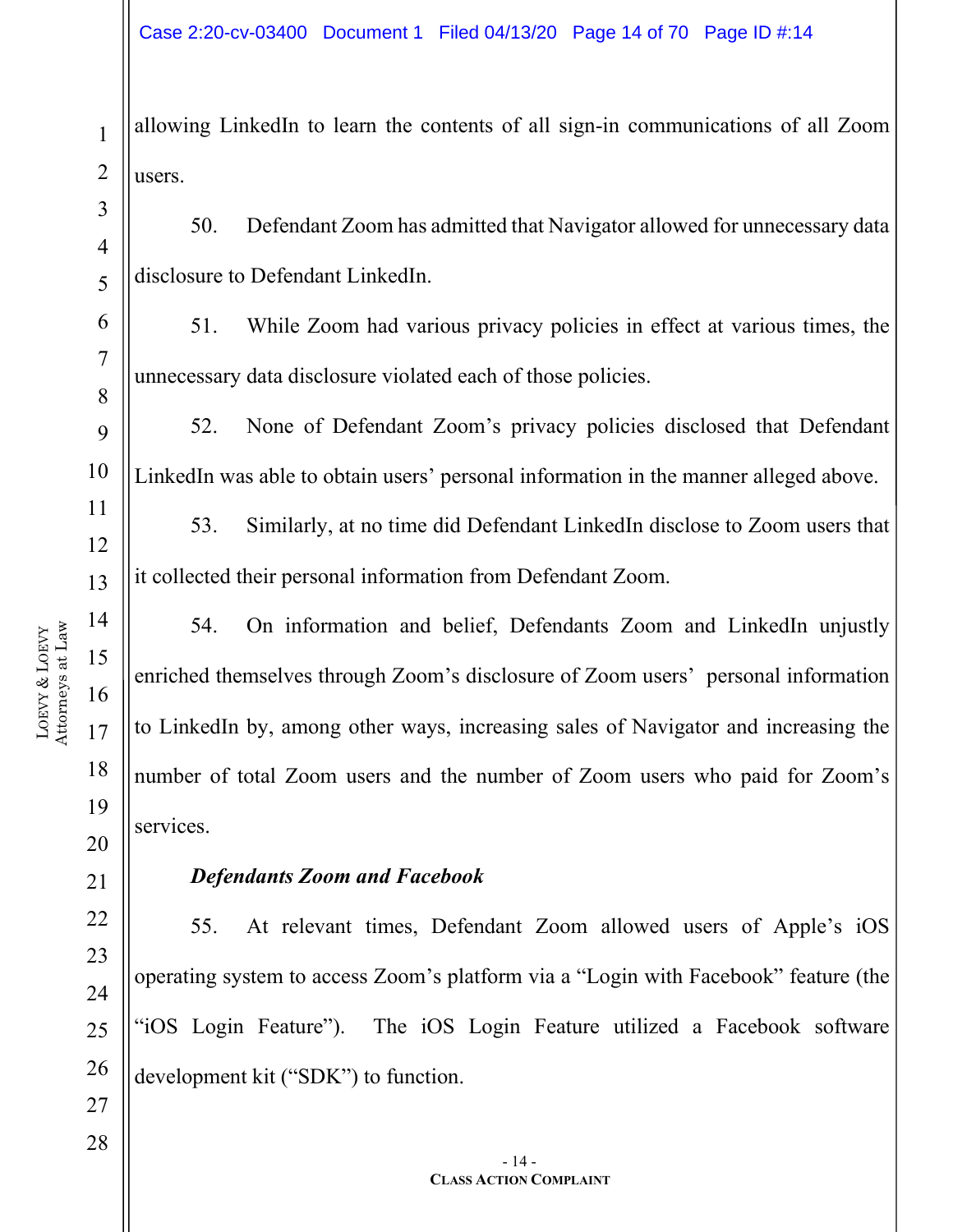LOEVY &

LOEVY

21

22

23

24

25

26

27

28

1

2

3

4

5

6

7

8

9

56. Via the iOS Login Feature, Defendant Facebook could, among other things surreptitiously collect personal information about Zoom users – even users who did not have a Facebook account and did not use the iOS Login Feature.

57. Defendant Facebook collected the personal information by willfully and intentionally using a recording device to record and eavesdrop on, and by otherwise reading, attempting to read and learning the contents and meaning of, communications between the participants' computers and Defendant Zoom's server while the same were in transit and passing over any wire, line or cable and were being sent from and received within the State of California. Facebook engaged in this conduct in an unauthorized manner and without the meeting participants' knowledge or consent. The meeting participants had a reasonable expectation of privacy in the communications and reasonably believed the communications were confidential.

58. Defendant Facebook's collection of Zoom users' personal information allowed Facebook to amass increasingly detailed profiles on users for use in its targeted advertising business. Those profiles helped Defendant Zoom profit by being able to more accurately target users for additional services and to convert them to paying customers.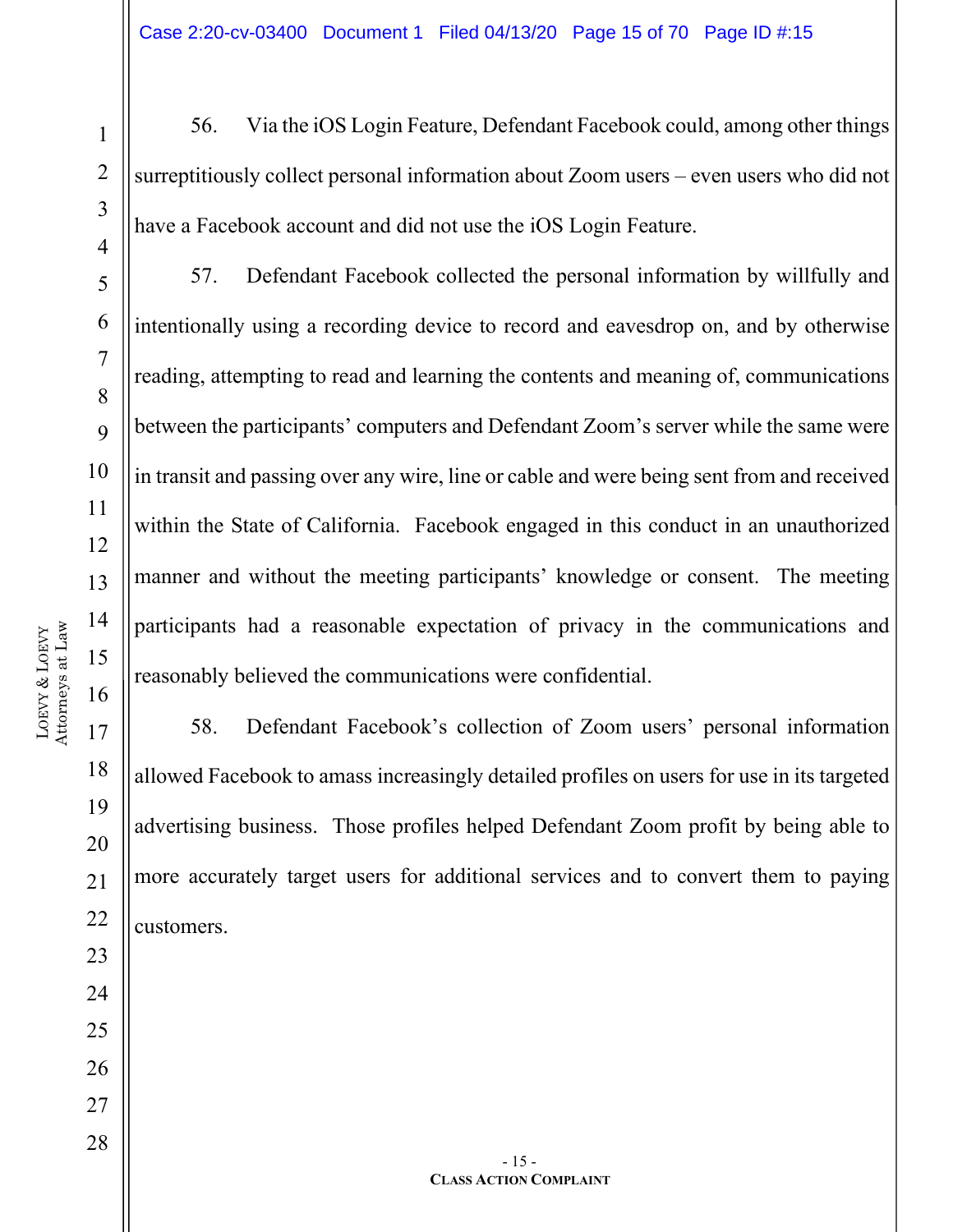| $\mathbf{1}$   | 59.             |                |                 | The personal information Defendant Facebook learned about users                           |        |  |  |
|----------------|-----------------|----------------|-----------------|-------------------------------------------------------------------------------------------|--------|--|--|
| $\overline{2}$ | included their: |                |                 |                                                                                           |        |  |  |
| 3              |                 | a.             |                 | iOS Advertiser ID;                                                                        |        |  |  |
| $\overline{4}$ |                 |                |                 |                                                                                           |        |  |  |
| 5              |                 | $\mathbf b$ .  | iOS Timezone;   |                                                                                           |        |  |  |
| 6              |                 | $\mathbf{c}$ . | IP Address;     |                                                                                           |        |  |  |
| 7              |                 | d.             | iOS Language;   |                                                                                           |        |  |  |
| 8              |                 | e.             |                 | iOS Disk Space Available;                                                                 |        |  |  |
| 9              |                 |                |                 |                                                                                           |        |  |  |
| 10<br>11       |                 | f.             |                 | iOS Disk Space Remaining;                                                                 |        |  |  |
| 12             |                 | g.             |                 | iOS Device Model;                                                                         |        |  |  |
| 13             |                 | $h$ .          | iOS Version;    |                                                                                           |        |  |  |
| 14             |                 | i.             | Device Carrier; |                                                                                           |        |  |  |
| 15             |                 | $\mathbf{j}$ . |                 | iOS Device CPU Cores;                                                                     |        |  |  |
| 16             |                 |                |                 |                                                                                           |        |  |  |
| 17             |                 | k.             |                 | Application Bundle Identifier;                                                            |        |  |  |
| 18             |                 | 1.             |                 | Application Instance ID; and                                                              |        |  |  |
| 19             |                 | m.             |                 | Application Version.                                                                      |        |  |  |
| 20             | 60.             |                |                 | A Zoom user's iOS Advertiser ID is known as a persistent identifier and                   |        |  |  |
| 21             |                 |                |                 |                                                                                           |        |  |  |
| 22<br>23       |                 |                |                 | is particularly sensitive because it is specifically assigned to the user and could be    |        |  |  |
| 24             |                 |                |                 | tracked over time, across platforms and linked to the user. In isolation, a persistent    |        |  |  |
| 25             |                 |                |                 | identifier is merely a string of numbers used to identify an individual. However, when    |        |  |  |
| 26             |                 |                |                 | linked to other data points about the same user - such as the data points described above |        |  |  |
| 27             |                 |                |                 |                                                                                           |        |  |  |
| 28             |                 |                |                 |                                                                                           |        |  |  |
|                |                 |                |                 |                                                                                           | $-16-$ |  |  |

**CLASS ACTION COMPLAINT**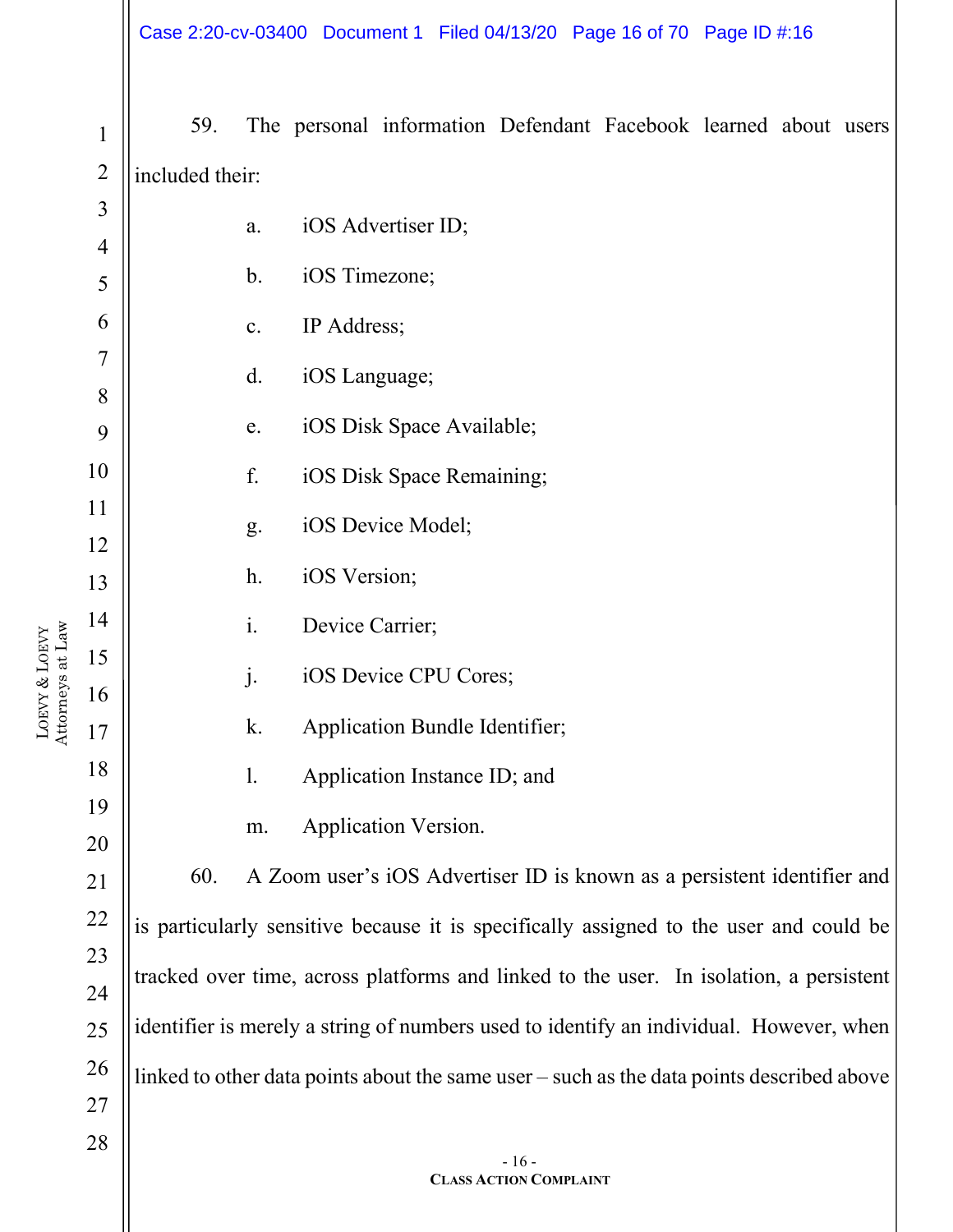– a persistent identifier reveals a personal profile that data collectors like Defendant Facebook can exploit.

61. The FTC has described the way in which a company like Defendant Facebook can use a persistent identifier in conjunction with other data points to amass a valuable profile on an individual:

> [In a recent survey], one ad network received information from 31 different apps. Two of these apps transmitted geolocation to the ad network along with a device identifier [a type of persistent identifier], and the other 29 apps transmitted other data (such as app name, device configuration details, and the time and duration of use) in connection with a device ID. *The ad network could thus link the geolocation information obtained through the two apps to all the other data collected through the other 29 apps by matching the unique, persistent device ID.*[9](#page-16-0)

62. Defendant Facebook's surreptitious collection of the personal information described above allowed it to amass increasingly detailed profiles on Zoom users showing how, when and why they used Zoom, along with other inferences that could be drawn therefrom.

63. Indeed, by obtaining a Zoom user's iOS Advertiser ID, along with the other information described above, Defendant Facebook was able to identify the specific user and amass the data collected from Defendant Zoom with other data

1

2

3

4

5

6

7

8

9

10

11

12

13

14

15

16

17

18

19

20

21

22

23

24

25

<span id="page-16-0"></span><sup>26</sup> 27 9 Federal Trade Commission, *Mobile Apps for Kids: Disclosures Still Not Making the Grade*, at 10, n.25 (Dec. 2012), https://www.ftc.gov/sites/default/files/documents/reports/mobile-apps-kids-disclosures-still-notmaking-grade/121210mobilekidsappreport.pdf (last accessed on Apr. 11, 2020) (emphasis added).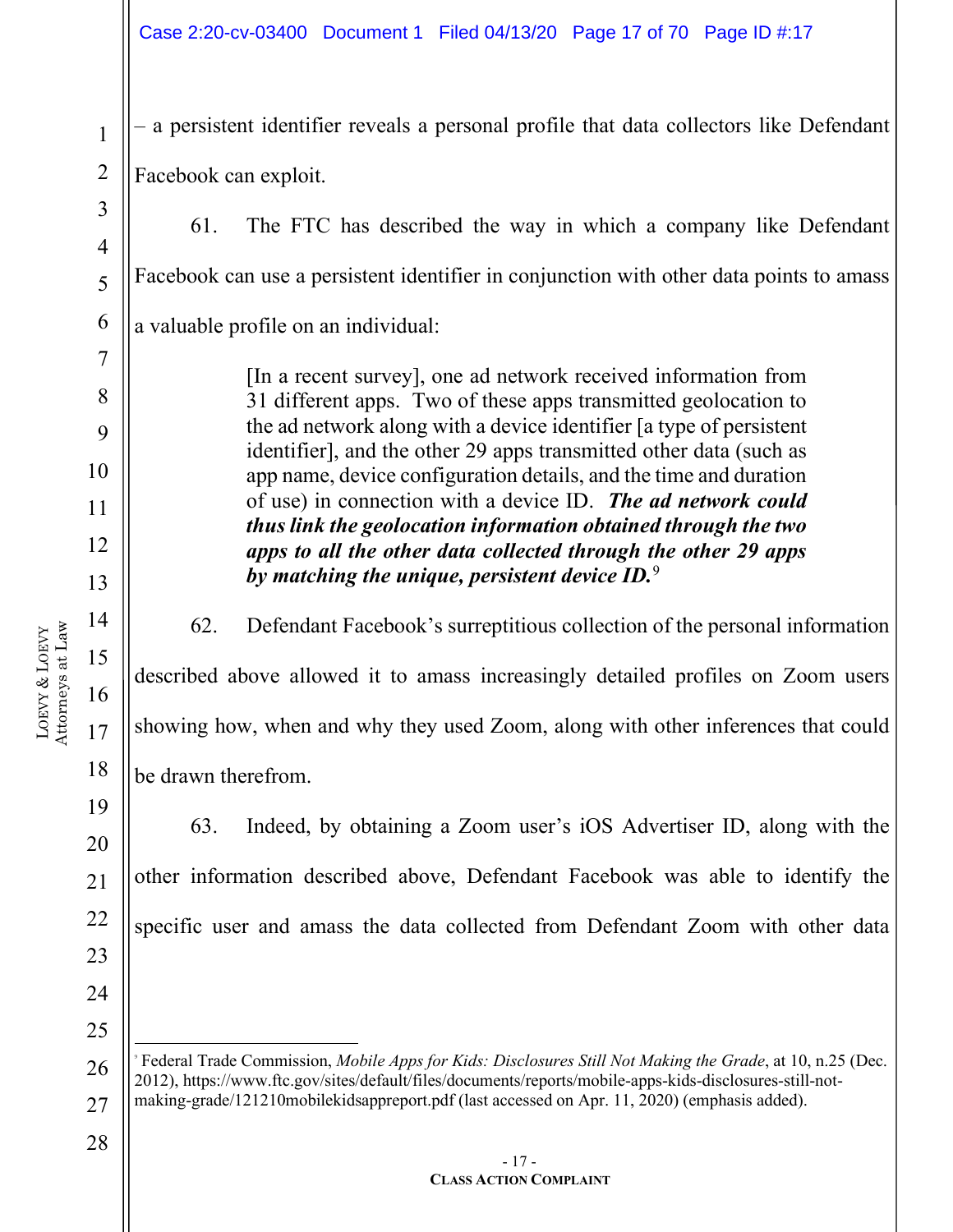previously collected by Facebook, giving Facebook multiple ways to identify the user even if he took steps to keep his identity anonymous.

64. Moreover, the combination of the iOS Advertiser ID and the other data described above better allowed Defendant Facebook to deanonymize a user's data and reidentify the user. This is significant because many companies contend that they only share, sell or use personal information in an aggregate and/or anonymized format. By obtaining the iOS Advertiser ID, along with the other personal information described above, Defendant Facebook could render the concept of anonymized data a nullity.[10](#page-17-0)

65. Defendant Zoom has admitted that the data collection conducted via the Login with Facebook feature was unnecessary to the provision of Defendant Zoom's services to users.

66. While Zoom had various privacy policies in effect at various times, the unnecessary data disclosure violated each of those policies.

67. None of Defendant Zoom's privacy policies disclosed that Defendant Facebook was able to obtain users' personal information in the manner alleged above. 68. Similarly, at no time did Defendant Facebook disclose to Zoom users that it collected their personal information from Defendant Zoom.

1

2

3

4

5

6

7

8

 $\overline{Q}$ 

10

11

12

13

14

15

16

17

18

19

20

21

22

23

24

25

<span id="page-17-0"></span><sup>26</sup> 27 <sup>10</sup> Luc Rocher, *et al.*, *Estimating the Success of Re-Identification in Incomplete Datasets Using Generative Models*, Nature Communications (July 23, 2019), https://www.nature.com/articles/s41467-019-10933-3 (last accessed on Apr. 11, 2020) (discussing reidentification of anonymized data).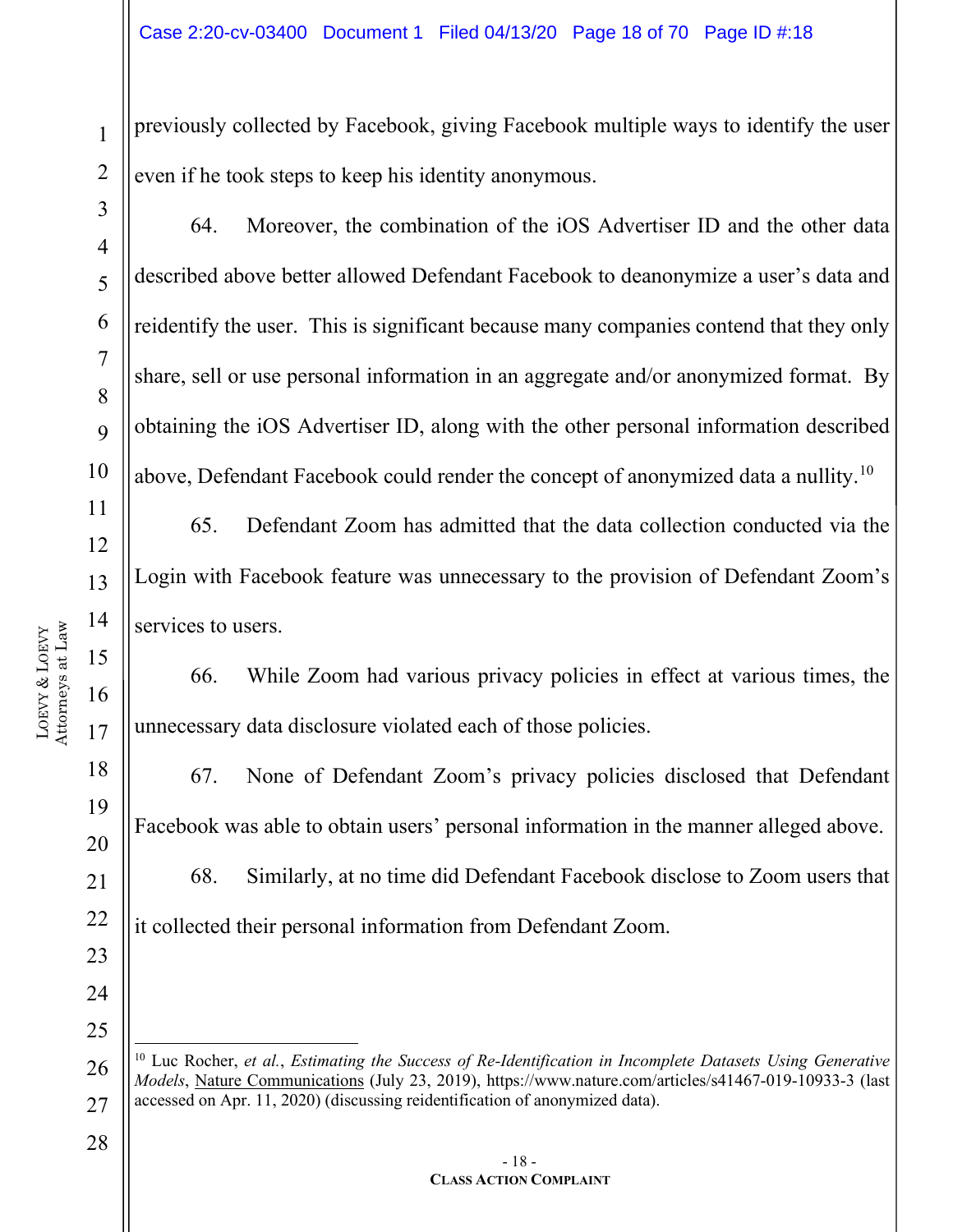LOEVY &

LOEVY

1

2

3

4

5

6

7

8

 $\overline{Q}$ 

69. On information and belief, Defendants Zoom and Facebook unjustly enriched themselves through Zoom's disclosure of Zoom users' personal information to Facebook by, among other ways: (a) allowing them to amass more detailed profiles on users; (b) allowing Facebook to increase its advertising business by marketing its ability to target advertisements based on its detailed personal profiles; and (c) allowing Zoom to more specifically target advertisements for its paid services and, thereby, generate revenues.

#### *Defendant Zoom's Misrepresentations Regarding Its Security Practices*

70. As alleged above, Defendant Zoom represented that it allowed all shared content to be encrypted using AES-256 encryption.

71. In fact, Defendant Zoom utilized AES-128 encryption, an inferior form of encryption than AES-256.

72. Moreover, Defendant Zoom utilized its AES-128 encryption in ECB mode, which is not recommended by security experts because patterns visible in plaintext are preserved during encryption.[11](#page-18-0) As a result, a viewer of the patterns can see and decipher the outlines of the encrypted information, as depicted in the images below:

28

21

22

23

24

<span id="page-18-0"></span><sup>26</sup> 27 <sup>11</sup> Bill Marczak, *et al.*, *Move Fast and Roll Your Own Crytpo, A Quick Look at the Confidentiality of Zoom Meetings*, The Citizen Lab (Apr. 3, 2020), https://citizenlab.ca/2020/04/move-fast-roll-your-own-crypto-aquick-look-at-the-confidentiality-of-zoom-meetings/ (accessed on Apr. 11, 2020).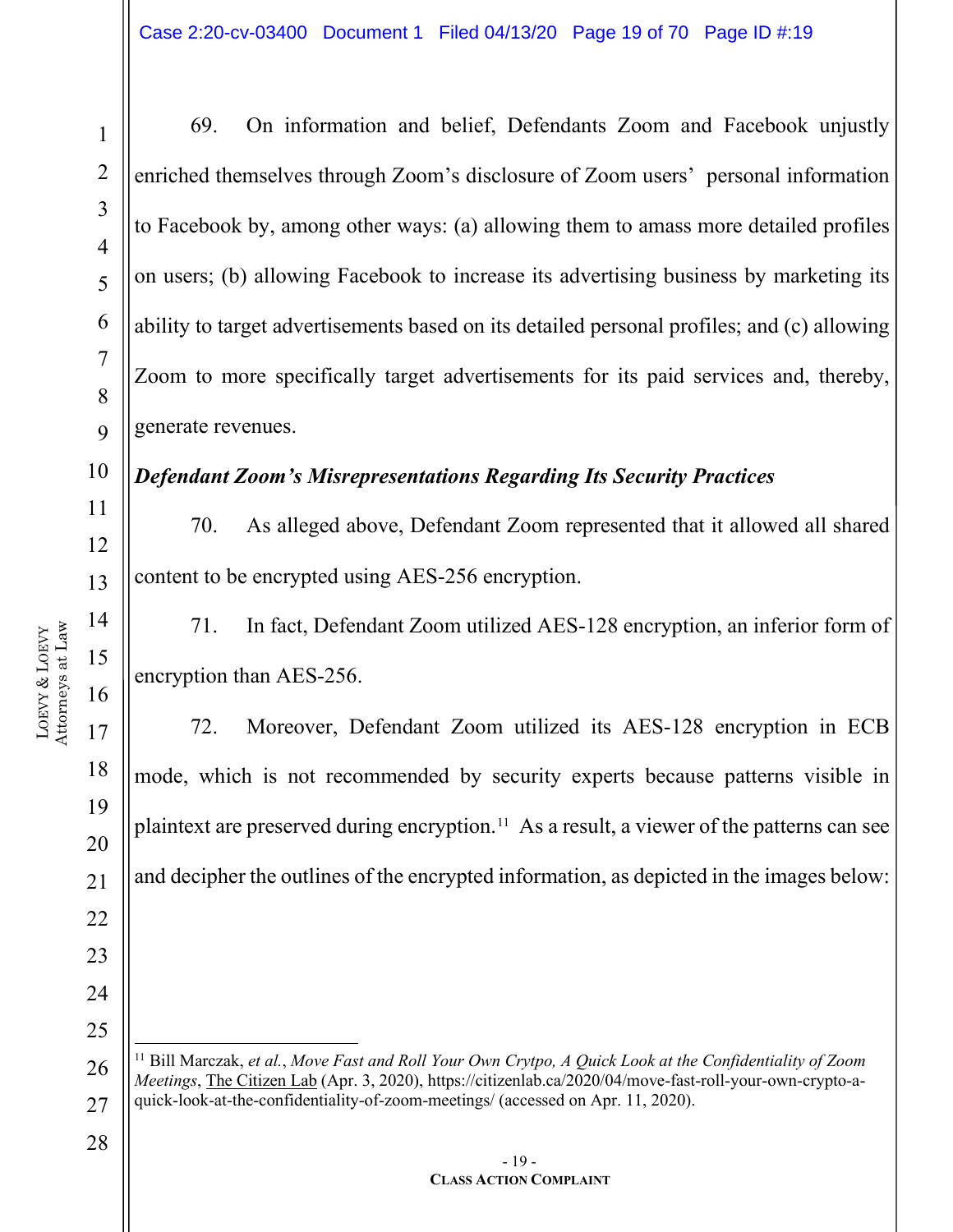

*Original Image Encrypted using ECB Mode*[12](#page-19-0)

#### *The Market for Data*

73. Several online companies allow individuals to sell their own data online. 74. One such company estimates that an individual can earn up \$2,000 per year selling his data.

75. By unlawfully collecting, distributing and using Zoom users' data, Defendants diminished the value of the data and unjustly enriched themselves.

#### *Allegations Related to Plaintiff*

76. At relevant times, the Zoom App was installed on Plaintiff Hurvitz's iPhone and Mac computer, both of which used the iOS operating system, and he used the Zoom App and Zoom's video communications services via those devices. Plaintiff used the Zoom App and Zoom's video communications services from his residence and other places located within the Central District of California.

- 
- <span id="page-19-0"></span> *Id.*

LOEVY & LOEVY Attorneys at Law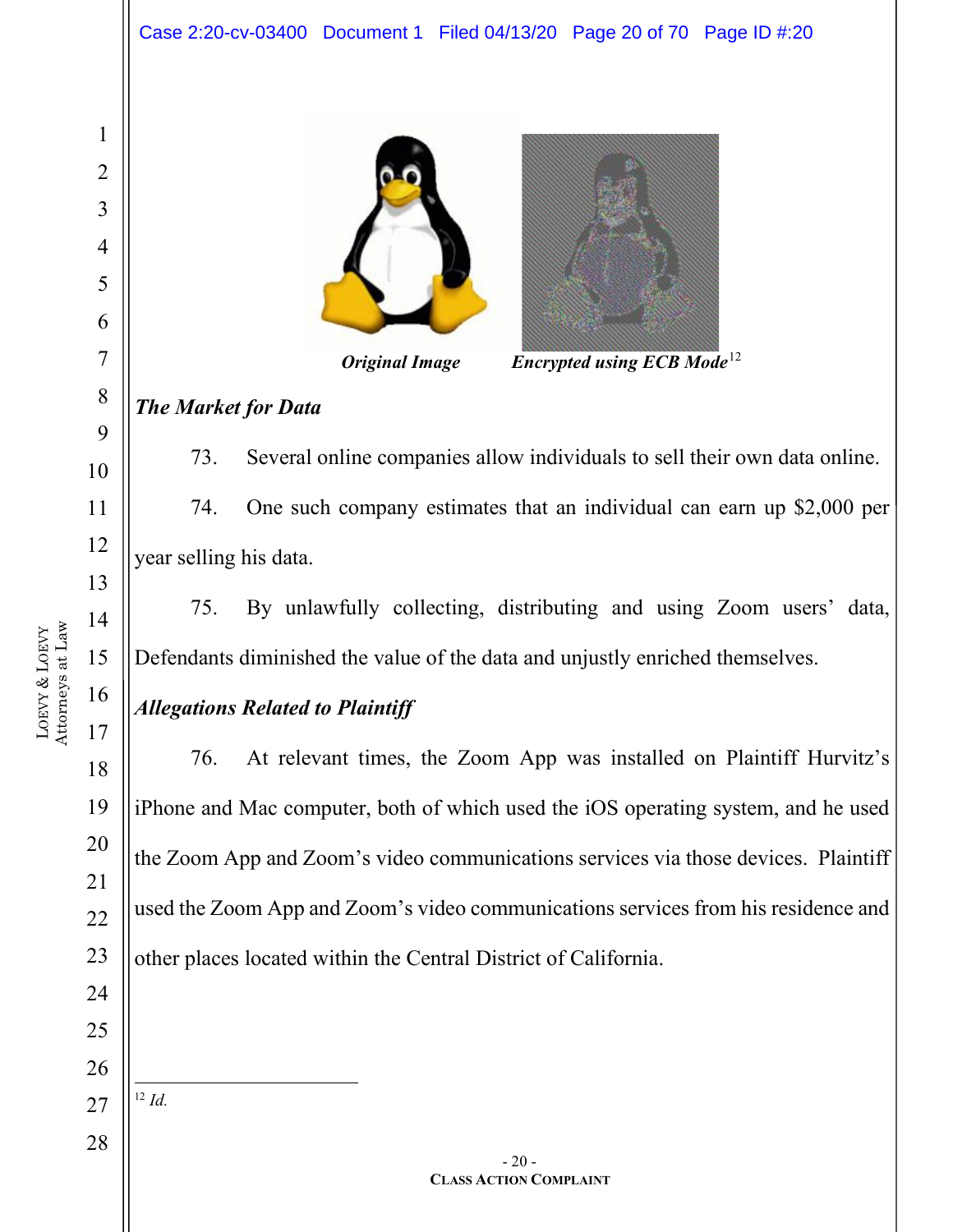Case 2:20-cv-03400 Document 1 Filed 04/13/20 Page 21 of 70 Page ID #:21

77. Plaintiff Hurvitz did not consent to Defendants Facebook and LinkedIn eavesdropping and otherwise reading and learning the contents of his devices' communications with Defendant Zoom's servers.

78. Plaintiff Hurvitz did not consent to Zoom collecting, disclosing and using his personal information for unlawful purposes and purposes not disclosed in its privacy policies.

79. Plaintiff Hurvitz did not consent to the installation of code on his devices that served to benefit collection of his personal information by Defendants Facebook and LinkedIn.

80. Plaintiff did not have knowledge of Defendants' conduct with respect to his data, as alleged herein.

#### *Plaintiff's and Class Members' Injuries and Damages*

81. As a result of Defendants' conduct, Plaintiff and Class Members have suffered and will continue to suffer severe consequences, as Defendants' conduct has, among other things:

> a. Diminished the value of the personal information of Plaintiff and Class Members;

b. Invaded Plaintiff's and Class Members' privacy;

c. Deprived Plaintiff and Class Members of the ability to control the sale of their personal information;

1

2

3

4

5

6

7

8

9

10

11

12

13

14

15

16

17

18

19

20

21

22

23

24

25

26

27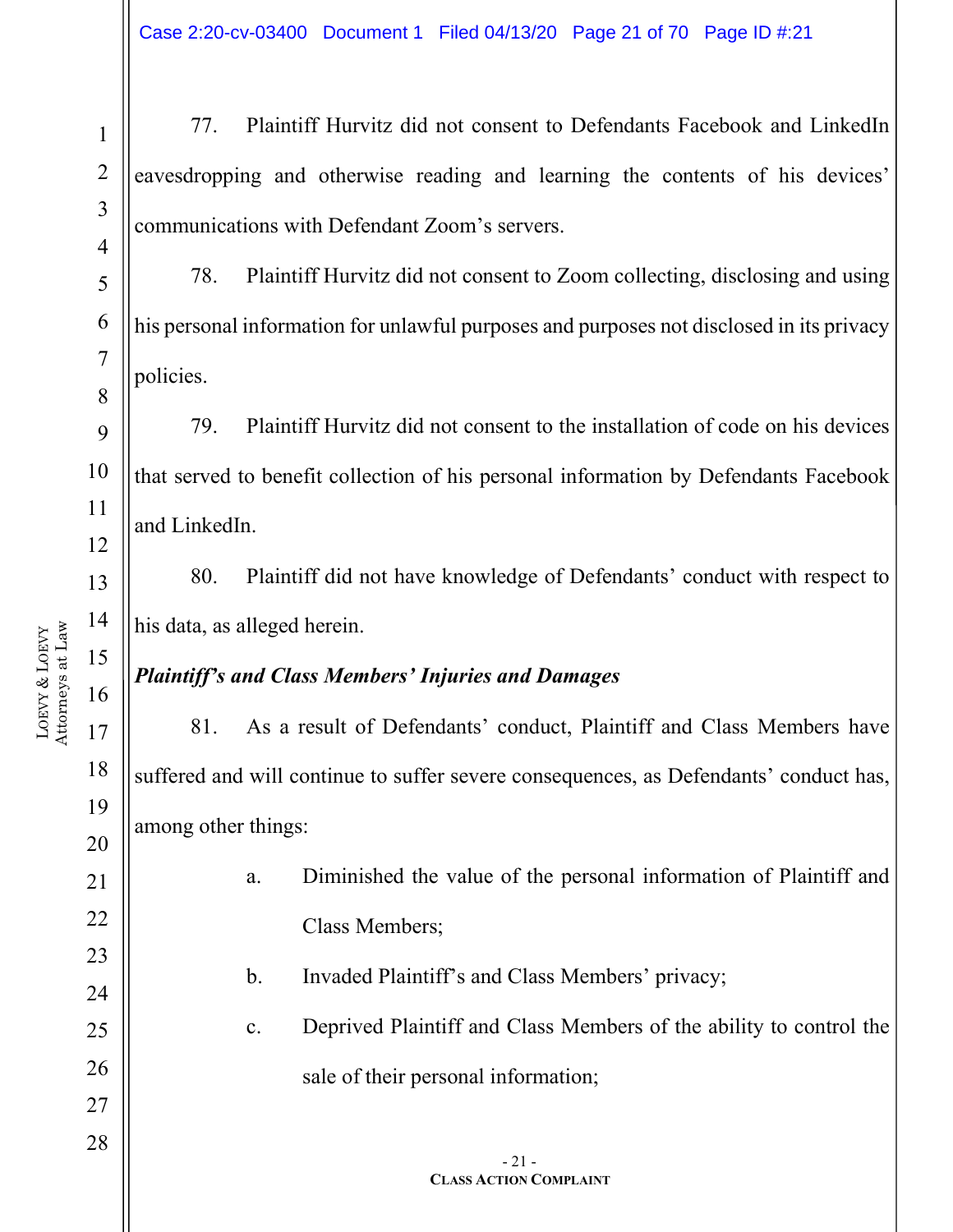| $\mathbf{1}$   |                          | d.             | Deprived Plaintiff and Class Members of their right to control and                  |
|----------------|--------------------------|----------------|-------------------------------------------------------------------------------------|
| $\overline{2}$ |                          |                | to choose how to use their identities for commercial purposes;                      |
| 3              |                          | e.             | Inhibited the ability of Plaintiff and Class Members to control the                 |
| $\overline{4}$ |                          |                |                                                                                     |
| 5              |                          |                | information third parties receive about them;                                       |
| 6              |                          | f.             | Trespassed upon Plaintiff's and Class Members' devices on which                     |
| $\tau$         |                          |                | the Zoom App was installed; and                                                     |
| 8              |                          |                |                                                                                     |
| 9              |                          | g.             | Precluded Plaintiff and Class Members from conditioning                             |
| 10             |                          |                | Defendants' use of their personal information on an agreement to                    |
| 11             |                          |                | provide Plaintiff and Class Members with a portion of the proceeds.                 |
| 12<br>13       | 82.                      |                | Defendants' wrongful actions have directly and proximately caused                   |
| 14             |                          |                | Plaintiff and Class Members to face the immediate and continuing increased risk of  |
| 15             |                          |                |                                                                                     |
| 16             |                          |                | economic damages and other actual harm for which they are entitled to compensation, |
| 17             | including, among others: |                |                                                                                     |
| 18             |                          | a.             | Damages to, and diminution in the value of, the personal                            |
| 19             |                          |                | information Defendants' collected, distributed and used;                            |
| 20             |                          | $\mathbf{b}$ . | Costs associated with reviewing and trying to stop unwanted                         |
| 21             |                          |                |                                                                                     |
| 22<br>23       |                          |                | advertisements and solicitations, such as time taken from the                       |
| 24             |                          |                | enjoyment of one's life, and the inconvenience, nuisance, cost and                  |
| 25             |                          |                | annoyance of dealing with the unwanted solicitations; and                           |
| 26             |                          |                |                                                                                     |
| 27             |                          | c.             | The loss of Plaintiff's and Class Members' privacy.                                 |
| 28             |                          |                |                                                                                     |
|                |                          |                | $-22-$<br><b>CLASS ACTION COMPLAINT</b>                                             |
|                |                          |                |                                                                                     |

LOEVY & LOEVY Attorneys at Law  $\mathbf{\mathsf{H}}$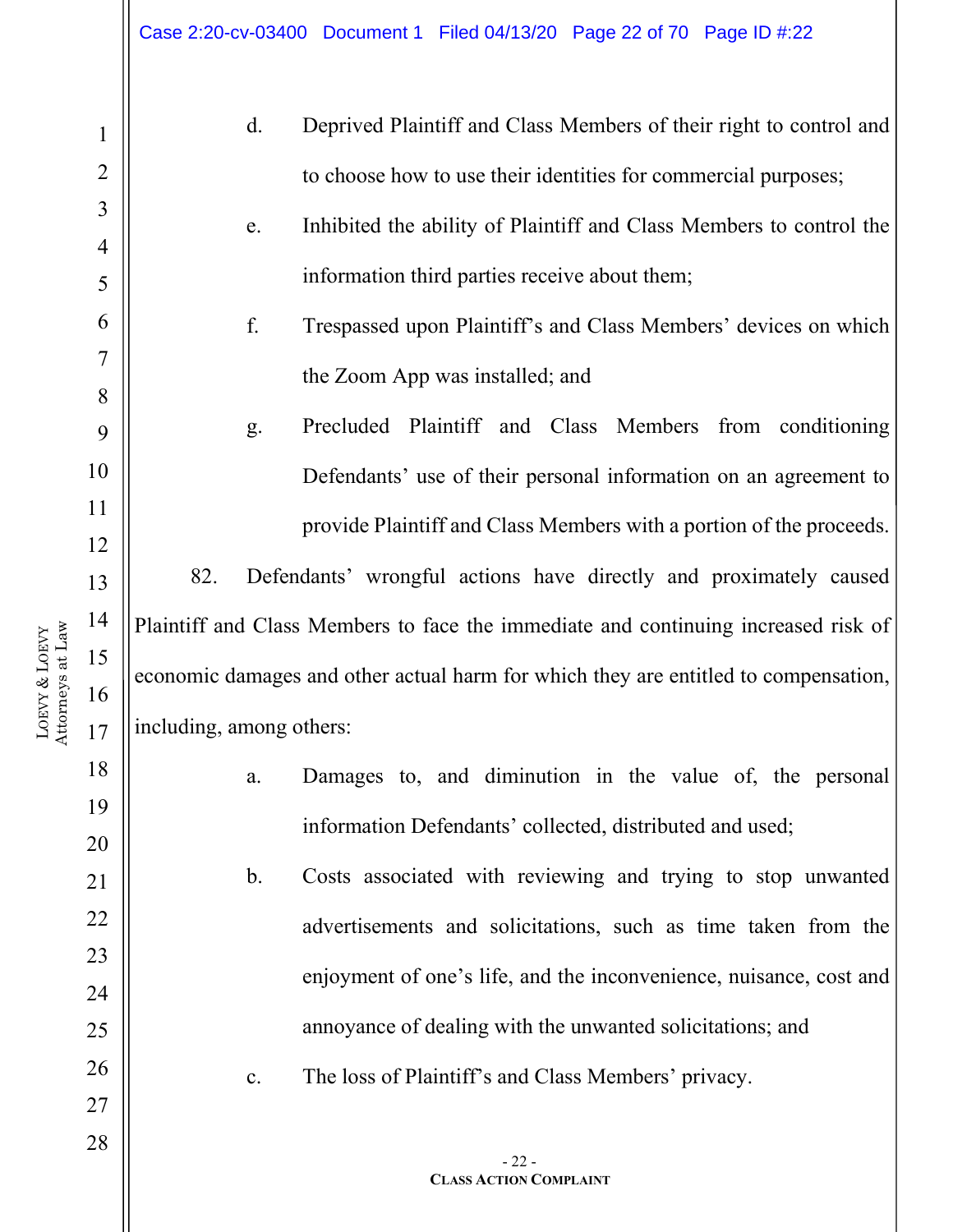#### *Fraudulent Concealment and Tolling*

83. The applicable statutes of limitations are tolled by virtue of Defendants' knowing and active concealment of the facts alleged above. Plaintiff and Class Members were ignorant of the information essential to the pursuit of these claims, without any fault or lack of diligence on their part.

84. Defendants' fraudulent concealment is common to the Class and Subclasses

#### **CLASS ACTION ALLEGATIONS**

11 12 13 14 15 16 17 18 19 20 21 22 23 24 25 26 27 28 - 23 - **CLASS ACTION COMPLAINT** 85. Plaintiff brings this action on behalf of himself as a class action under Federal Rule of Civil Procedure 23, seeking damages and equitable relief on behalf of the following nationwide Class for which Plaintiff seeks certification: All persons and businesses in the United States whose personal or private information was unlawfully collected, disclosed and/or used by Zoom, Facebook and/or LinkedIn upon the installation, opening, closing or use of the Zoom App (the "Nationwide Class"). 86. Additionally, Plaintiff brings this action on behalf of the following subclass of individuals seeking damages and relief: All persons and businesses in the States of Alabama, Alaska, Arizona, Arkansas, California, Colorado, Connecticut, Delaware, Georgia, Hawaii, Idaho, Illinois, Iowa, Kansas, Kentucky, Louisiana, Maine, Maryland, Minnesota, Missouri, Nevada, New Hampshire, New Jersey, North Carolina, Ohio, Oklahoma, Oregon, Pennsylvania, South Dakota, Texas, Utah, Vermont, Washington and West

1

2

3

4

5

6

7

8

 $\mathbf Q$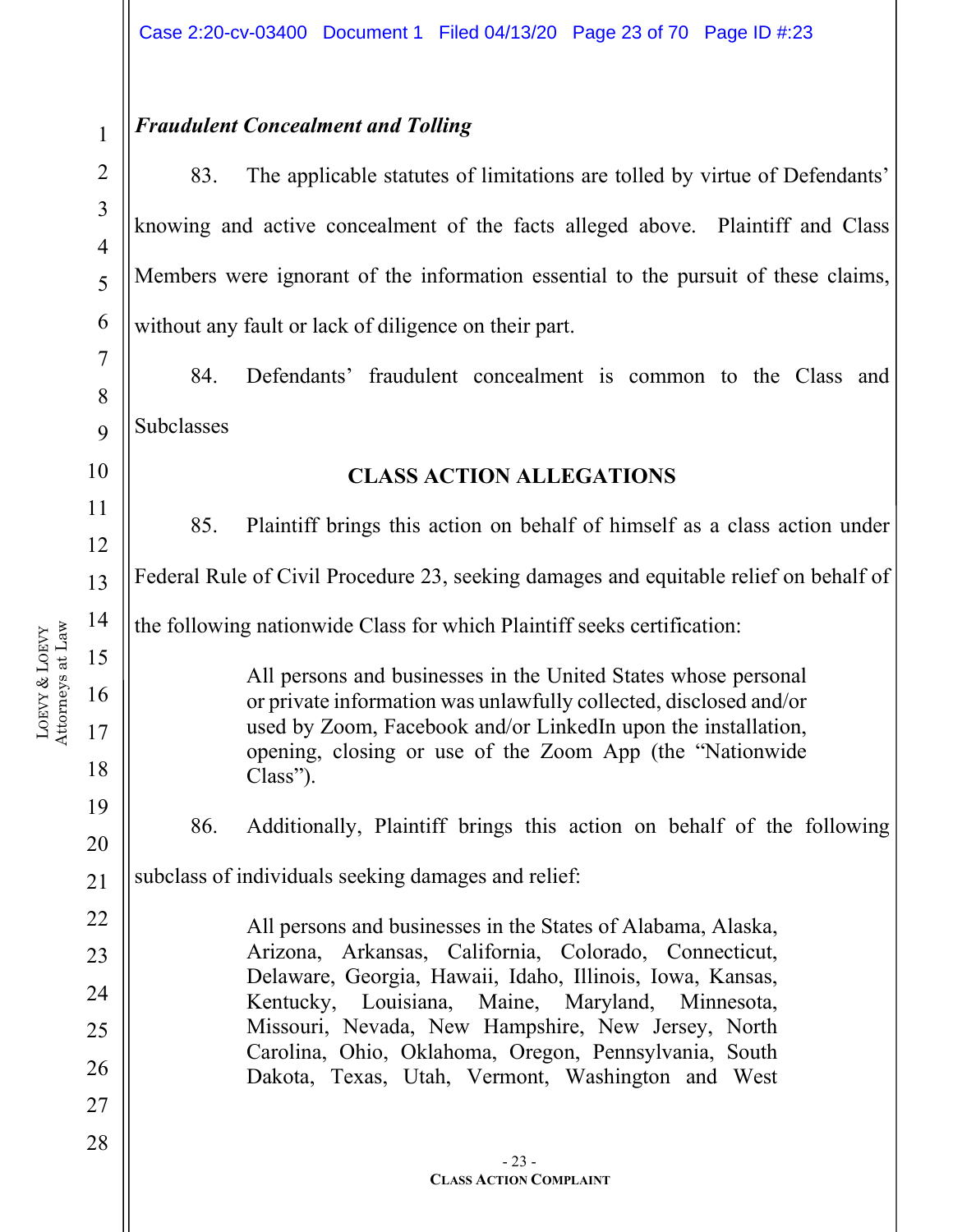Virginia whose personal or private information was unlawfully collected, disclosed and/or used by Zoom, Facebook and/or LinkedIn upon the installation, opening, closing or use of the Zoom App (the "Intrusion Upon Seclusion Subclass").

1

2

3

4

5

6

7

8

9

10

11

12

13

14

15

16

17

18

19

20

21

22

23

24

25

26

27

87. Additionally, Plaintiff brings this action on behalf of a California subclass

seeking damages and equitable relief on behalf of the following:

All persons and businesses in the State of California whose personal or private information was unlawfully collected, disclosed and/or used by Zoom, Facebook and/or LinkedIn upon the installation, opening, closing or use of the Zoom App (the "California Subclass").

88. Excluded from the Classes are: (a) Defendants Zoom, Facebook and LinkedIn; (b) any parent, affiliate or subsidiary of Zoom, Facebook and LinkedIn; (c) any entity in which Zoom, Facebook and LinkedIn has a controlling interest; (d) any of Zoom's, Facebook's or LinkedIn's officers or directors; or (e) any successor or assign of Zoom, Facebook or LinkedIn. Also excluded are any judge or court personnel assigned to this case and members of their immediate families.

89. Plaintiff reserves the right to amend or modify the class definitions with greater specificity or division after having had an opportunity to conduct discovery.

90. **Numerosity.** Consistent with Rule 23(a)(1), the Class and Subclasses (collectively, the "Classes") are so numerous that joinder of all members is impracticable. While Plaintiff does not know the exact number of members of the Classes, the Nationwide Class contains millions of people. Class Members may be

- 24 -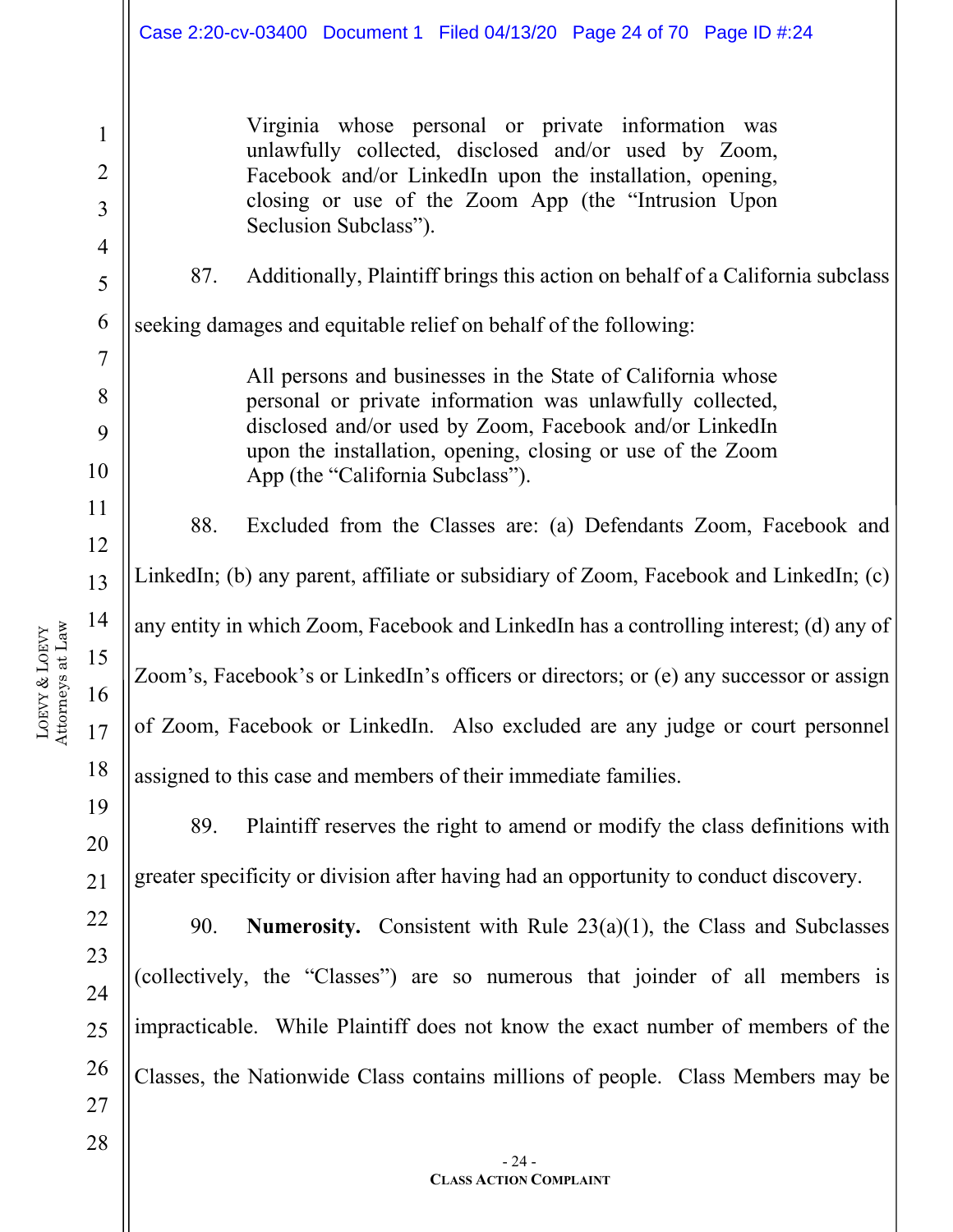25

26

27

28

identified through objective means, including objective data available to Defendants regarding whose data they unlawfully collected, disclosed and/or used. Class Members may be notified of the pendency of this action by recognized, Court-approved notice dissemination methods, which may include U.S. mail, electronic mail, internet postings, social media and/or published notice. All members of the various classes are readily ascertainable because Defendants have access to information regarding the identity of each Zoom user whose data is at issue.

91. **Commonality and predominance.** Common questions of law and fact exist as to all Class Members. These common questions of law or fact predominate over any questions affecting only individual members of the Classes. Common questions include, but are not limited to the following:

> a. Whether Defendants engaged in wrongful conduct as alleged herein; b. Whether Defendant Zoom improperly collected, disclosed and used the personal information of Plaintiff and Class Members;

c. Whether Defendants Facebook and LinkedIn intentionally and without the necessary consents used a recording device to eavesdrop upon and record the confidential communications between Plaintiff's and Class Members' devices, on the one hand, and Defendant Zoom's server on the other.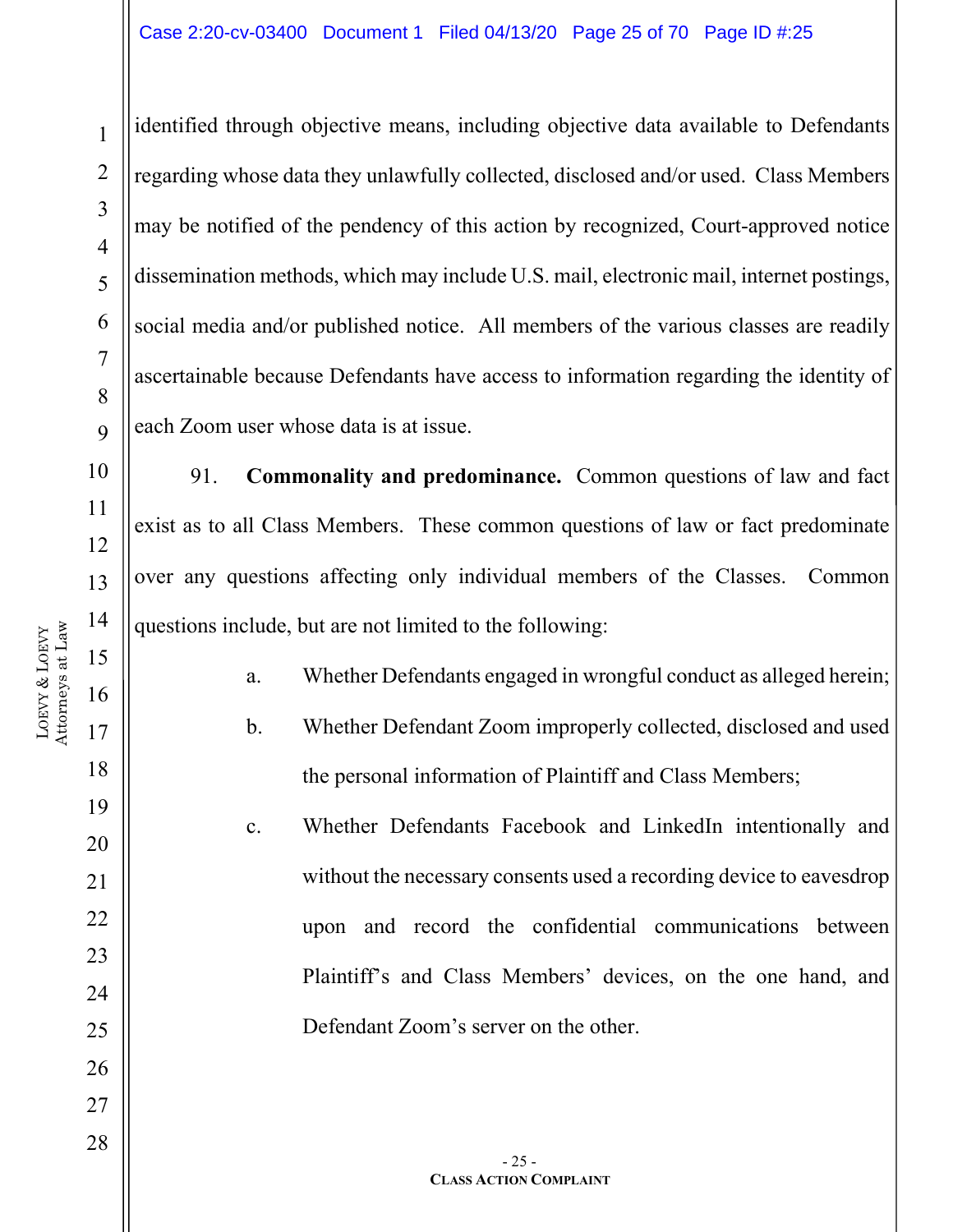| 1              | d.             | Whether Defendants Facebook and LinkedIn willfully and without          |
|----------------|----------------|-------------------------------------------------------------------------|
| $\overline{2}$ |                | the necessary consents, in an unauthorized manner read, attempted       |
| 3              |                |                                                                         |
| 4              |                | to read and learned the contents and meaning of communications          |
| 5              |                | between Plaintiff's and Class Members' devices and Defendant            |
| 6              |                | Zoom's servers;                                                         |
| 7              | e.             | Whether Defendant Zoom misrepresented to Plaintiff and Class            |
| 8              |                |                                                                         |
| 9              |                | Members the type of data encryption it utilized;                        |
| 10             | f.             | Whether Defendant Zoom misrepresented their data disclosure             |
| 11             |                | practices to Plaintiff and Class Members;                               |
| 12             |                |                                                                         |
| 13             | g.             | Whether Defendants obtained the personal information of Plaintiff       |
| 14             |                | and Class Members under false pretenses;                                |
| 15             | $h$ .          | Whether Defendants invaded Plaintiff's and Class Members'               |
| 16             |                |                                                                         |
| 17             |                | privacy;                                                                |
| 18             | $\mathbf{i}$ . | Whether Defendants engaged in unfair or deceptive trade practices       |
| 19             |                | by failing to disclose the true nature of how they collected, disclosed |
| 20             |                |                                                                         |
| 21             |                | and/or used Plaintiff's and Class Members' personal information;        |
| 22             | j.             | Whether Defendant Zoom concealed data security flaws and its lax        |
| 23             |                |                                                                         |
| 24             |                | practices with respect to Plaintiff's and Class Members' personal       |
| 25             |                | information in order to prevent negative news from negatively           |
| 26             |                | impacting its business;                                                 |
| 27             |                |                                                                         |
| 28             |                |                                                                         |
|                |                | $-26-$<br><b>CLASS ACTION COMPLAINT</b>                                 |

LOEVY &

Attorneys at Law

LOEVY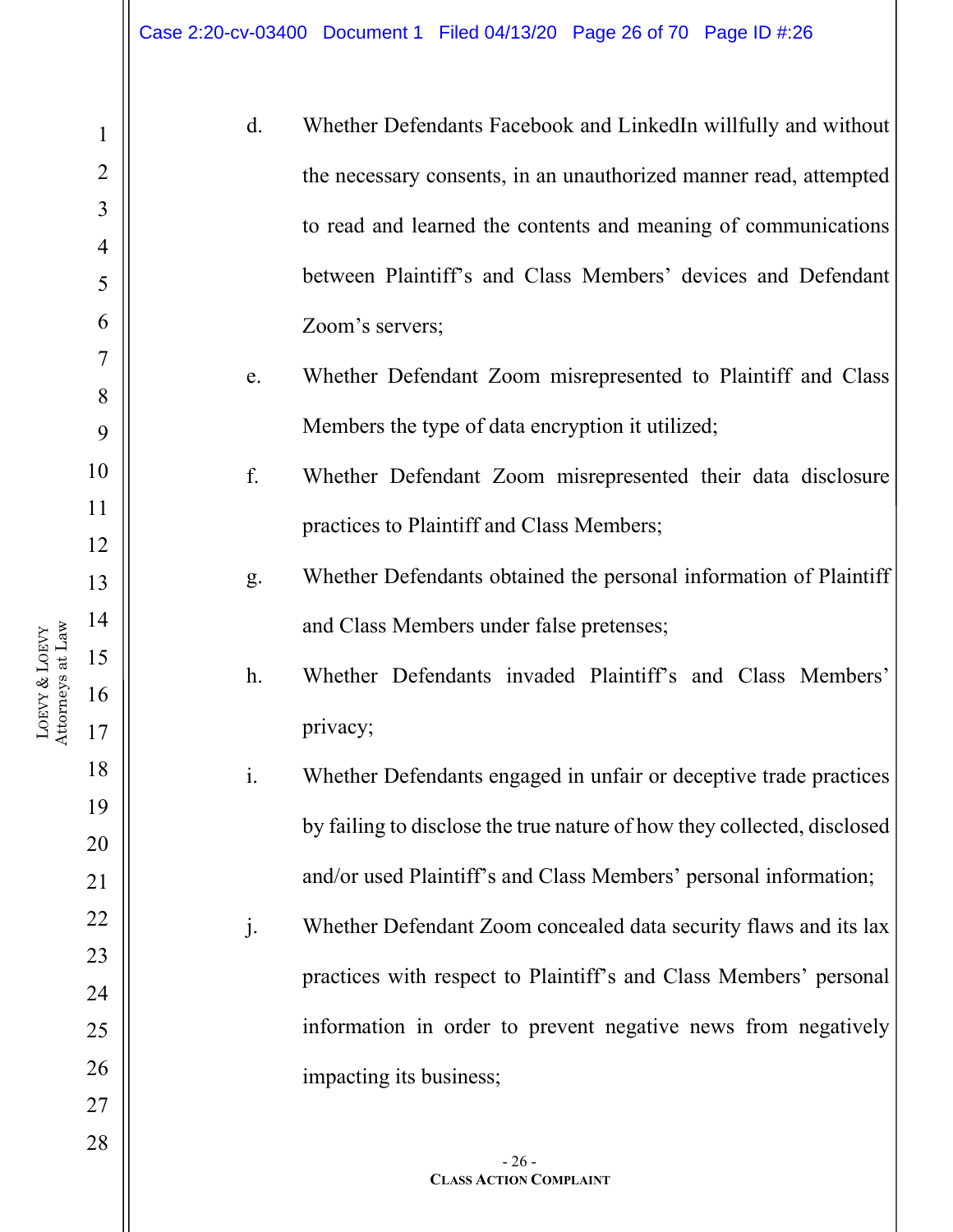k. Whether Plaintiff and Class Members suffered damages as a proximate result of Defendants' conduct;

### l. Whether Defendants unjustly enriched themselves through their unlawful conduct; and

m. Whether Plaintiff and Class Members are entitled to damages, equitable relief and other relief.

92. **Typicality.** Plaintiff's claims are typical of the claims of the Classes he seeks to represent because Plaintiff and all members of the proposed Classes have suffered similar injuries as a result of the same practices alleged herein. Plaintiff has no interests to advance adverse to the interests of the other members of the Classes.

93. **Adequacy.** Plaintiff will fairly and adequately protect the interests of Classes and has retained as his counsel attorneys experienced in class actions and complex litigation.

94. **Superiority.** A class action is superior to other available means for the fair and efficient adjudication of this dispute. The injury suffered by each Class Member, while meaningful on an individual basis, is not of such magnitude as to make the prosecution of individual actions against Defendants economically feasible. Even if Class Members could afford individual litigation, those actions would put immeasurable strain on the court system. Moreover, individual litigation of the legal and factual issues of the case would increase the delay and expense to all parties and

- 27 -

1

2

3

4

5

6

7

8

9

10

11

12

13

14

15

16

17

18

19

20

21

22

23

24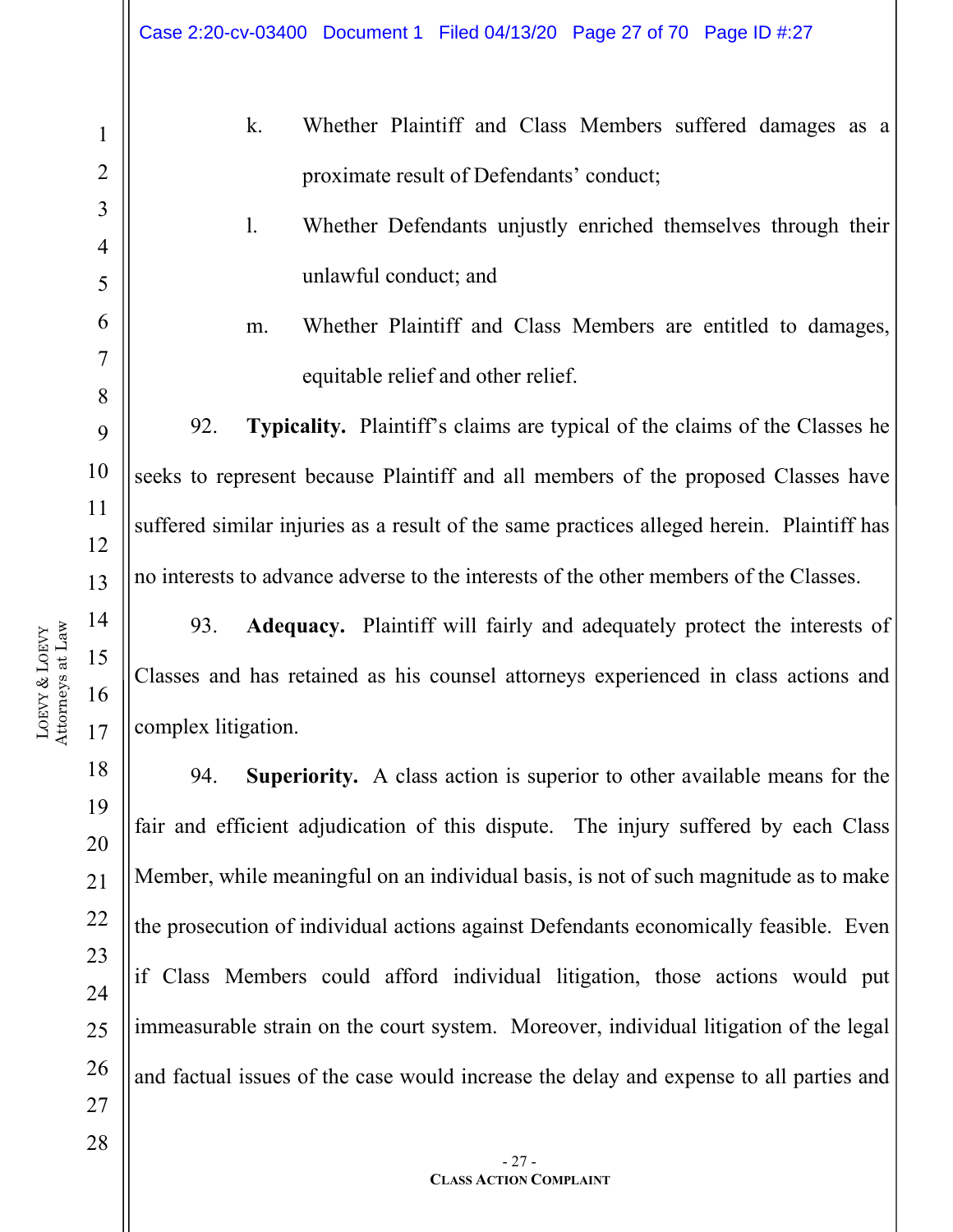the court system. A class action, however, presents far fewer management difficulties and provides the benefit of single adjudication, economy of scale and comprehensive supervision by a single court.

95. In the alternative, the proposed classes may be certified because:

- a. The prosecution of separate actions by each individual member of the Classes would create a risk of inconsistent adjudications, which could establish incompatible standards of conduct for Defendants;
- b. The prosecution of individual actions could result in adjudications that as a practical matter would be dispositive of the interests of nonparty Class Members or which would substantially impair their ability to protect their interests; and
	- c. Defendants acted or refused to act on grounds generally applicable to the proposed classes, thereby making final and injunctive relief appropriate with respect to members of the Classes.

96. Pursuant to Rule  $23(c)(4)$  particular issues are appropriate for certification – namely the issues described in paragraph 91, above, because resolution of such issues would advance the disposition of the matter and the parties' interests therein.

1

2

3

4

5

6

7

8

9

10

11

12

13

14

15

16

17

18

19

20

21

22

23

24

25

26

27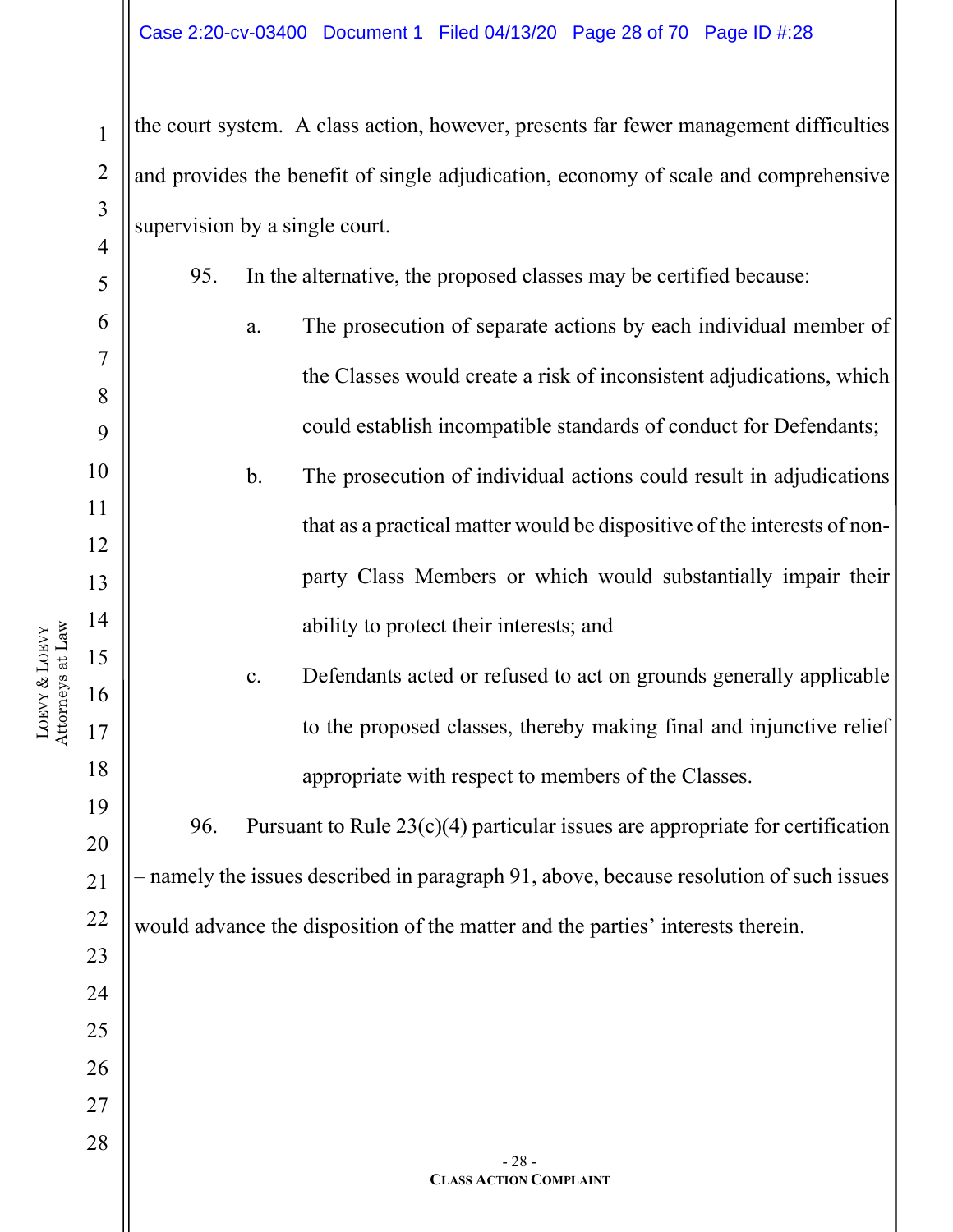#### **CLAIMS FOR RELIEF**

#### **COUNT ONE UNJUST ENRICHMENT (On behalf of all Classes against Defendant Zoom)**

97. Plaintiff restates and realleges all paragraphs of this Class Action Complaint as though fully set forth herein.

98. Plaintiff and Class Members conferred a monetary benefit on Defendant Zoom – namely, among other things, Zoom used their personal information to increase its user base and the number of users paying for Zoom's services.

99. Plaintiff and Class Members did not authorize or otherwise consent to Defendant Zoom unlawfully collecting, disclosing and/or using their personal information.

100. Defendant Zoom appreciated, accepted and retained the benefit bestowed upon it under inequitable and unjust circumstances arising from Zoom's conduct toward Plaintiff and Class Members as described herein – namely: (a) Plaintiff and Class Members conferred a benefit on Zoom, and Zoom accepted or retained that benefit; and (b) Zoom used Plaintiff's and Class Members' personal information for business purposes – namely, it collected, disclosed and used the information to increase its revenues.

25 26 101. Defendant Zoom did not provide full compensation for the benefit Plaintiff and Class Members conferred upon it.

1

2

3

4

5

6

7

8

 $\overline{Q}$ 

10

11

12

13

14

15

16

17

18

19

20

21

22

23

24

27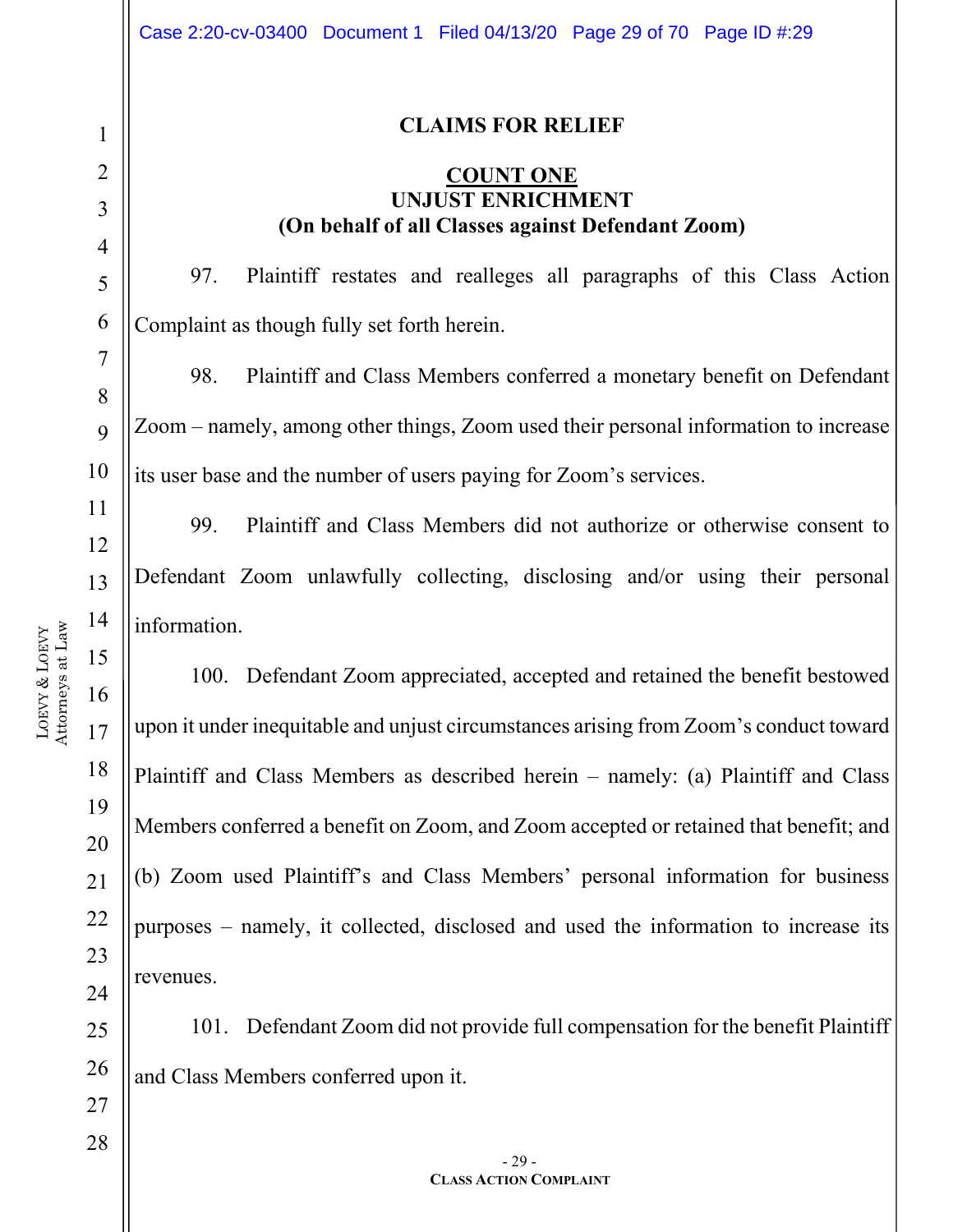28

1

102. Defendant Zoom acquired Plaintiff's and Class Members' personal information through inequitable means in that it misrepresented the purpose for which it obtained the information and how it would use that information.

103. Plaintiff and Class Members have no adequate remedy at law.

104. Under the circumstances, it would be unjust and unfair for Defendant Zoom to be permitted to retain any of the benefits that Plaintiff and Class Members conferred on it.

105. Under the principles of equity and good conscience, Defendant Zoom should not be permitted to retain the personal information belonging to Plaintiff and Class Members because Zoom obtained that information under false pretenses.

106. Defendant Zoom should be compelled to disgorge into a common fund or constructive trust, for the benefit of Plaintiff and Class Members, proceeds that it unjustly received from the sale of Plaintiff's and Class Members' personal information.

#### **COUNT TWO UNJUST ENRICHMENT (On behalf of all Classes against Defendant Facebook)**

107. Plaintiff restates and realleges all paragraphs of this Class Action Complaint as though fully set forth herein.

108. Plaintiff and Class Members conferred a monetary benefit on Defendant Facebook – namely, among other things, Facebook used their personal information to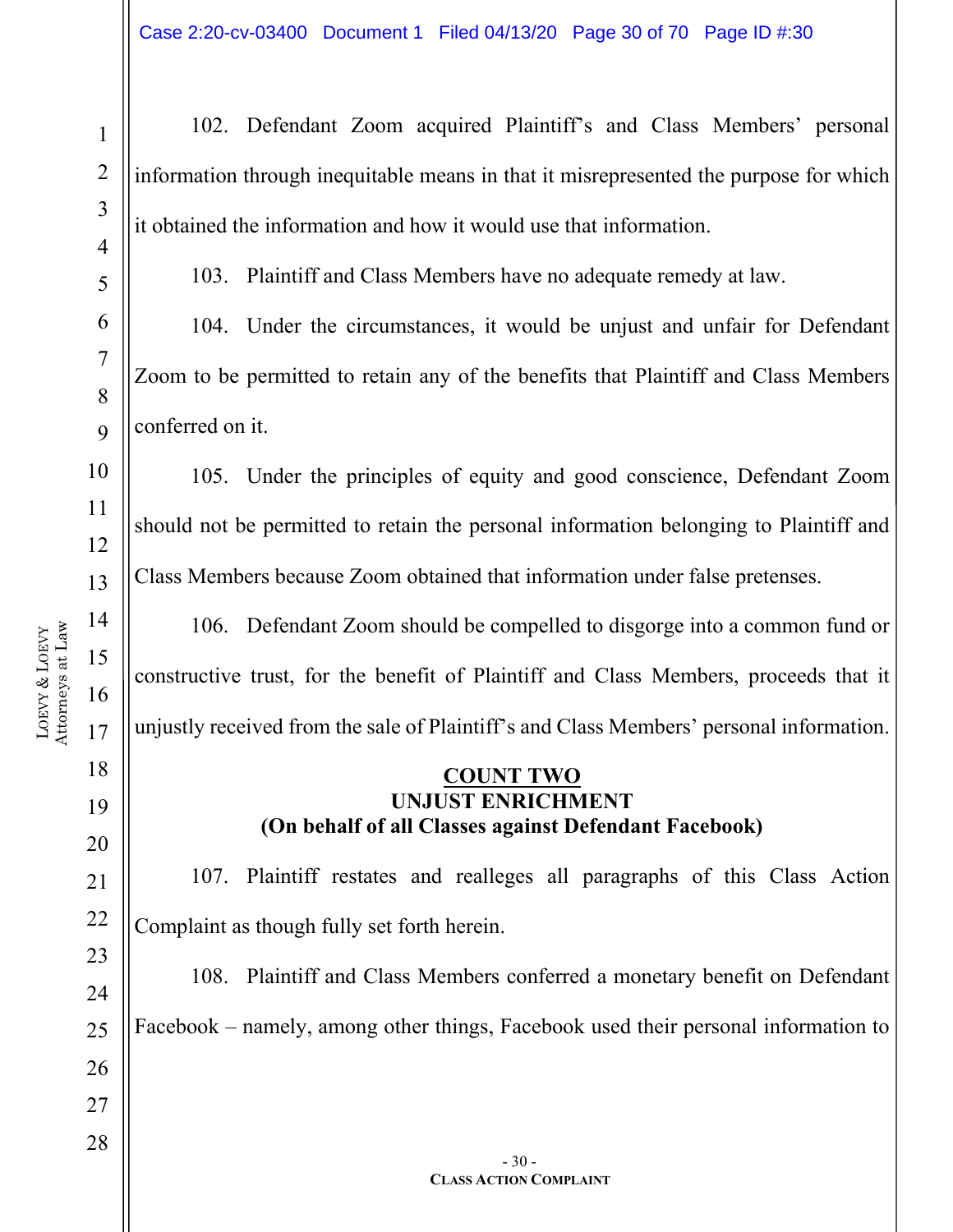amass increasingly detailed profiles of Plaintiff and Class Members and used those profiles to increase its advertising revenues.

109. Plaintiff and Class Members did not authorize or otherwise consent to Defendant Facebook unlawfully collecting, disclosing and/or using their personal information.

110. Defendant Facebook appreciated, accepted and retained the benefit bestowed upon it under inequitable and unjust circumstances arising from Facebook's conduct toward Plaintiff and Class Members as described herein – namely: (a) Plaintiff and Class Members conferred a benefit on Facebook, and Facebook accepted or retained that benefit; and (b) Facebook used Plaintiff's and Class Members' personal information for business purposes – namely, it collected, disclosed and used the information to increase its advertising revenues.

111. Defendant Facebook did not provide full compensation for the benefit Plaintiff and Class Members conferred upon it.

112. Defendant Facebook acquired Plaintiff's and Class Members' personal information through inequitable means in that it surreptitiously obtained the information to Plaintiff's and Class Members' detriment.

113. Plaintiff and Class Members have no adequate remedy at law.

1

2

3

4

5

6

7

8

9

10

11

12

13

14

15

16

17

18

19

20

21

22

23

24

25

26

27

```
- 31 -
CLASS ACTION COMPLAINT
```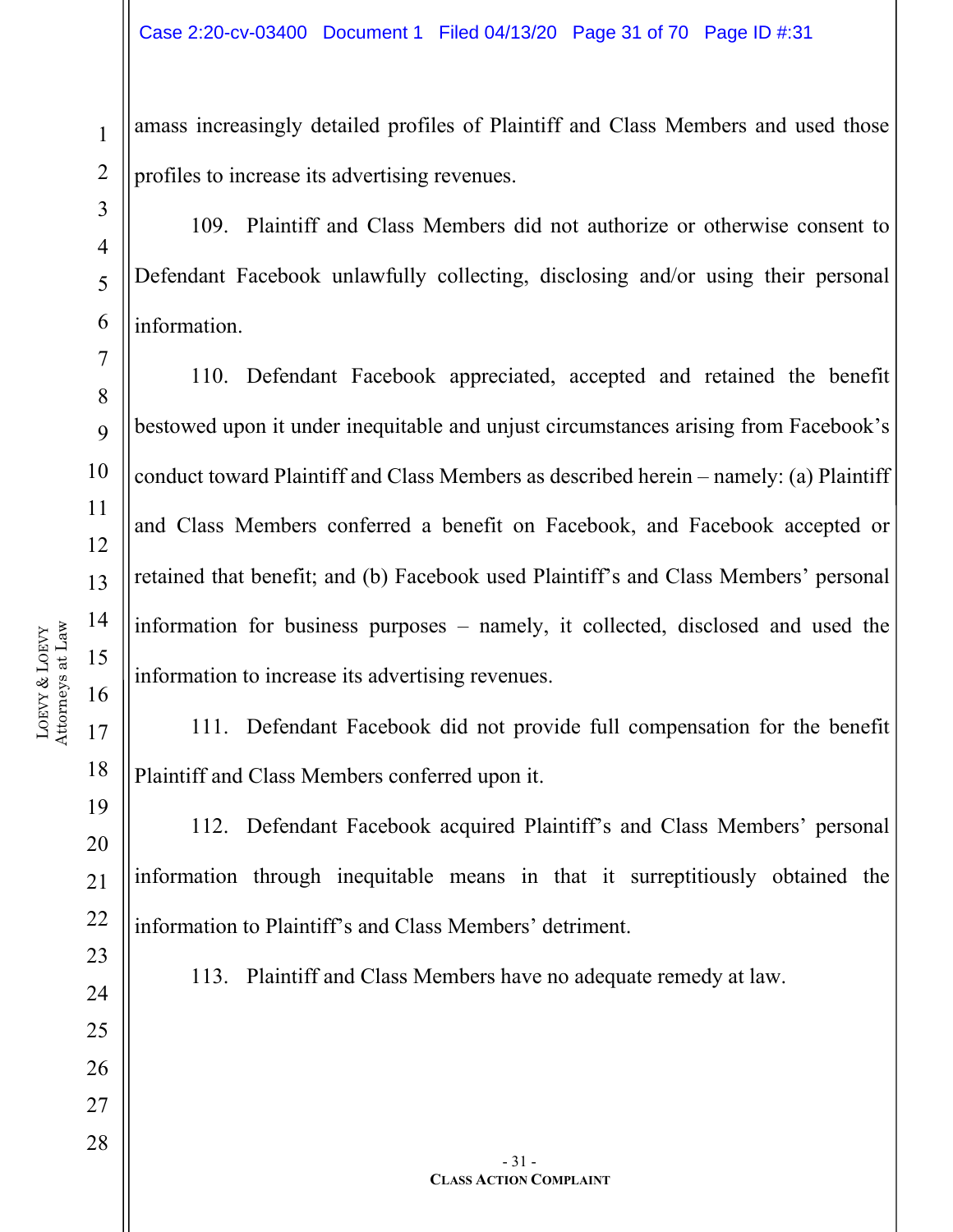114. Under the circumstances, it would be unjust and unfair for Defendant Facebook to be permitted to retain any of the benefits that Plaintiff and Class Members conferred on it.

115. Under the principles of equity and good conscience, Defendant Facebook should not be permitted to retain the personal information belonging to Plaintiff and Class Members because Facebook obtained that information under false pretenses.

116. Defendant Facebook should be compelled to disgorge into a common fund or constructive trust, for the benefit of Plaintiff and Class Members, proceeds that it unjustly received from the sale of Plaintiff's and Class Members' personal information.

#### **COUNT THREE UNJUST ENRICHMENT (On behalf of all Classes against Defendant LinkedIn)**

117. Plaintiff restates and realleges all paragraphs of this Class Action Complaint as though fully set forth herein.

118. Plaintiff and Class Members conferred a monetary benefit on Defendant LinkedIn – namely, among other things, LinkedIn used their personal information to increase the revenues derived from Navigator.

119. Plaintiff and Class Members did not authorize or otherwise consent to Defendant Navigator unlawfully collecting, disclosing and/or using their personal information.

1

2

3

4

5

6

7

8

9

10

11

12

13

14

15

16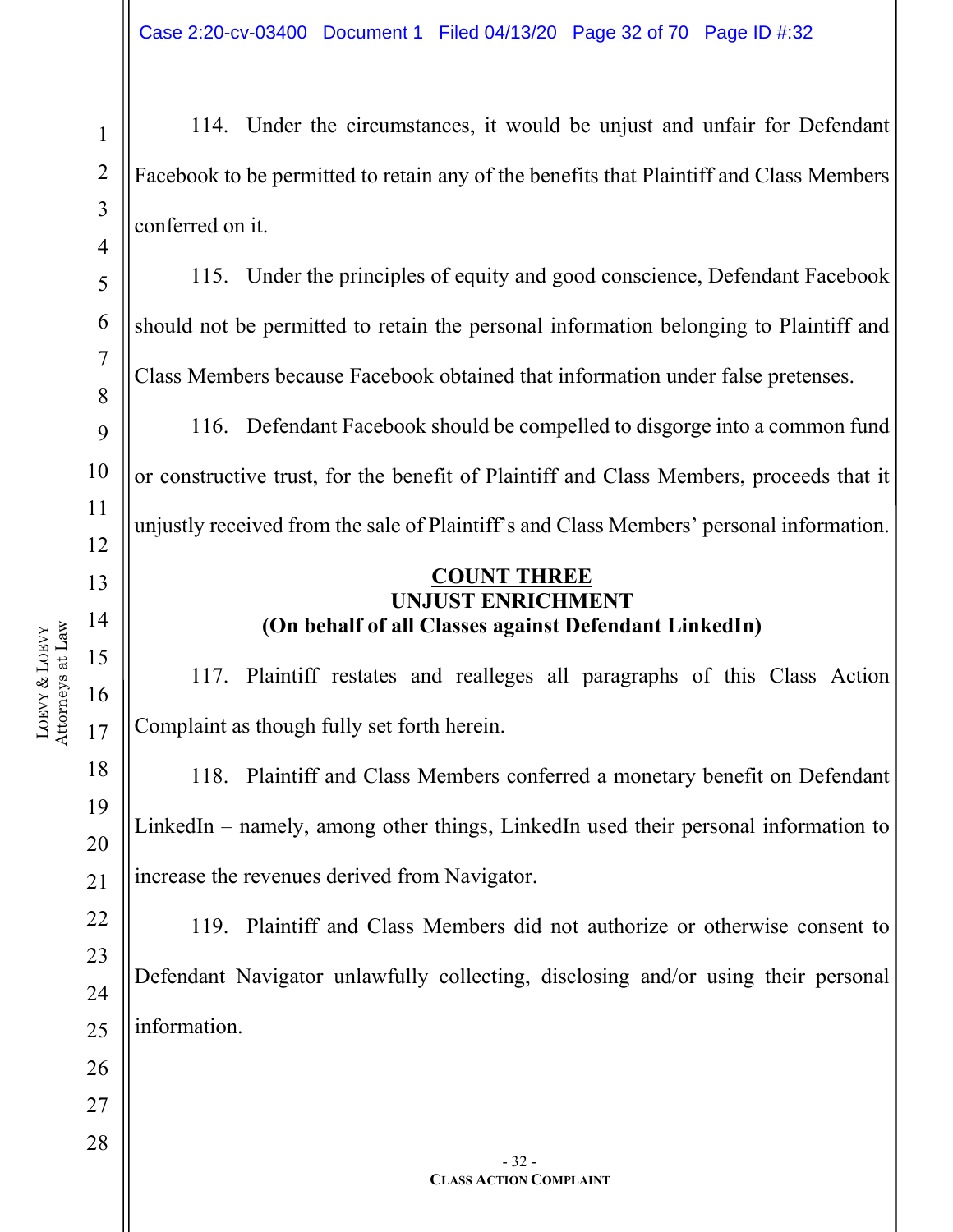27

28

1

120. Defendant LinkedIn appreciated, accepted and retained the benefit bestowed upon it under inequitable and unjust circumstances arising from LinkedIn's conduct toward Plaintiff and Class Members as described herein – namely: (a) Plaintiff and Class Members conferred a benefit on LinkedIn, and LinkedIn accepted or retained that benefit; and (b) LinkedIn used Plaintiff's and Class Members' personal information for business purposes – namely, it collected, disclosed and used the information to generate increased revenues.

121. Defendant LinkedIn did not provide full compensation for the benefit Plaintiff and Class Members conferred upon it.

122. Defendant LinkedIn acquired Plaintiff's and Class Members' personal information through inequitable means in that in that it surreptitiously obtained the information to Plaintiff's and Class Members' detriment.

123. Plaintiff and Class Members have no adequate remedy at law.

124. Under the circumstances, it would be unjust and unfair for Defendant LinkedIn to be permitted to retain any of the benefits that Plaintiff and Class Members conferred on it.

125. Under the principles of equity and good conscience, Defendant LinkedIn should not be permitted to retain the personal information belonging to Plaintiff and Class Members because LinkedIn obtained that information under false pretenses.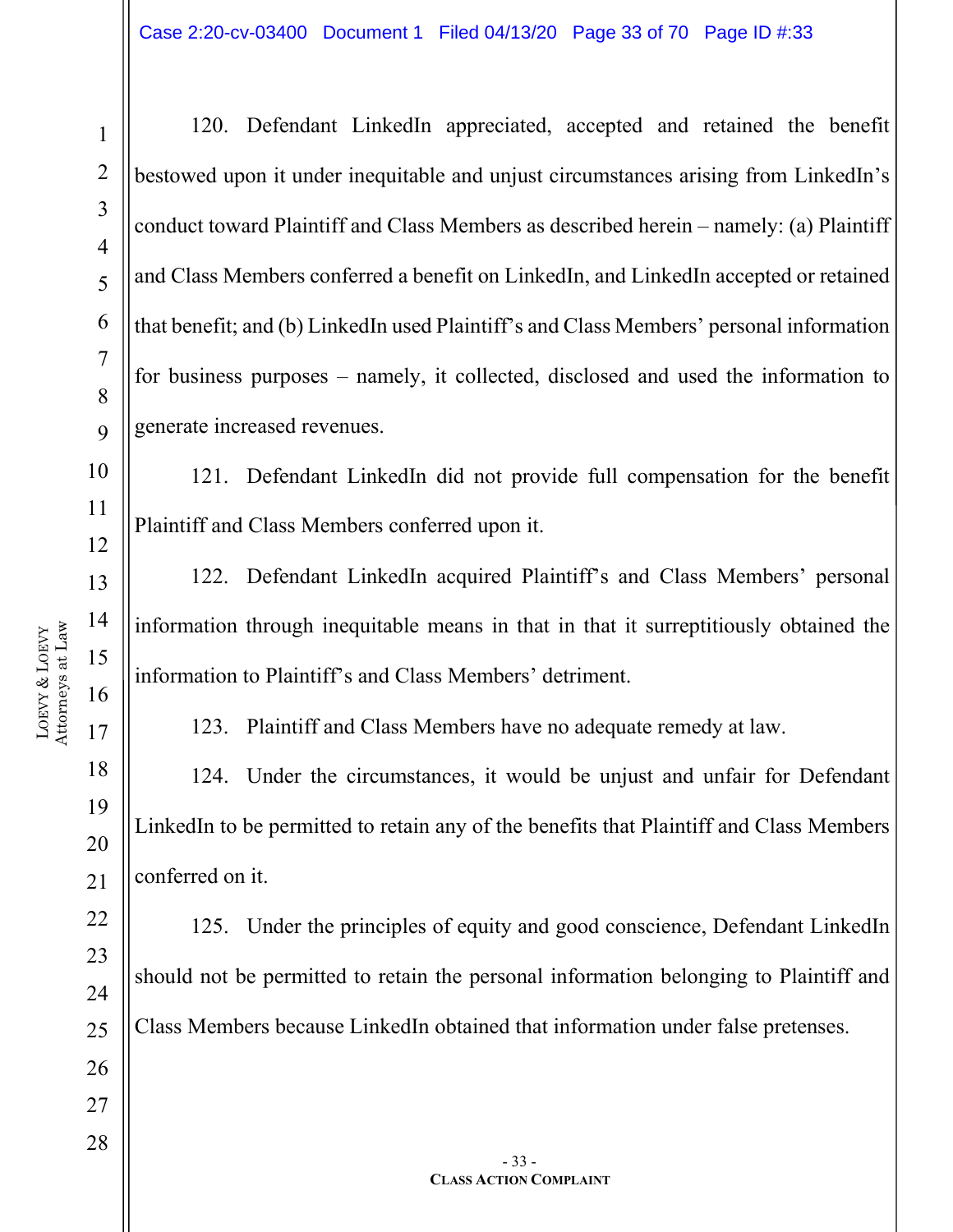126. Defendant LinkedIn should be compelled to disgorge into a common fund or constructive trust, for the benefit of Plaintiff and Class Members, proceeds that it unjustly received from the sale of Plaintiff's and Class Members' personal information.

#### **COUNT FOUR INTRUSION UPON SECLUSION**

# **(On behalf of the Intrusion Upon Seclusion Subclass against Defendant Zoom)**

127. Plaintiff restates and realleges all paragraphs of this Class Action Complaint as though fully set forth herein.

128. Plaintiff and Class Members had a reasonable expectation of privacy to their personal information and were entitled to protection of this information against disclosure to unauthorized third parties.

129. Defendant Zoom intentionally and maliciously intruded upon Plaintiff's and Class Members' privacy rights by: (a) failing to secure their personal information from disclosure to unauthorized third parties for improper purposes; (b) disclosing their personal information to unauthorized third parties in a matter that is highly offensive to a reasonable person; and (c) disclosing their personal information without Plaintiff's and Class Members' knowledge or consent.

130. Defendant Zoom's intrusion upon Plaintiff's and Class Members' privacy rights was so serious as to constitute an egregious breach of social norms such that the breach was highly offensive.

1

2

3

4

5

6

7

8

 $\overline{Q}$ 

10

11

12

13

14

15

16

17

18

19

20

21

22

23

24

25

26

27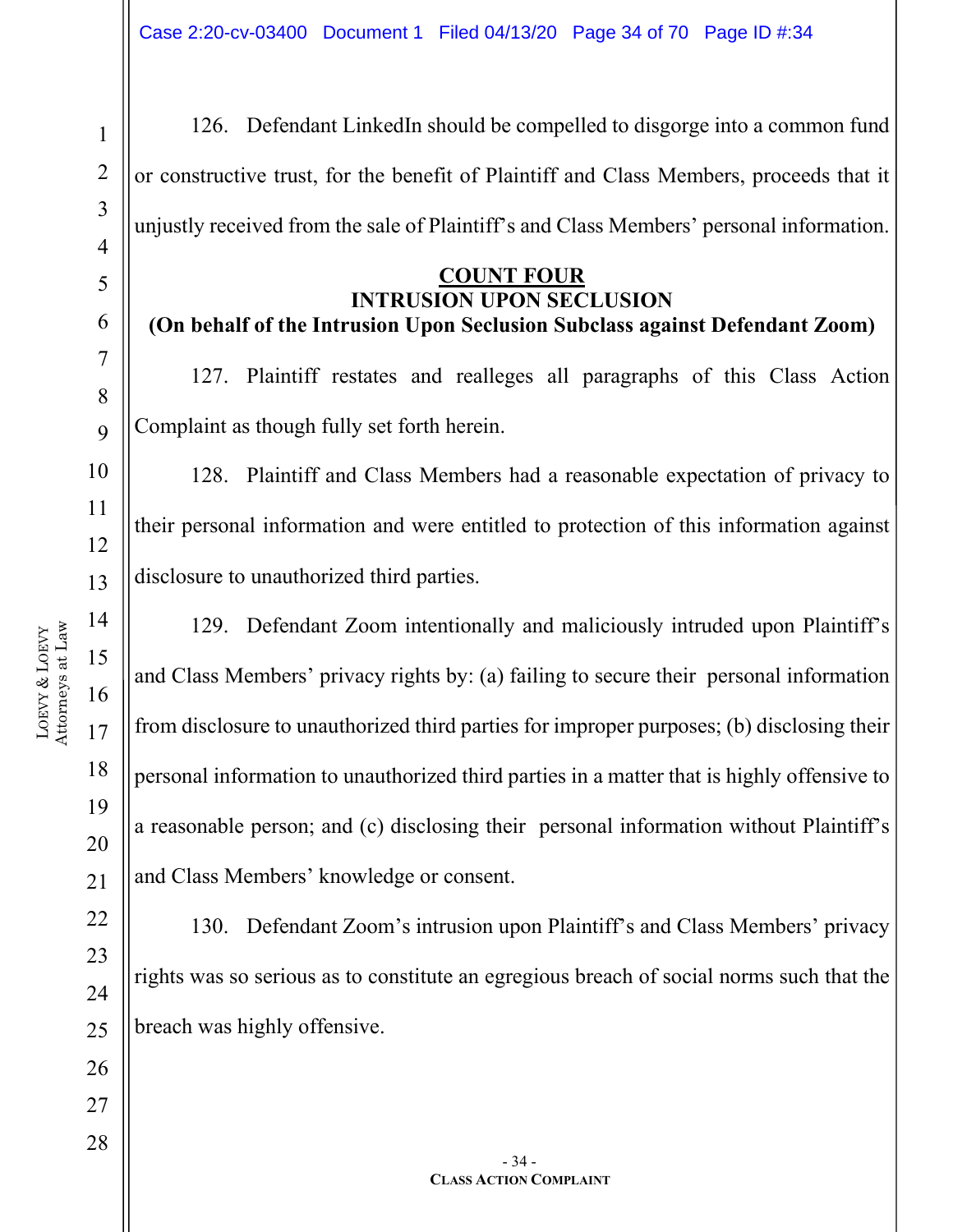26

27

28

1

131. As a direct and proximate result of Defendant Zoom's unlawful intrusion upon Plaintiff's and Class Members' seclusion, Plaintiff's and Class Members' personal information has been disclosed, and their reasonable expectations of privacy have been intruded upon and frustrated.

132. Plaintiff and Class Members have suffered injuries as a result of Defendant Zoom's conduct, and they are entitled to appropriate relief, including compensatory and punitive damages.

133. Moreover, unless and until enjoined and restrained by order of this Court, Defendant Zoom's wrongful conduct will continue to cause great and irreparable injury to Plaintiff and Class Members in that Zoom and others can continue to: (a) use the unlawfully obtained personal information to Plaintiff's and Class Members' detriment; and (b) unlawfully collect, distribute and/or use additional personal information belonging to Plaintiff and Class Members. Plaintiff and Class Members have no adequate remedy at law for the injuries in that a judgment for monetary damages will not end the invasion of privacy for Plaintiff and Class Members or require Zoom to retrieve the personal information from the unauthorized entities to which it was disclosed.

#### **COUNT FIVE INTRUSION UPON SECLUSION (On behalf of the Intrusion Upon Seclusion Subclass against Defendant Facebook)**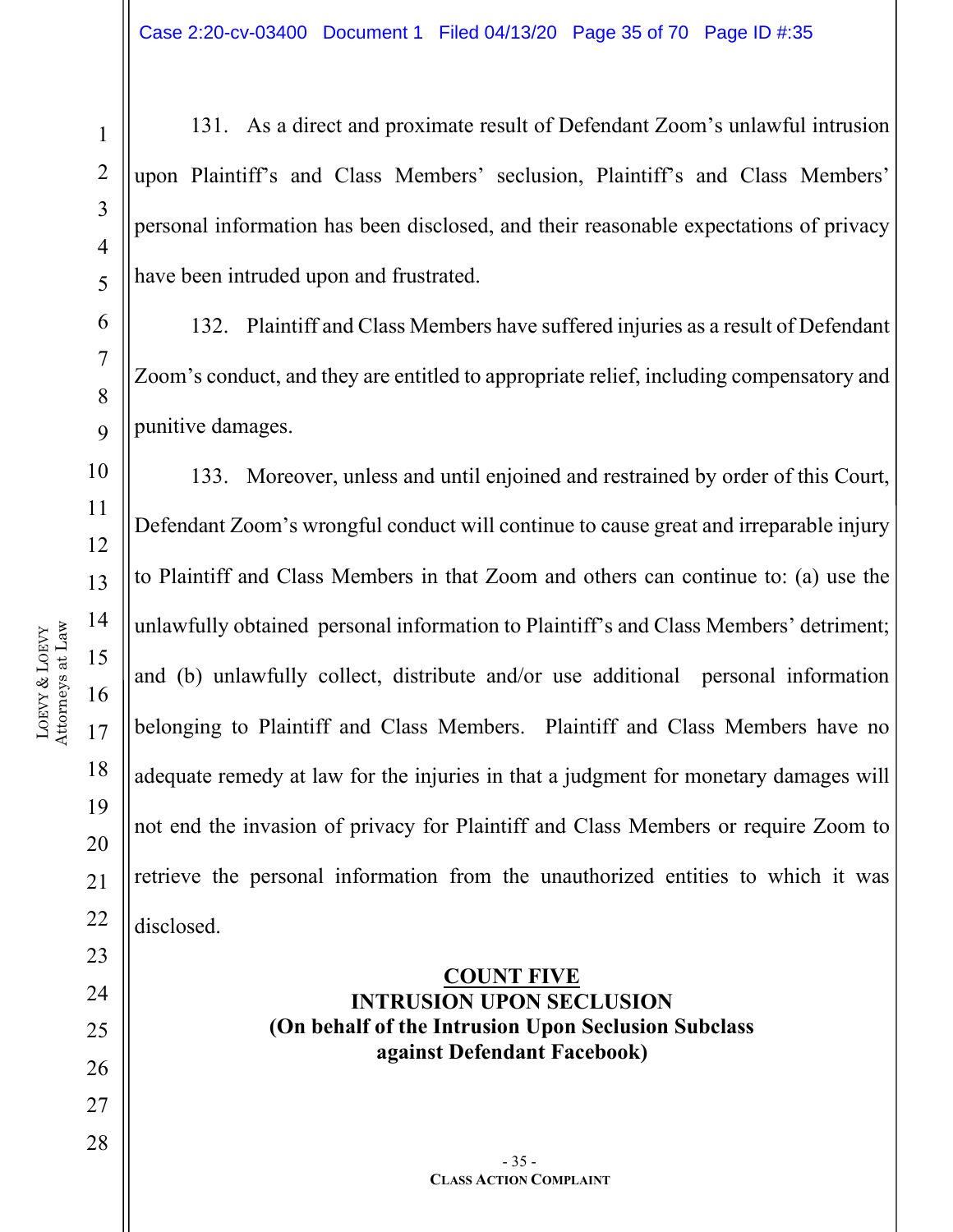134. Plaintiff restates and realleges all paragraphs of this Class Action Complaint as though fully set forth herein.

135. Plaintiff and Class Members had a reasonable expectation of privacy to their personal information and were entitled to protection of this information against disclosure to unauthorized third parties.

136. Defendant Facebook intentionally and maliciously intruded upon Plaintiff's and Class Members' privacy rights by surreptitiously learning the contents and meaning of Plaintiff's and Class Members' communications with Defendant Zoom, which contents contained personal information and allowed Facebook to identify Plaintiff and Class Members even if they did not want to be identified. Facebook's intrusion occurred in a manner highly offensive to a reasonable person.

137. Defendant Facebook's intrusion upon Plaintiff's and Class Members' privacy rights was so serious as to constitute an egregious breach of social norms such that that the breach was highly offensive.

138. As a direct and proximate result of Defendant Facebook's unlawful intrusion upon Plaintiff's and Class Members' seclusion, Plaintiff's and Class Members' personal information has been disclosed to Facebook and their reasonable expectations of privacy have been intruded upon and frustrated.

18

LOEVY &

LOEVY

19

20

21

22

23

24

25

26

27

1

2

3

4

5

6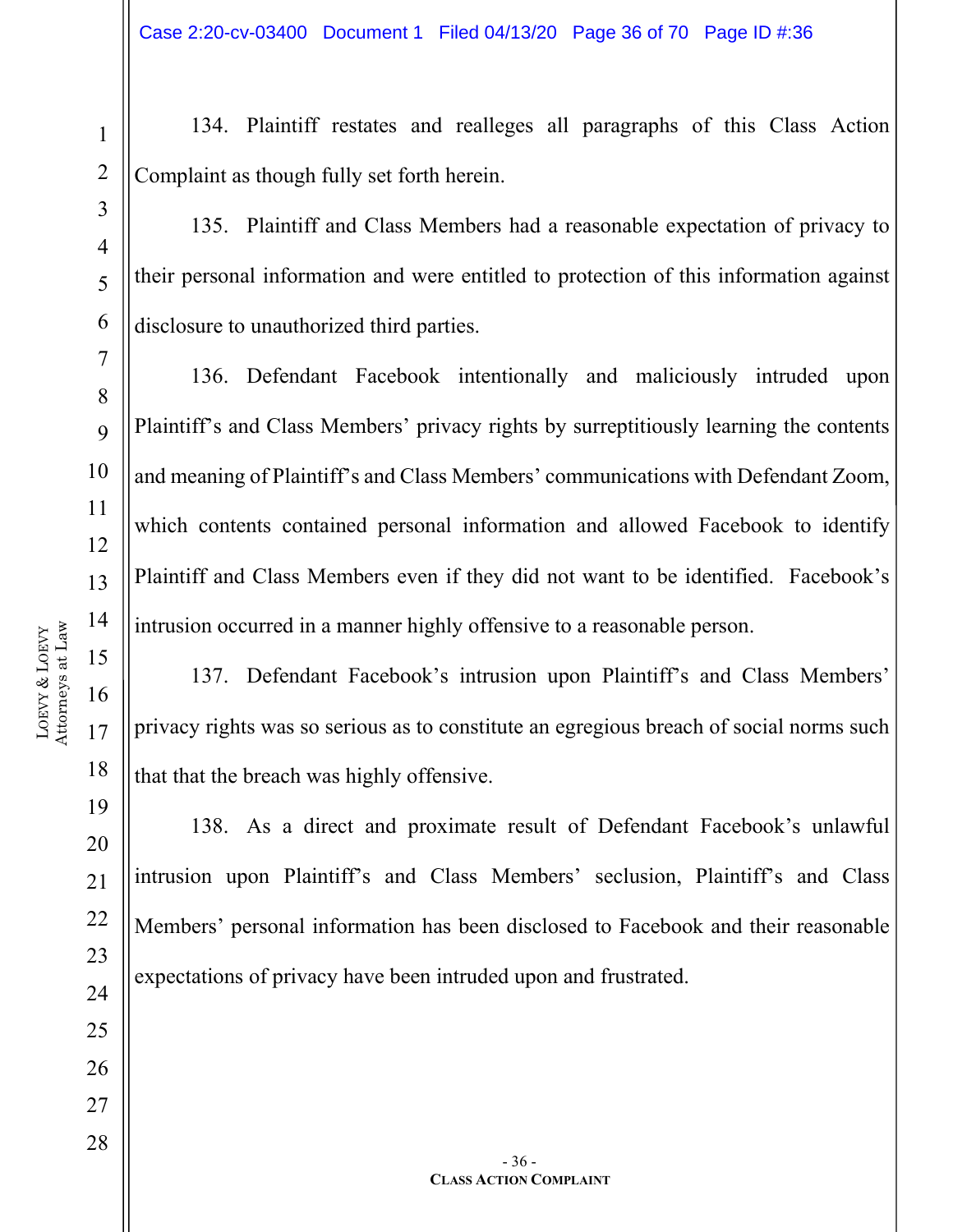139. Plaintiff and Class Members have suffered injuries as a result of Defendant Facebook's conduct, and they are entitled to appropriate relief, including compensatory and punitive damages.

140. Moreover, unless and until enjoined and restrained by order of this Court, Defendant Facebook's wrongful conduct will continue to cause great and irreparable injury to Plaintiff and Class Members in that Facebook and others can continue to: (a) use the unlawfully obtained personal information to Plaintiff's and Class Members' detriment. Plaintiff and Class Members have no adequate remedy at law for the injuries in that a judgment for monetary damages will not end the invasion of privacy for Plaintiff and Class Members or require Facebook to retrieve the personal information from the unauthorized entities to which it was disclosed.

#### **COUNT SIX INTRUSION UPON SECLUSION (On behalf of the Intrusion Upon Seclusion Subclass against Defendant LinkedIn)**

141. Plaintiff restates and realleges all paragraphs of this Class Action Complaint as though fully set forth herein.

142. Plaintiff and Class Members had a reasonable expectation of privacy to their personal information and were entitled to protection of this information against disclosure to unauthorized third parties.

1

2

3

4

5

6

7

8

 $\overline{Q}$ 

10

11

12

13

14

15

16

17

18

19

20

21

22

23

24

25

26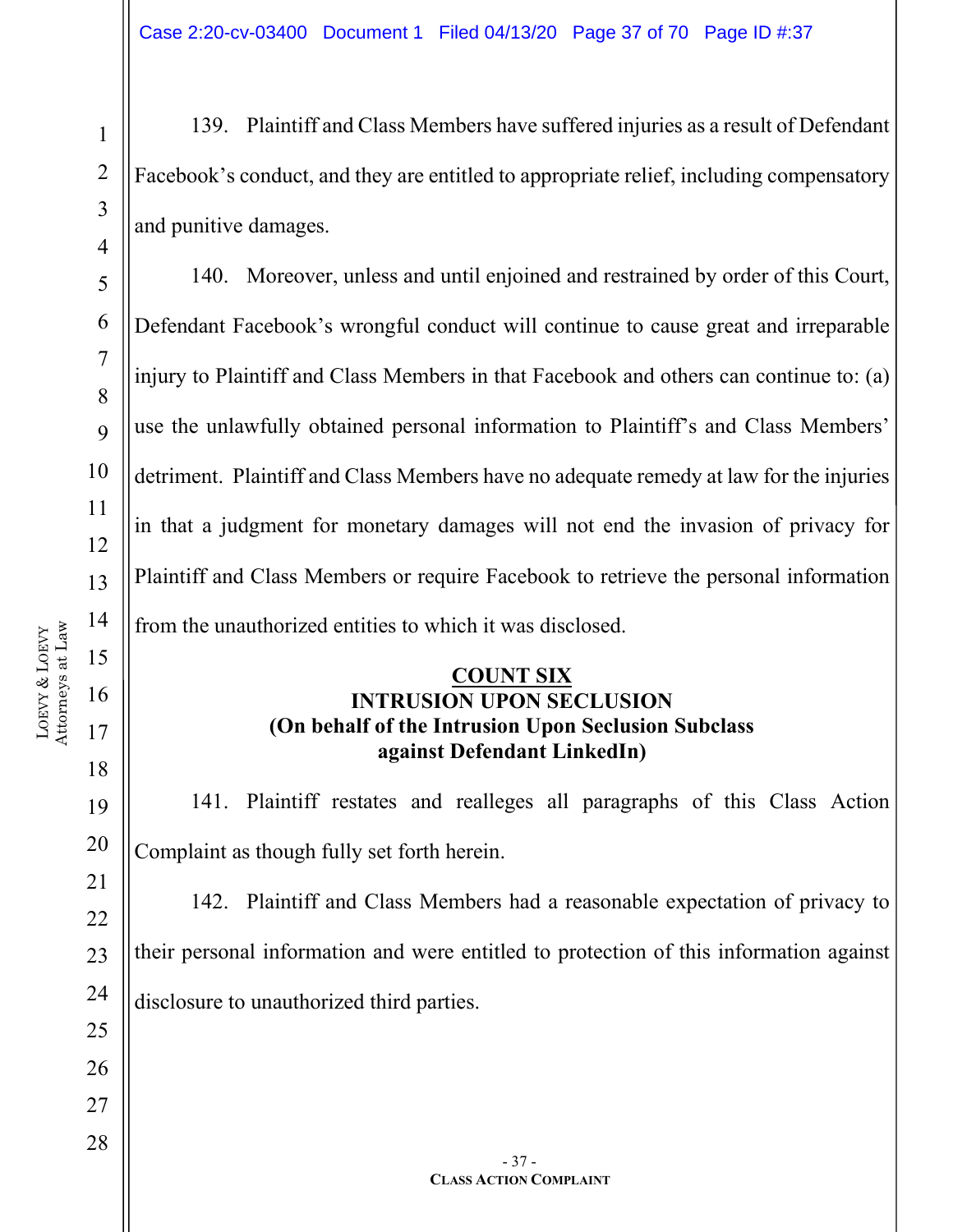LOEVY &

LOEVY

1

2

3

4

5

6

7

8

 $\overline{Q}$ 

143. Defendant LinkedIn intentionally and maliciously intruded upon Plaintiff's and Class Members' privacy rights by surreptitiously learning the contents and meaning of Plaintiff's and Class Members' communications with Defendant Zoom, which contents contained personal information and allowed LinkedIn to identify Plaintiff and Class Members even if they did not want to be identified. LinkedIn's intrusion occurred in a manner highly offensive to a reasonable person, as a reasonable person would not expect a third party to surreptitiously learn the contents of the person's communications.

144. Defendant LinkedIn's intrusion upon Plaintiff's and Class Members' privacy rights was so serious as to constitute an egregious breach of social norms such that that the breach was highly offensive.

145. As a direct and proximate result of Defendant LinkedIn's unlawful intrusion upon Plaintiff's and Class Members' seclusion, Plaintiff's and Class Members' personal information has been disclosed to LinkedIn, and their reasonable expectations of privacy have been intruded upon and frustrated.

146. Plaintiff and Class Members have suffered injuries as a result of Defendant LinkedIn's conduct, and they are entitled to appropriate relief, including compensatory and punitive damages.

147. Moreover, unless and until enjoined and restrained by order of this Court, Defendant LinkedIn's wrongful conduct will continue to cause great and irreparable

19

20

21

22

23

24

25

26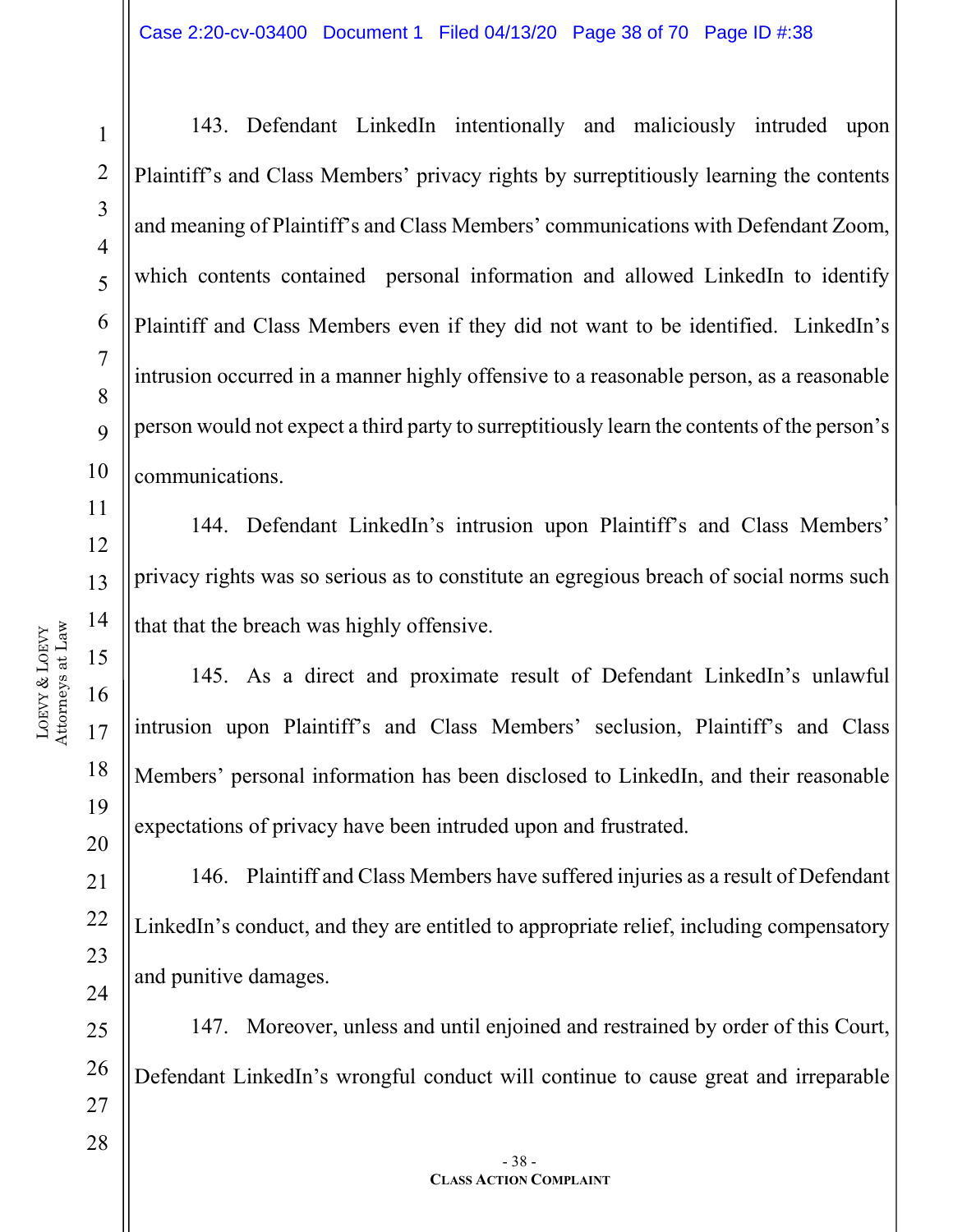28

1

injury to Plaintiff and Class Members in that LinkedIn and others can continue to: (a) use the unlawfully obtained personal information to Plaintiff's and Class Members' detriment. Plaintiff and Class Members have no adequate remedy at law for the injuries in that a judgment for monetary damages will not end the invasion of privacy for Plaintiff and Class Members or require LinkedIn to retrieve the personal information from the unauthorized entities to which it was disclosed.

#### **COUNT SEVEN INVASION OF PRIVACY UNDER CALIFORNIA CONSTITUTION – ARTICLE I, SECTION 1 (On behalf of the California Subclass against Defendant Zoom)**

148. Plaintiff restates and realleges all paragraphs of this Class Action Complaint as though fully set forth herein.

149. Plaintiff and Class Members had a reasonable expectation of privacy to their personal information and were entitled to protection of this information against disclosure to unauthorized third parties. As such, Plaintiff and Class Members possessed a legally protected privacy interest.

150. Defendant Zoom intentionally and maliciously intruded upon Plaintiff's and Class Members' privacy rights by: (a) failing to secure their personal information from disclosure to unauthorized third parties for improper purposes; (b) disclosing their personal information to unauthorized third parties in a matter that is highly offensive to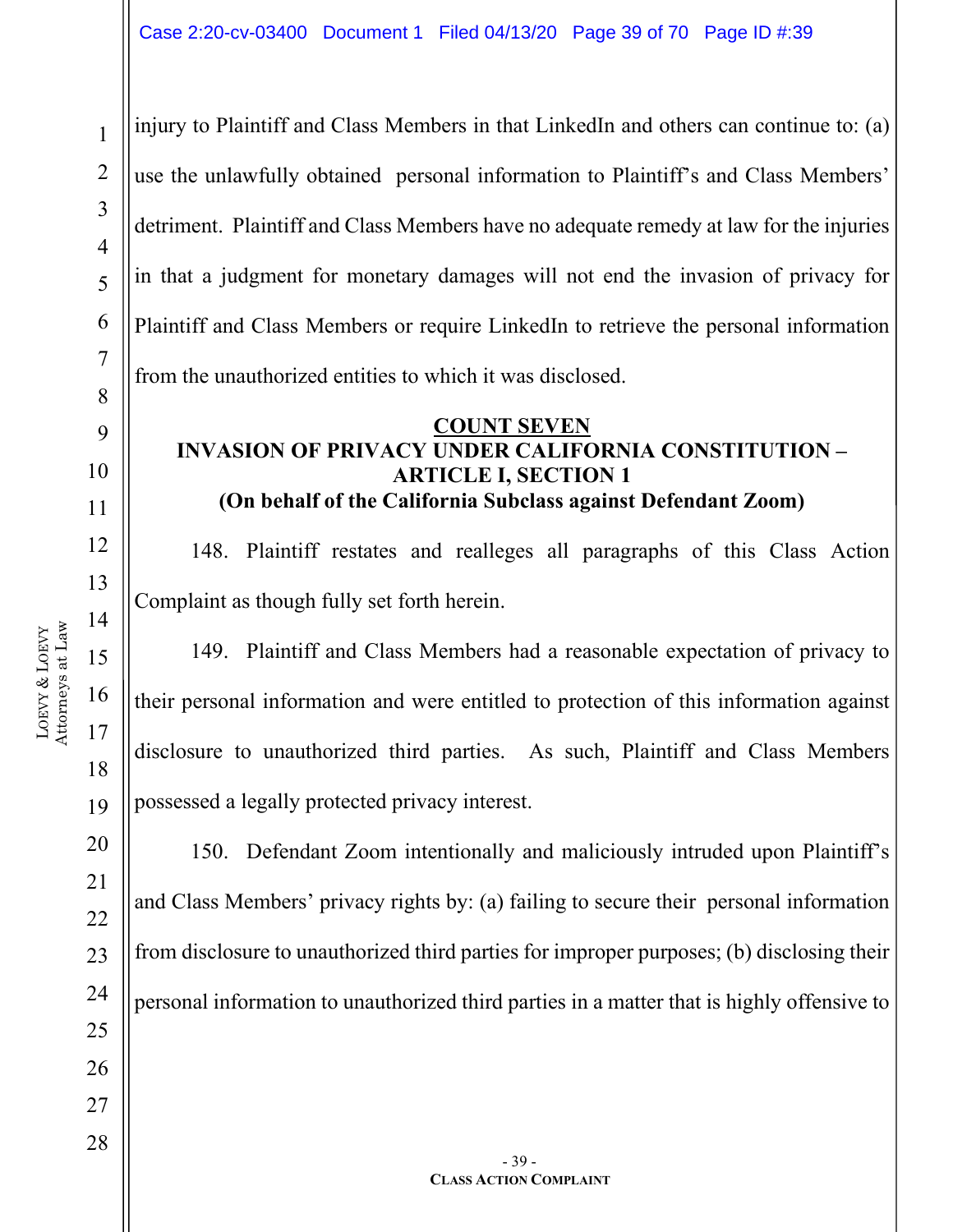a reasonable person; and (c) disclosing their personal information without Plaintiff's and Class Members' knowledge or consent.

151. Defendant Zoom's intrusion upon Plaintiff's and Class Members' privacy rights was so serious as to constitute an egregious breach of social norms such that that the breach was highly offensive.

152. As a direct and proximate result of Defendant Zoom's unlawful invasion of Plaintiff's and Class Members' privacy, Plaintiff's and Class Members' personal information has been disclosed, and their reasonable expectations of privacy have been intruded upon and frustrated.

153. Plaintiff and Class Members have suffered injuries as a result of Defendant Zoom's conduct, and they are entitled to appropriate relief, including compensatory and punitive damages.

154. Moreover, unless and until enjoined and restrained by order of this Court, Defendant Zoom's wrongful conduct will continue to cause great and irreparable injury to Plaintiff and Class Members in that Zoom and others can continue to: (a) use the unlawfully obtained personal information to Plaintiff's and Class Members' detriment; and (b) unlawfully collect, distribute and/or use additional personal information belonging to Plaintiff and Class Members. Plaintiff and Class Members have no adequate remedy at law for the injuries in that a judgment for monetary damages will not end the invasion of privacy for Plaintiff and Class Members or require Zoom to

1

2

3

4

5

6

7

8

9

10

11

12

13

14

15

16

17

18

19

20

21

22

23

24

25

26

27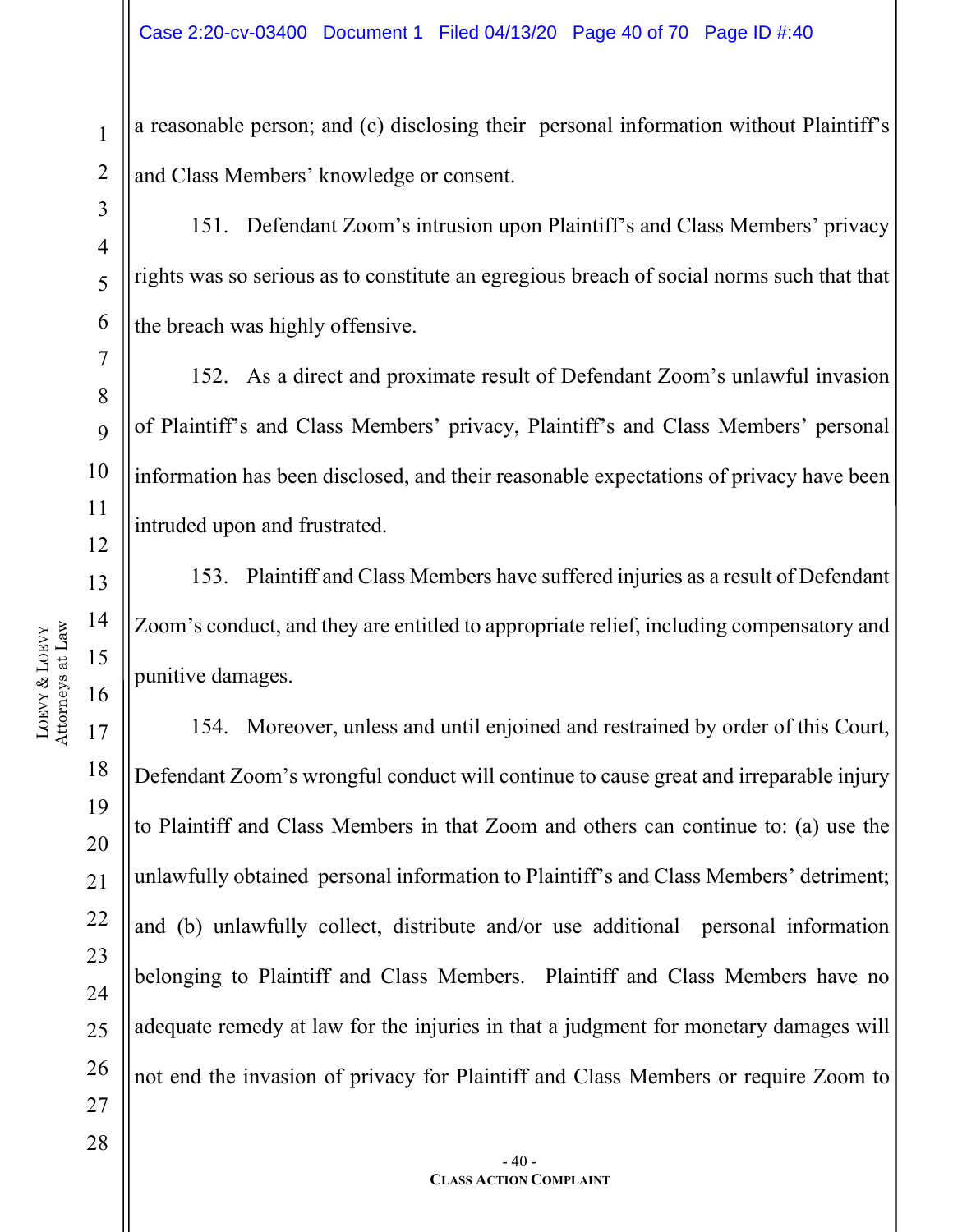1 2 retrieve the personal information from the unauthorized entities to which it was disclosed.

#### **COUNT EIGHT INVASION OF PRIVACY UNDER CALIFORNIA CONSITUTION – ARTICLE I, SECTION 1 (On behalf of the California Subclass against Defendant Facebook)**

155. Plaintiff restates and realleges all paragraphs of this Class Action Complaint as though fully set forth herein.

156. Plaintiff and Class Members had a reasonable expectation of privacy to their personal information and were entitled to protection of this information against disclosure to unauthorized third parties. As such, Plaintiff and Class Members possessed a legally protected privacy interest.

157. Defendant Facebook intentionally and maliciously intruded upon Plaintiff's and Class Members' privacy rights by surreptitiously learning the contents and meaning of Plaintiff's and Class Members' communications with Defendant Zoom, which contents contained personal information and allowed Facebook to identify Plaintiff and Class Members even if they did not want to be identified. Facebook's intrusion occurred in a manner highly offensive to a reasonable person, as a reasonable person would not expect a third party to surreptitiously learn the contents of the person's communications.

3

4

5

6

7

8

9

10

11

12

13

14

15

16

17

18

19

20

21

22

23

24

25

26

27

28

- 41 - **CLASS ACTION COMPLAINT**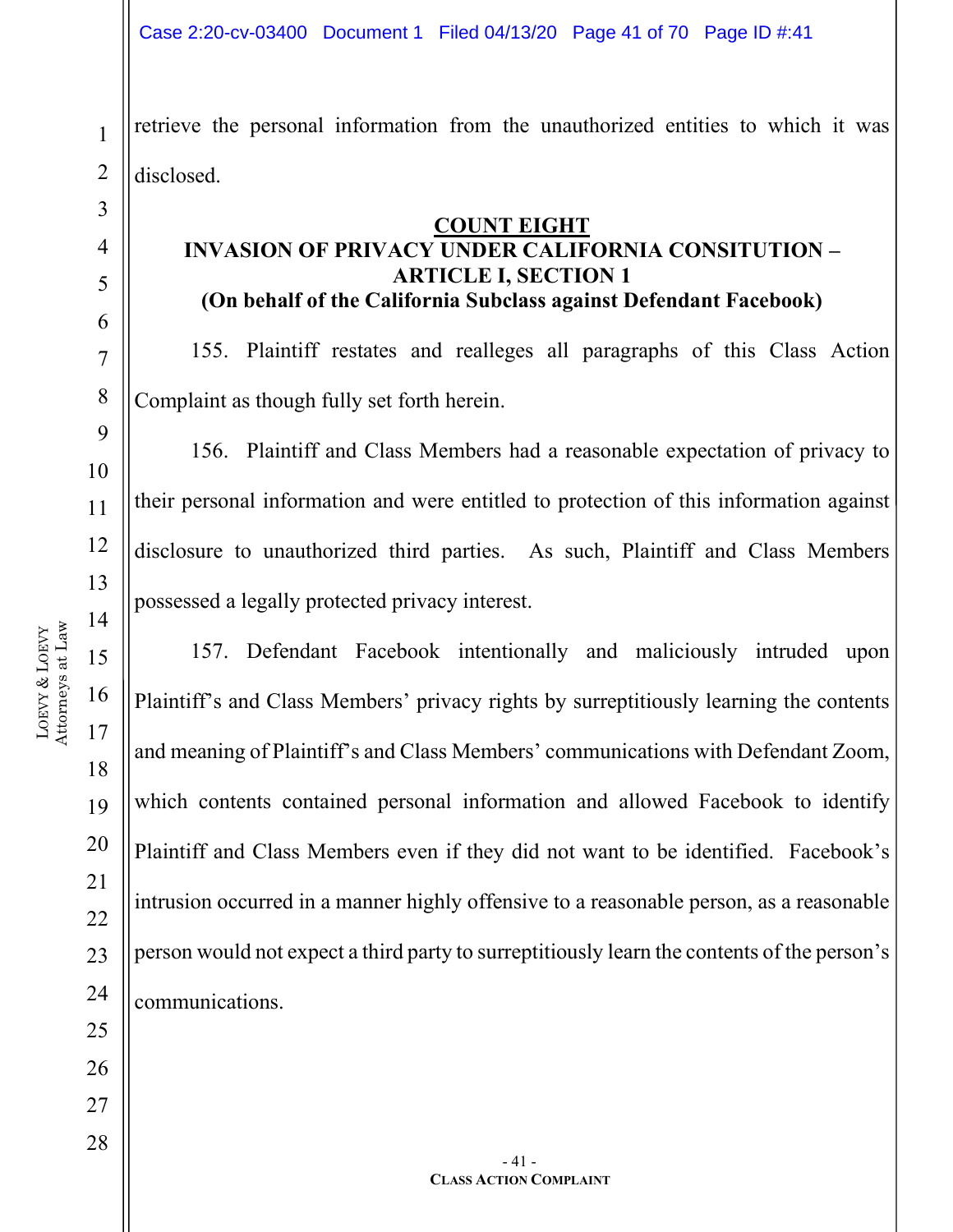LOEVY

1

2

3

4

5

6

7

8

 $\overline{Q}$ 

158. Moreover, as alleged above, Defendant Facebook's intrusion upon Plaintiff's and Class Members' privacy rights was so serious as to constitute an egregious breach of social norms such that that the breach was highly offensive.

159. As a direct and proximate result of Defendant Facebook's unlawful invasion of Plaintiff's and Class Members' privacy, Plaintiff's and Class Members' personal information has been disclosed to Facebook and their reasonable expectations of privacy have been intruded upon and frustrated.

160. Plaintiff and Class Members have suffered injuries as a result of Defendant Facebook's conduct, and they are entitled to appropriate relief, including compensatory and punitive damages.

161. Moreover, unless and until enjoined and restrained by order of this Court, Defendant Facebook's wrongful conduct will continue to cause great and irreparable injury to Plaintiff and Class Members in that Facebook and others can continue to: (a) use the unlawfully obtained personal information to Plaintiff's and Class Members' detriment. Plaintiff and Class Members have no adequate remedy at law for the injuries in that a judgment for monetary damages will not end the invasion of privacy for Plaintiff and Class Members or require Facebook to retrieve the personal information from the unauthorized entities to which it was disclosed.

#### **COUNT NINE INVASION OF PRIVACY UNDER CALIFORNIA CONSTITUTION – ARTICLE I, SECTION 1**

19

20

21

22

23

24

25

26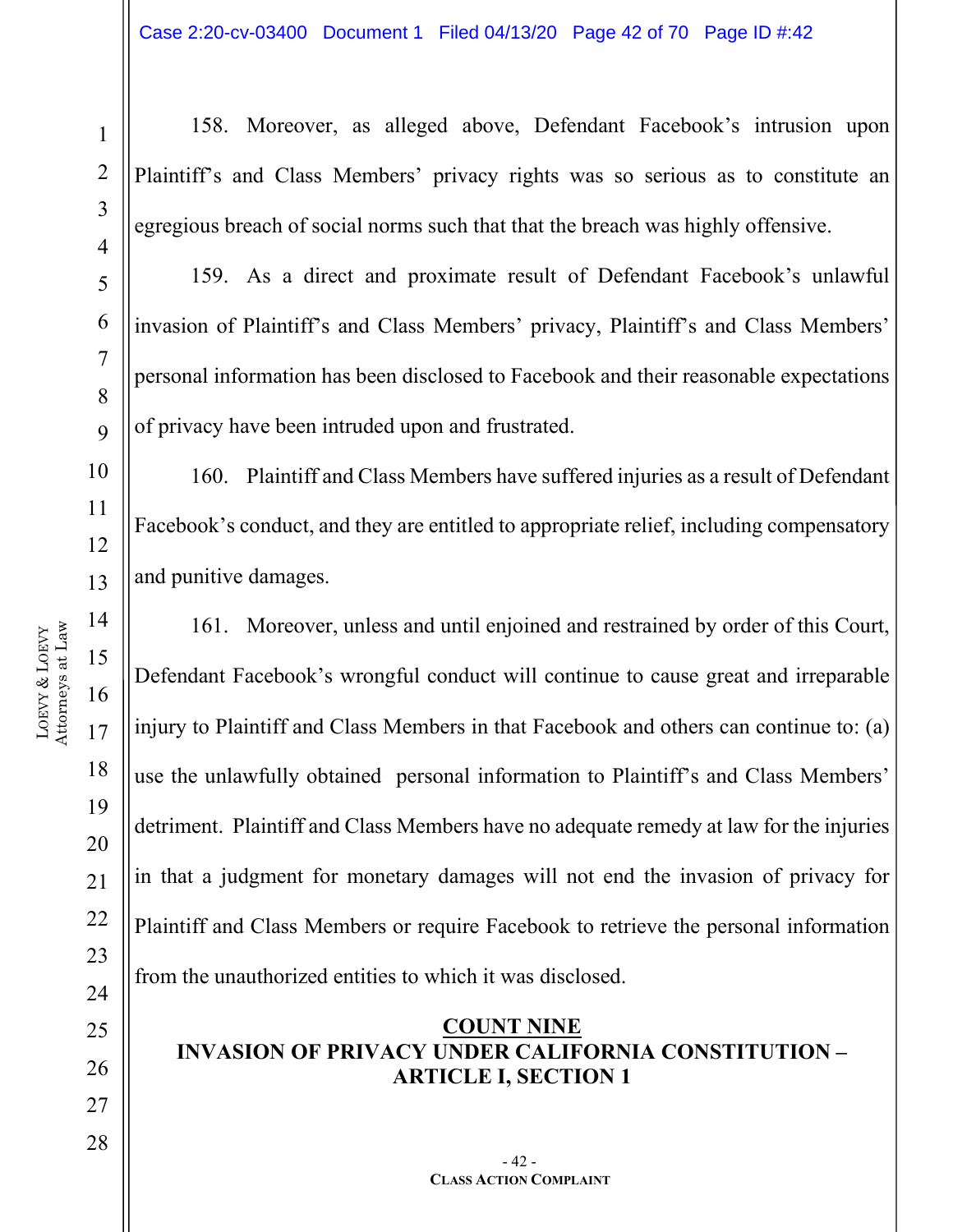#### 2 3 4 5 6 7 8  $\overline{Q}$ 10 11 12 13 14 15 16 17 18 19 20 21 22 Attorneys at Law

LOEVY &

LOEVY

1

#### **(On behalf of the California Subclass against Defendant LinkedIn)**

162. Plaintiff restates and realleges all paragraphs of this Class Action Complaint as though fully set forth herein.

163. Plaintiff and Class Members had a reasonable expectation of privacy to their personal information and were entitled to protection of this information against disclosure to unauthorized third parties. As such, Plaintiff and Class Members possessed a legally protected privacy interest.

164. Defendant LinkedIn intentionally and maliciously intruded upon Plaintiff's and Class Members' privacy rights by surreptitiously learning the contents and meaning of Plaintiff's and Class Members' communications with Defendant Zoom, which contents contained personal information and allowed LinkedIn to identify Plaintiff and Class Members even if they did not want to be identified. LinkedIn's intrusion occurred in a manner highly offensive to a reasonable person, as a reasonable person would not expect a third party to surreptitiously learn the contents of the person's communications.

165. Moreover, as alleged above, Defendant LinkedIn's intrusion upon Plaintiff's and Class Members' privacy rights was so serious as to constitute an egregious breach of social norms such that that the breach was highly offensive.

166. As a direct and proximate result of Defendant LinkedIn's unlawful invasion of Plaintiff's and Class Members' privacy, Plaintiff's and Class Members'

23

24

25

26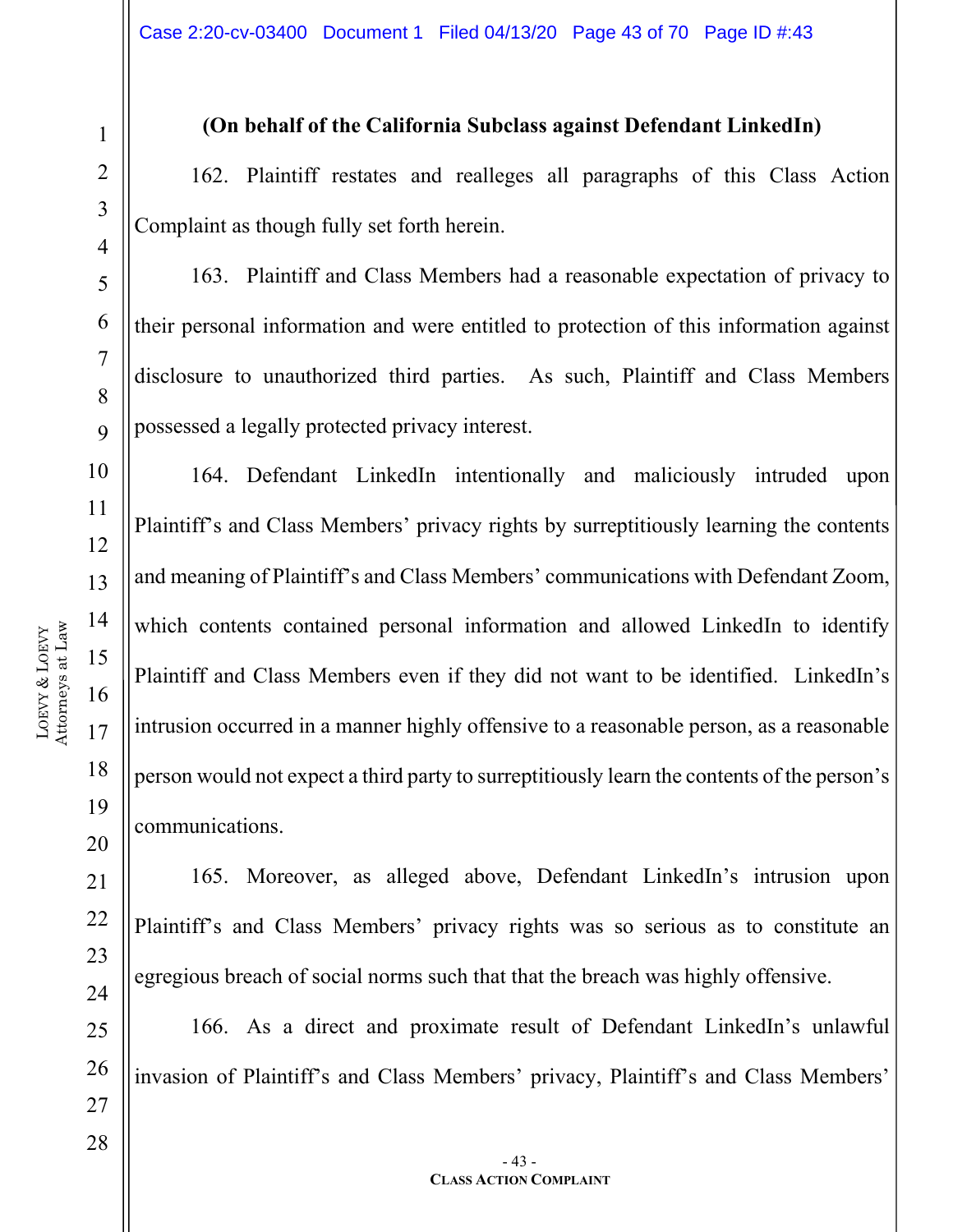personal information has been disclosed to LinkedIn, and their reasonable expectations of privacy have been intruded upon and frustrated.

167. Plaintiff and Class Members have suffered injuries as a result of Defendant LinkedIn's conduct, and they are entitled to appropriate relief, including compensatory and punitive damages.

168. Moreover, unless and until enjoined and restrained by order of this Court, Defendant LinkedIn's wrongful conduct will continue to cause great and irreparable injury to Plaintiff and Class Members in that LinkedIn and others can continue to: (a) use the unlawfully obtained personal information to Plaintiff's and Class Members' detriment. Plaintiff and Class Members have no adequate remedy at law for the injuries in that a judgment for monetary damages will not end the invasion of privacy for Plaintiff and Class Members or require LinkedIn to retrieve the personal information from the unauthorized entities to which it was disclosed.

1

2

3

4

5

6

7

8

9

10

11

14

16

18

19

20

21

22

23

24

25

26

27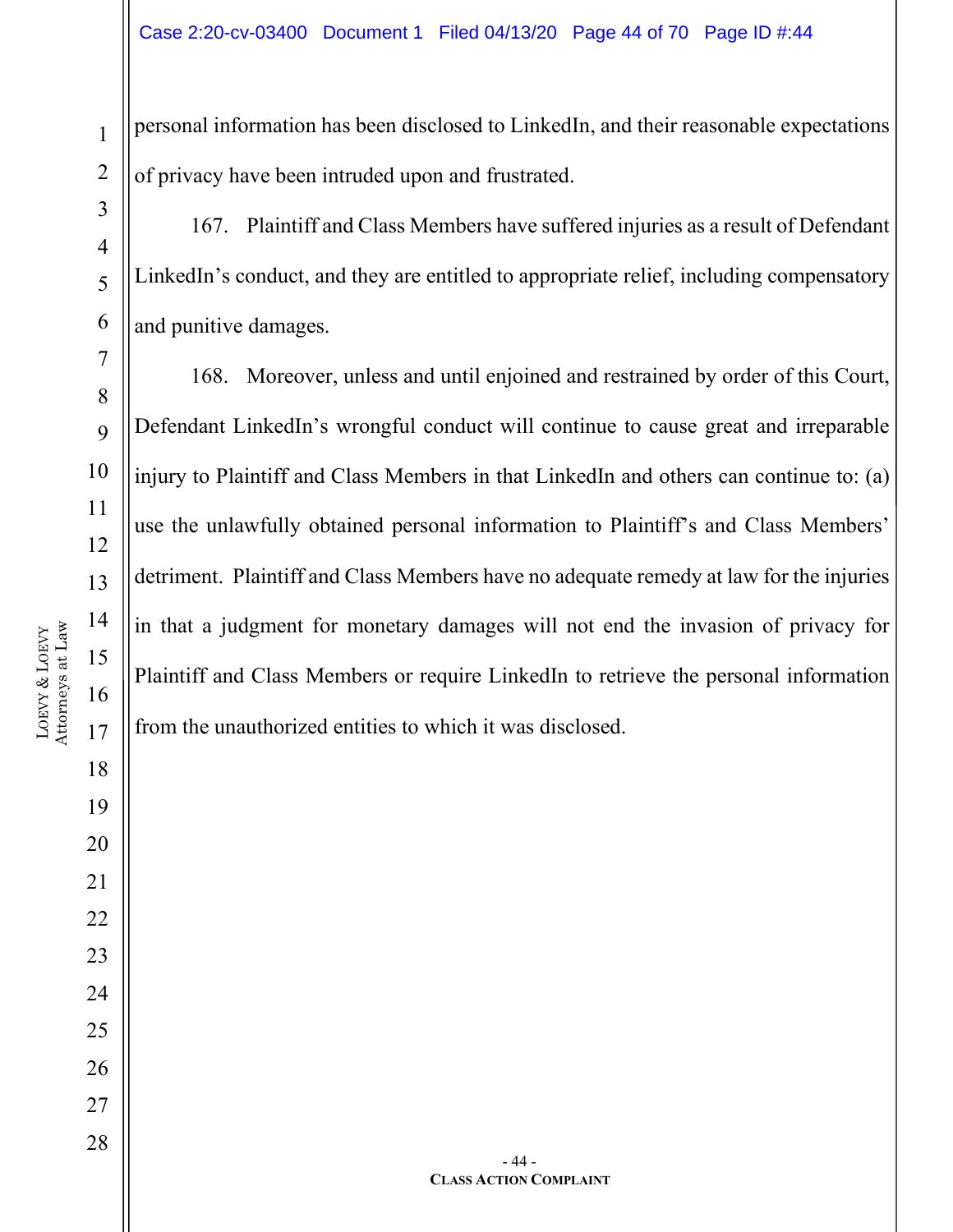#### **COUNT TEN CALIFORNIA INVASION OF PRIVACY ACT, CAL. PEN. CODE § 631 (On behalf of the California Subclass against Defendant Facebook)**

169. Plaintiff restates and realleges all paragraphs of this Class Action Complaint as though fully set forth herein.

170. Defendant Facebook willfully and without the consent of all parties to communications between Plaintiff and Class Members, on the one hand, and Defendant Zoom, on the other, in an unauthorized manner read, attempted to read and learned the contents and meaning of the messages, reports and communications between those parties while the same were in transit and passing over any wire, line or cable and were being sent from and received within the State of California.

171. Plaintiff and Class Members did not authorize or consent to the conduct in the paragraph above.

172. Defendant Facebook was not a party to the above-described communications.

173. Defendant Facebook's conduct was designed to read, attempt to read and learn at least some of the meaning of the content of the communications between Plaintiff's and Class Members' devices and Defendant Zoom's server.

174. Defendant Facebook's conduct violated the California Invasion of Privacy Act, Cal. Pen. Code, § 631.

1

2

3

4

5

6

7

8

9

10

11

12

13

14

15

16

17

18

19

20

21

22

23

24

25

26

27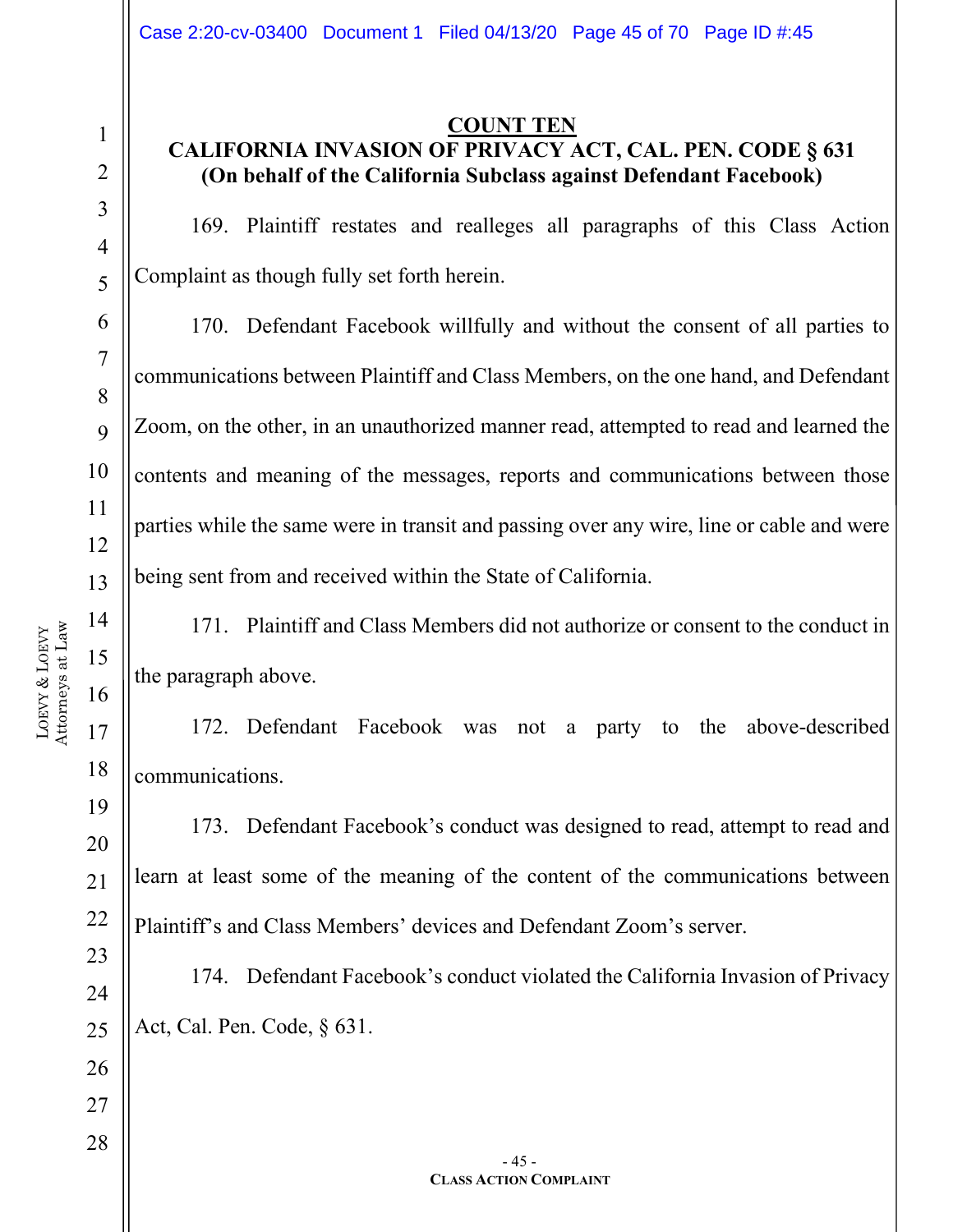175. As a direct and proximate result of Defendant Facebook's violation of the California Invasion of Privacy Act, Plaintiff's and Class Members' personal information was disclosed to Facebook, causing Plaintiff and Class Members to suffer injuries.

176. Plaintiff and Class Members seek the greater of \$5,000 per violation or three times the amount of actual damages

177. Moreover, unless and until enjoined and restrained by order of this Court, Defendant Facebook's wrongful conduct will continue to cause great and irreparable injury to Plaintiff and Class Members in that Facebook and others can continue to: (a) use the unlawfully obtained personal information to Plaintiff's and Class Members' detriment. Plaintiff and Class Members have no adequate remedy at law for the injuries in that a judgment for monetary damages will not end the invasion of privacy for Plaintiff and Class Members or require Facebook to retrieve the personal information from the unauthorized entities to which it was disclosed.

#### **COUNT ELEVEN CALIFORNIA INVASION OF PRIVACY ACT, CAL. PEN. CODE § 632 (On behalf of the California Subclass against Defendant Facebook)**

178. Plaintiff restates and realleges all paragraphs of this Class Action Complaint as though fully set forth herein.

179. Defendant Facebook intentionally and without the consent of all parties to confidential communications between Plaintiff and Class Members, on the one hand,

1

2

3

4

5

6

7

8

9

10

11

12

13

14

15

16

17

18

19

20

21

22

23

24

25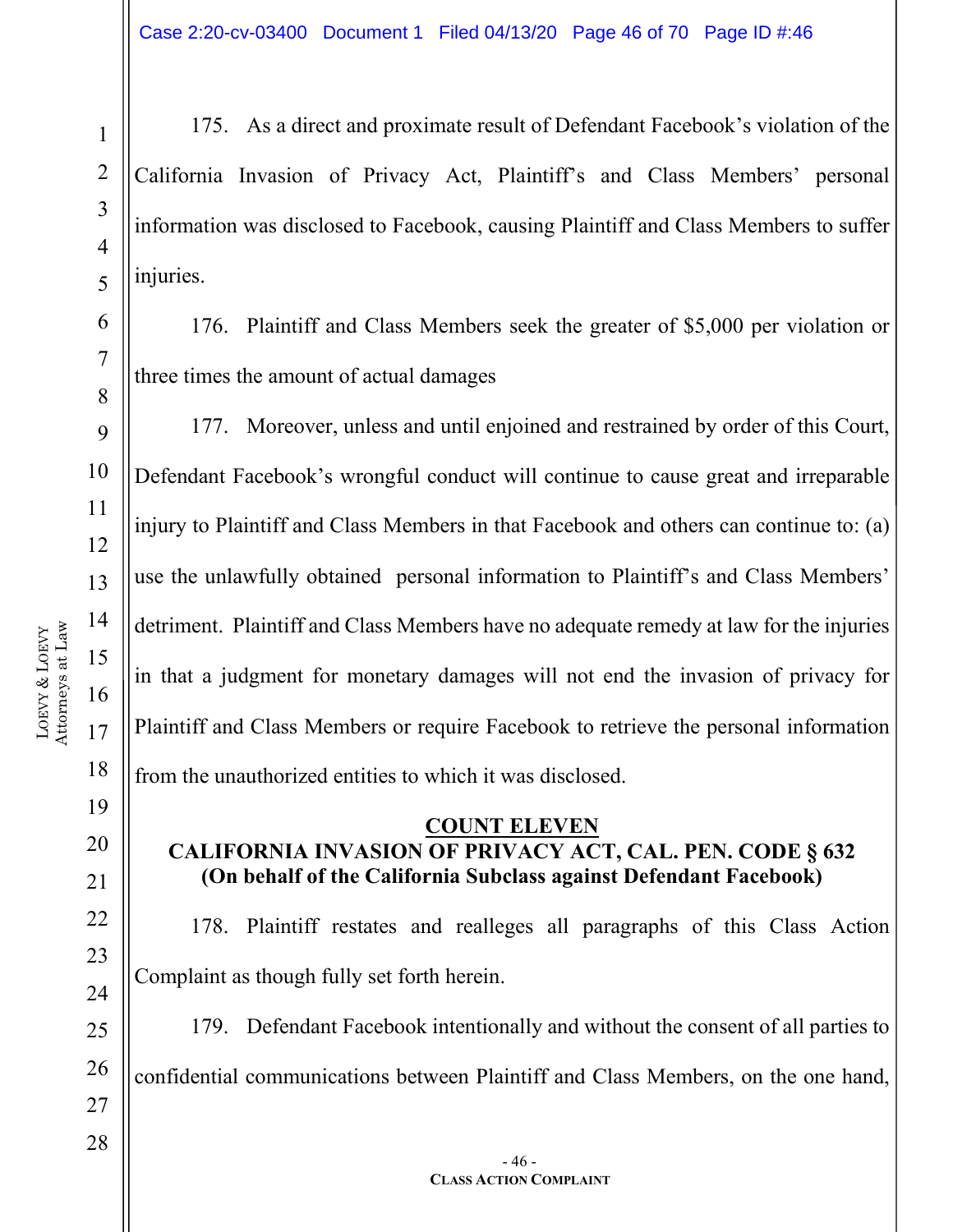and Defendant Zoom, on the other, used a recording device to eavesdrop upon and record the confidential communications.

180. Plaintiff and Class Members did not authorize or consent to the conduct in the paragraph above.

181. Plaintiff and Class Members had a reasonable expectation of privacy in the above-described communications and reasonably expected them to be confidential.

182. Defendant Facebook was not a party to the above-described communications.

183. Defendant Facebook's conduct was designed to read, attempt to read and learn at least some of the meaning of the content of the communications between Plaintiff's and Class Members' devices and Defendant Zoom's server.

184. The following items, among others, constitute recording devices within the meaning of the California Invasion of Privacy Act:

18 19 20 21 22 23 24 25 26 27 28 - 47 - **CLASS ACTION COMPLAINT** a. The Zoom App; b. Facebook's iOS Login Feature; c. Plaintiff's and Class Members' web browsers; d. Defendant Zoom's servers; and e. The servers and websites from which Defendant Facebook tracked, intercepted and recorded Plaintiff's and Class Members' communications with Zoom.

1

2

3

4

5

6

7

8

9

10

11

12

13

14

15

16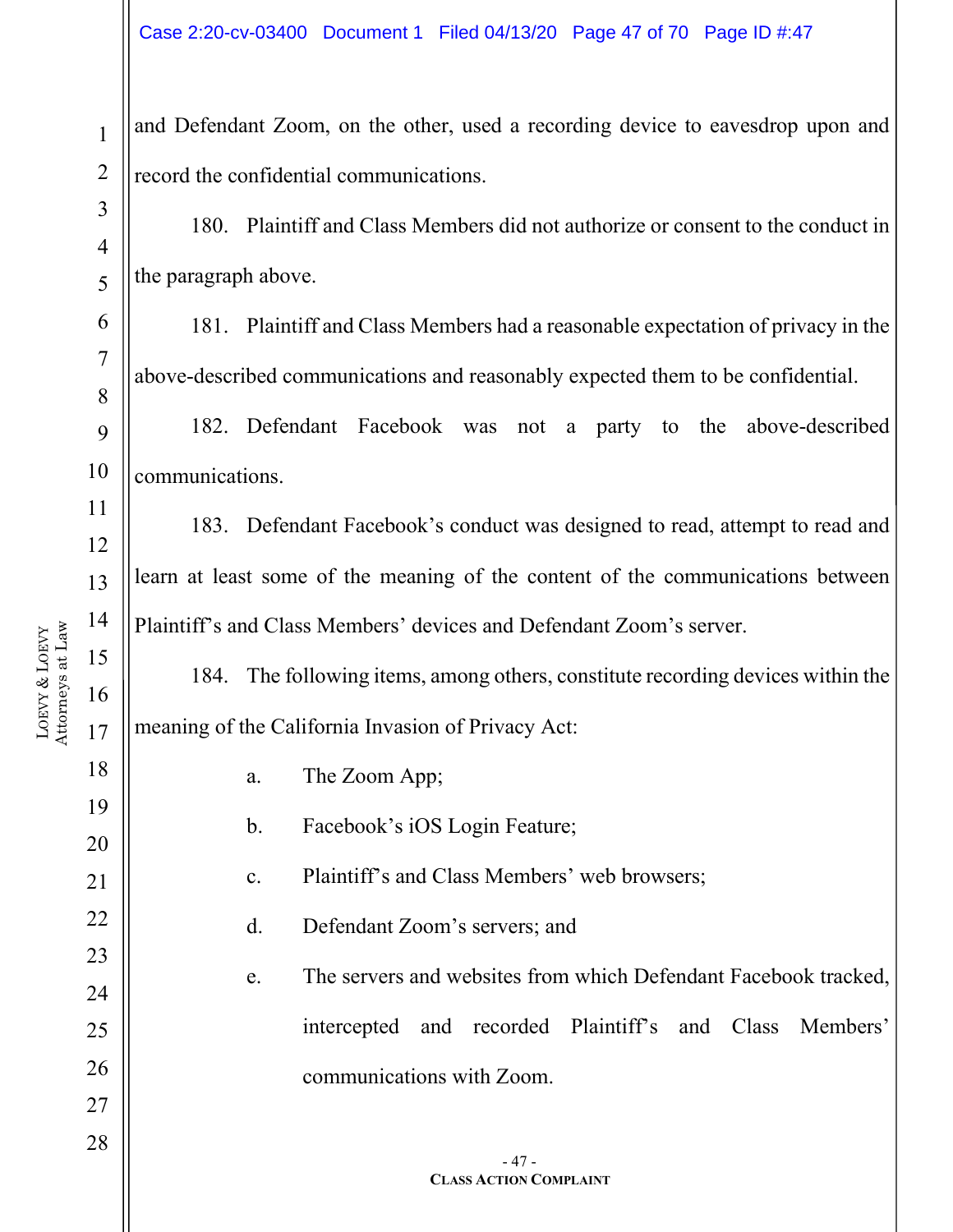185. Defendant Facebook's conduct violated the California Invasion of Privacy Act, Cal. Pen. Code, § 632.

186. As a direct and proximate result of Defendant Facebook's violation of the California Invasion of Privacy Act, Plaintiff's and Class Members' personal information was disclosed to Facebook, causing Plaintiff and Class Members to suffer injuries.

187. Plaintiff and Class Members seek the greater of \$5,000 per violation or three times the amount of actual damages

188. Moreover, unless and until enjoined and restrained by order of this Court, Defendant Facebook's wrongful conduct will continue to cause great and irreparable injury to Plaintiff and Class Members in that Facebook and others can continue to: (a) use the unlawfully obtained personal information to Plaintiff's and Class Members' detriment. Plaintiff and Class Members have no adequate remedy at law for the injuries in that a judgment for monetary damages will not end the invasion of privacy for Plaintiff and Class Members or require Facebook to retrieve the personal information from the unauthorized entities to which it was disclosed.

LOEVY &

Attorneys at Law

Attorneys at Law

LOEVY

26

27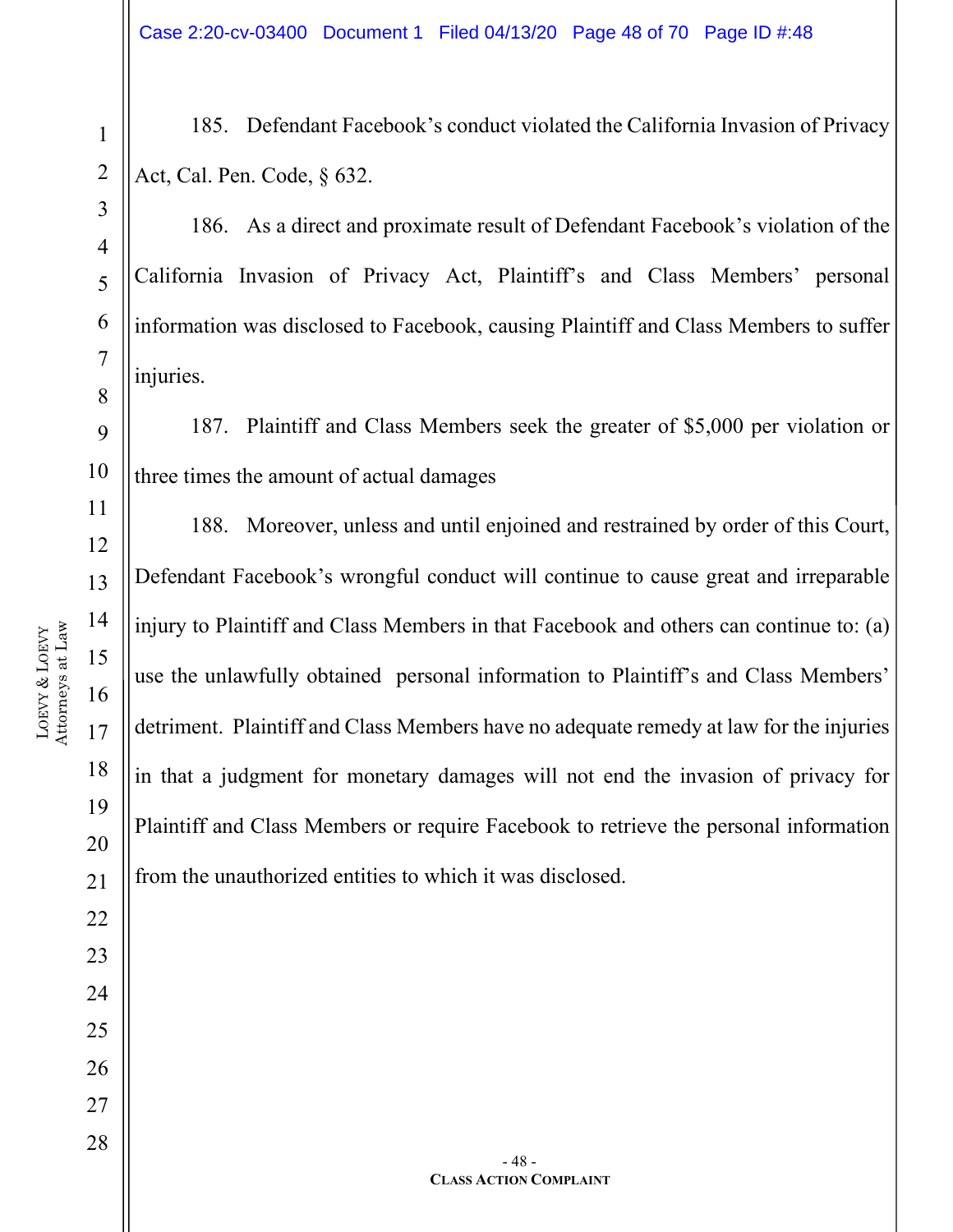#### **COUNT TWELVE CALIFORNIA INVASION OF PRIVACY ACT, CAL. PEN. CODE § 631 (On behalf of the California Subclass against Defendant LinkedIn)**

189. Plaintiff restates and realleges all paragraphs of this Class Action Complaint as though fully set forth herein.

190. Defendant LinkedIn willfully and without the consent of all parties to communications between Plaintiff and Class Members, on the one hand, and Defendant Zoom, on the other, in an unauthorized manner read, attempted to read and learned the contents and meaning of the messages, reports and communications between those parties while the same were in transit and passing over any wire, line or cable and were being sent from and received within the State of California.

191. Plaintiff and Class Members did not authorize or consent to the conduct in the paragraph above.

192. Defendant LinkedIn was not a party to the above-described communications.

193. Defendant LinkedIn's conduct was designed to read, attempt to read and learn at least some of the meaning of the content of the communications between Plaintiff's and Class Members' devices and Defendant Zoom's server.

194. Defendant LinkedIn's conduct violated the California Invasion of Privacy Act, Cal. Pen. Code, § 631.

1

2

3

4

5

6

7

8

9

10

11

12

13

14

15

16

17

18

19

20

21

22

23

24

25

26

27

```
- 49 -
CLASS ACTION COMPLAINT
```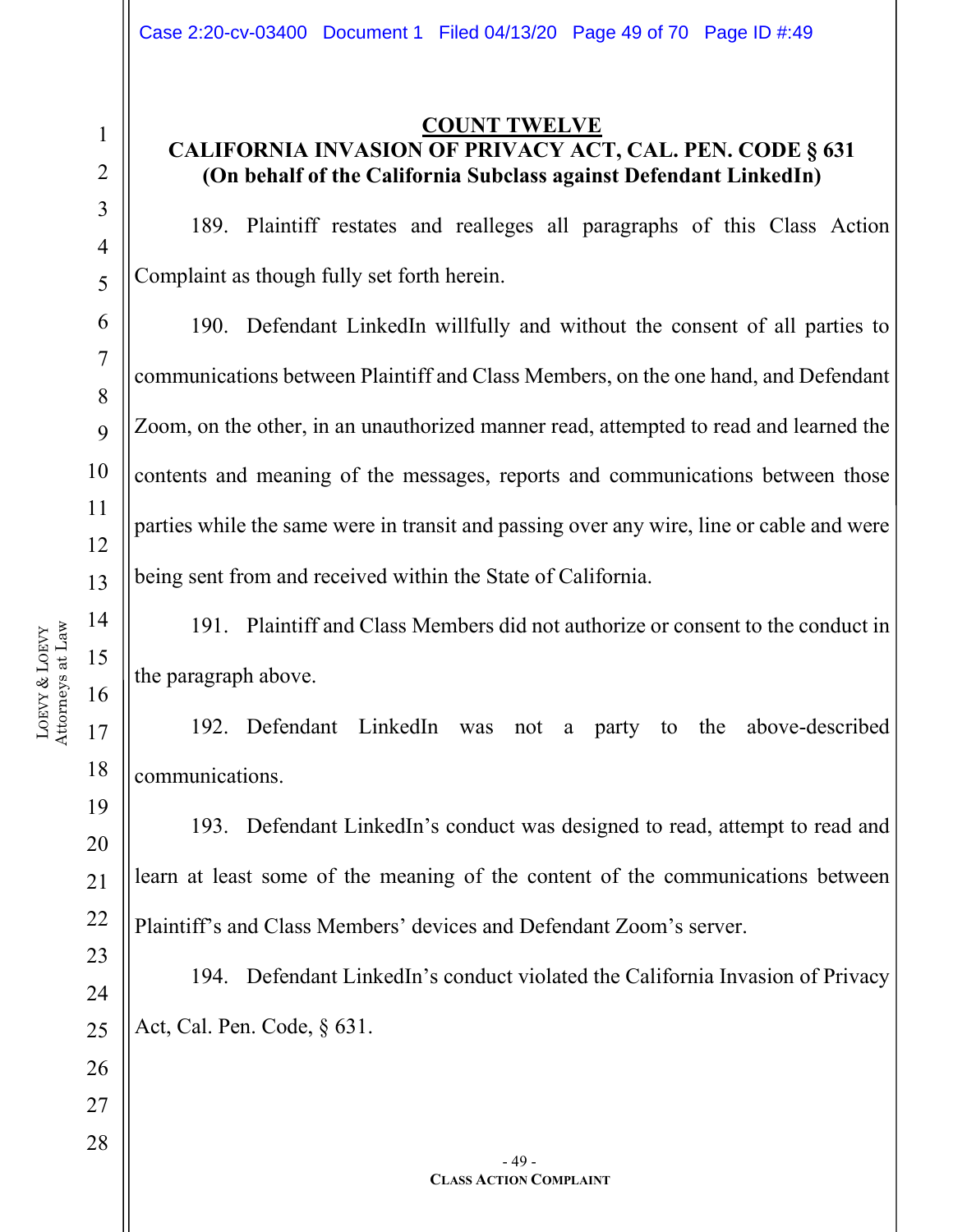195. As a direct and proximate result of Defendant LinkedIn's violation of the California Invasion of Privacy Act, Plaintiff's and Class Members' personal information was disclosed to LinkedIn, causing Plaintiff and Class Members to suffer injuries.

196. Plaintiff and Class Members seek the greater of \$5,000 per violation or three times the amount of actual damages

197. Moreover, unless and until enjoined and restrained by order of this Court, Defendant LinkedIn's wrongful conduct will continue to cause great and irreparable injury to Plaintiff and Class Members in that LinkedIn and others can continue to: (a) use the unlawfully obtained personal information to Plaintiff's and Class Members' detriment. Plaintiff and Class Members have no adequate remedy at law for the injuries in that a judgment for monetary damages will not end the invasion of privacy for Plaintiff and Class Members or require LinkedIn to retrieve the personal information from the unauthorized entities to which it was disclosed.

#### **COUNT THIRTEEN CALIFORNIA INVASION OF PRIVACY ACT, CAL. PEN. CODE § 632 (On behalf of the California Subclass against Defendant LinkedIn)**

198. Plaintiff restates and realleges all paragraphs of this Class Action Complaint as though fully set forth herein.

199. Defendant LinkedIn intentionally and without the consent of all parties to confidential communications between Plaintiff and Class Members, on the one hand,

1

2

3

4

5

6

7

8

9

10

11

12

13

14

15

16

17

18

19

20

21

22

23

24

25

26

27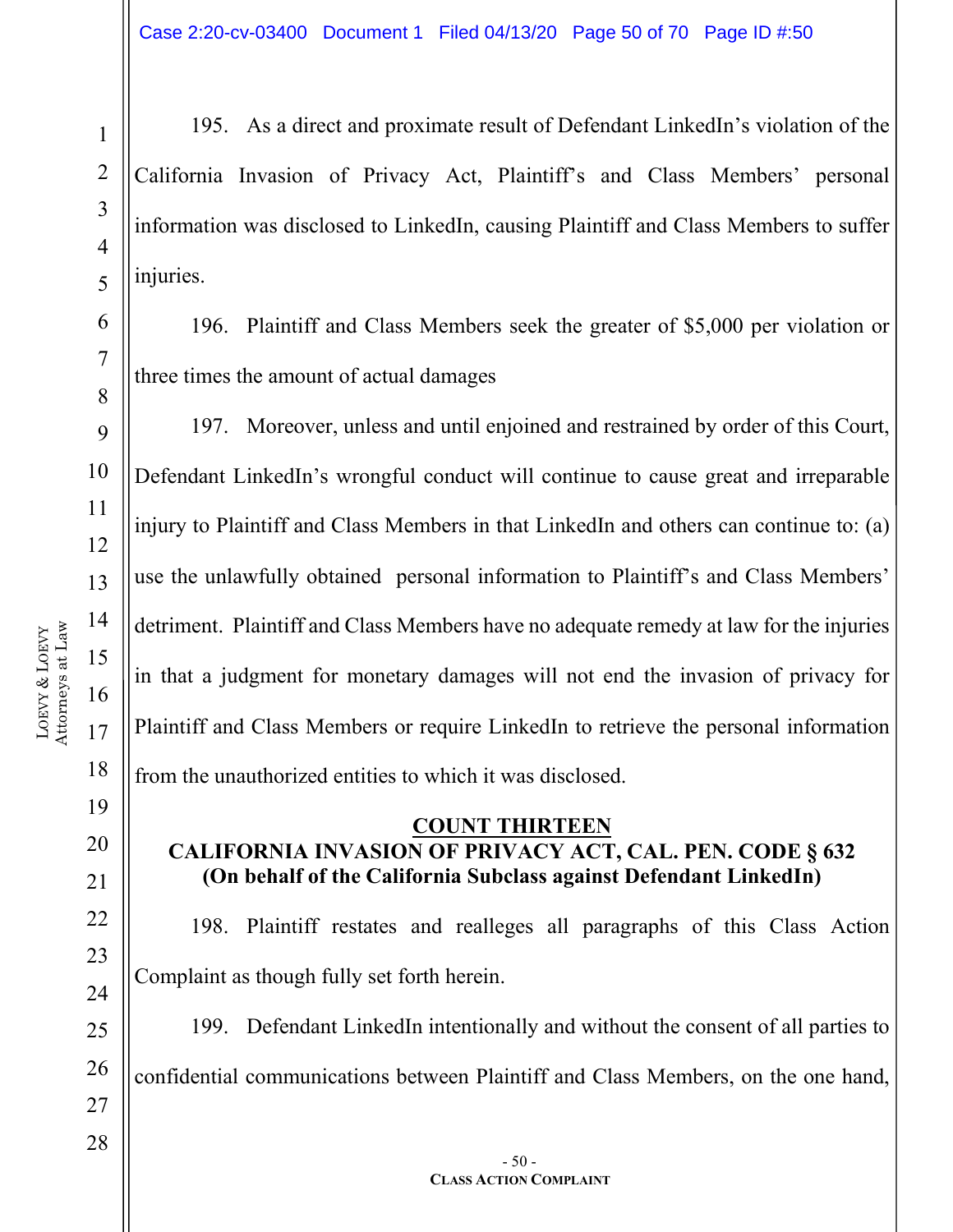and Defendant Zoom, on the other, used a recording device to eavesdrop upon and record the confidential communications.

200. Plaintiff and Class Members did not authorize or consent to the conduct in the paragraph above.

201. Plaintiff and Class Members had a reasonable expectation of privacy in the above-described communications and reasonably expected them to be confidential.

202. Defendant LinkedIn was not a party to the above-described communications.

203. Defendant LinkedIn's conduct was designed to read, attempt to read and learn at least some of the meaning of the content of the communications between Plaintiff's and Class Members' devices and Defendant Zoom's server.

204. The following items, among others, constitute recording devices within the meaning of the California Invasion of Privacy Act:

| a.             | The Zoom App;                                                   |
|----------------|-----------------------------------------------------------------|
| $\mathbf{b}$ . | The Navigator app;                                              |
| $\mathbf{c}$ . | Plaintiff's and Class Members' web browsers;                    |
| d.             | Defendant Zoom's servers; and                                   |
| e.             | The servers and websites from which Defendant LinkedIn tracked, |
|                | intercepted and recorded Plaintiff's and Class Members'         |
|                | communications with Zoom.                                       |
|                |                                                                 |
|                | $-51-$<br><b>CLASS ACTION COMPLAINT</b>                         |

1

2

3

4

5

6

7

8

9

10

11

12

13

14

15

16

17

18

19

20

21

22

23

24

25

26

27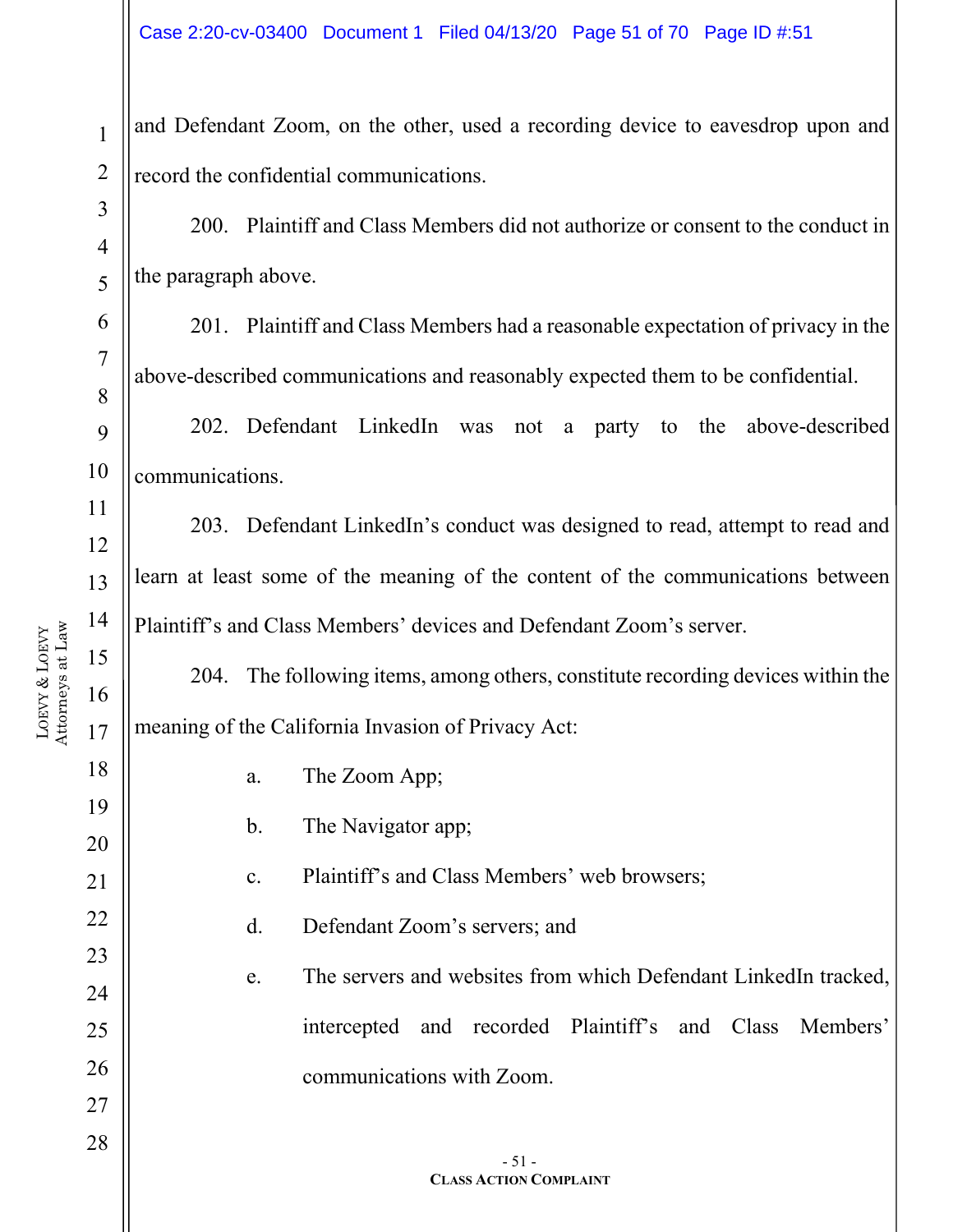205. Defendant LinkedIn's conduct violated the California Invasion of Privacy Act, Cal. Pen. Code, § 632.

206. As a direct and proximate result of Defendant LinkedIn's violation of the California Invasion of Privacy Act, Plaintiff's and Class Members' personal information was disclosed to LinkedIn, causing Plaintiff and Class Members to suffer injuries.

207. Plaintiff and Class Members seek the greater of \$5,000 per violation or three times the amount of actual damages

208. Moreover, unless and until enjoined and restrained by order of this Court, Defendant LinkedIn's wrongful conduct will continue to cause great and irreparable injury to Plaintiff and Class Members in that LinkedIn and others can continue to: (a) use the unlawfully obtained personal information to Plaintiff's and Class Members' detriment. Plaintiff and Class Members have no adequate remedy at law for the injuries in that a judgment for monetary damages will not end the invasion of privacy for Plaintiff and Class Members or require LinkedIn to retrieve the personal information from the unauthorized entities to which it was disclosed.

LOEVY &

Attorneys at Law

Attorneys at Law

LOEVY

25

26

27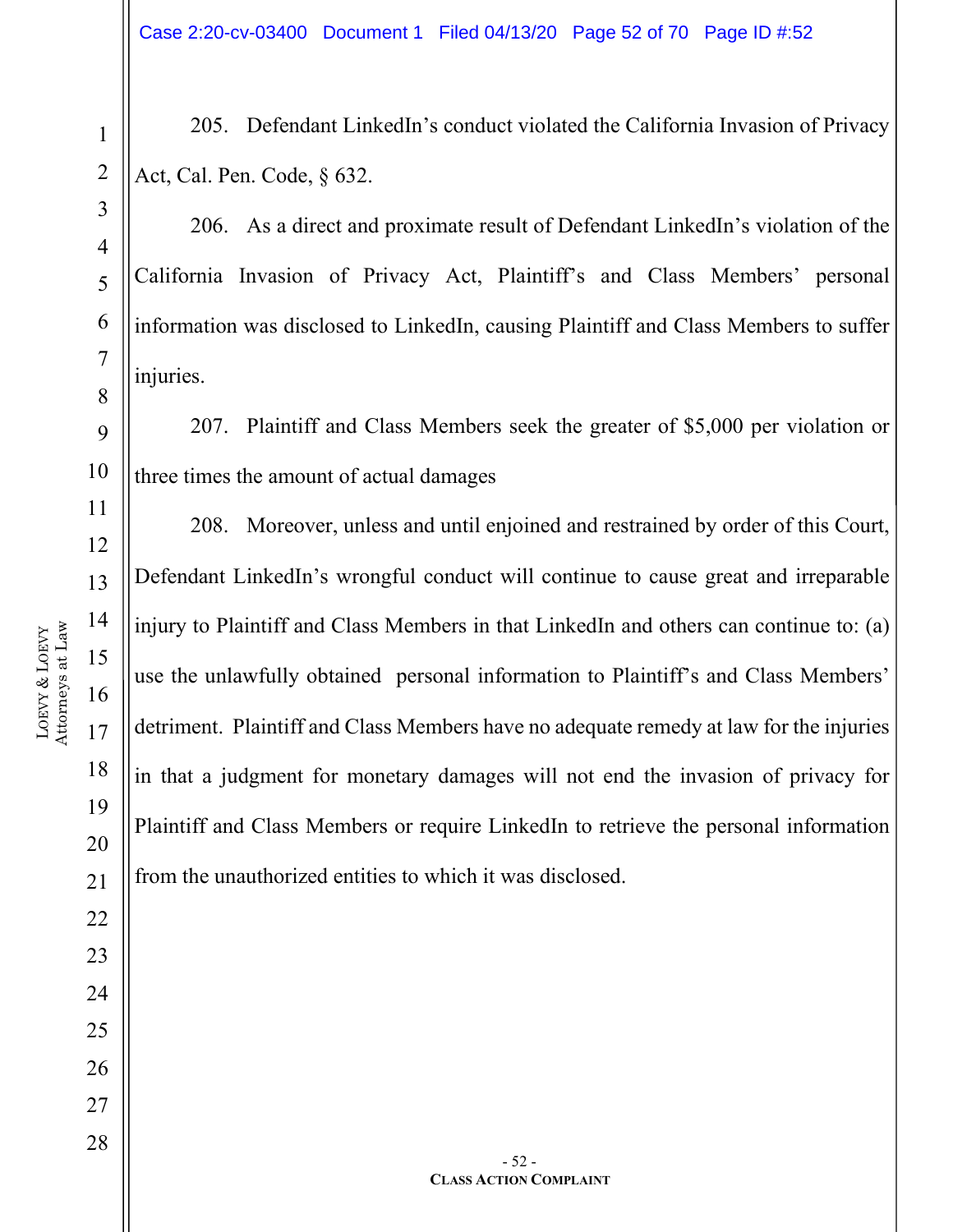#### **COUNT FOURTEEN UNLAWFUL AND UNFAIR BUSINESS PRACTICES IN VIOLATION OF BUS. & PROF. CODE § 17200,** *et seq.* **(On behalf of the California Subclass against Defendant Zoom)**

209. Plaintiff restates and realleges all paragraphs of this Class Action Complaint as though fully set forth herein.

210. California's Unfair Competition Law (the "UCL") prohibits any "unlawful, unfair or fraudulent business act or practice and unfair, deceptive, untrue or misleading advertising." Cal. Bus. & Prof. Code § 17200.

211. Defendant Zoom engaged in unlawful, unfair and fraudulent business acts and practices within the meaning of the UCL.

212. Defendant Zoom has engaged in the following unlawful, unfair and fraudulent business acts and practices:

a. Intrusion upon seclusion, as alleged above;

b. Invasion of privacy under the California Constitution, Art. I, § 1, as alleged above;

c. Failing to comply with the California Consumer Privacy Act (the "CCPA"), Civil Code § 1798.100(b);

d. Failing to comply with  $\S$  5 of the FTC Act (15 U.S.C.  $\S$  45);

e. Unfair competition in lessening the value of Plaintiff's and Class Members' personal information, which they could sell elsewhere;

LOEVY & LOEVY Attorneys at Law 1

2

3

4

5

6

7

8

9

10

11

12

13

14

15

16

17

18

19

20

21

22

23

24

25

26

27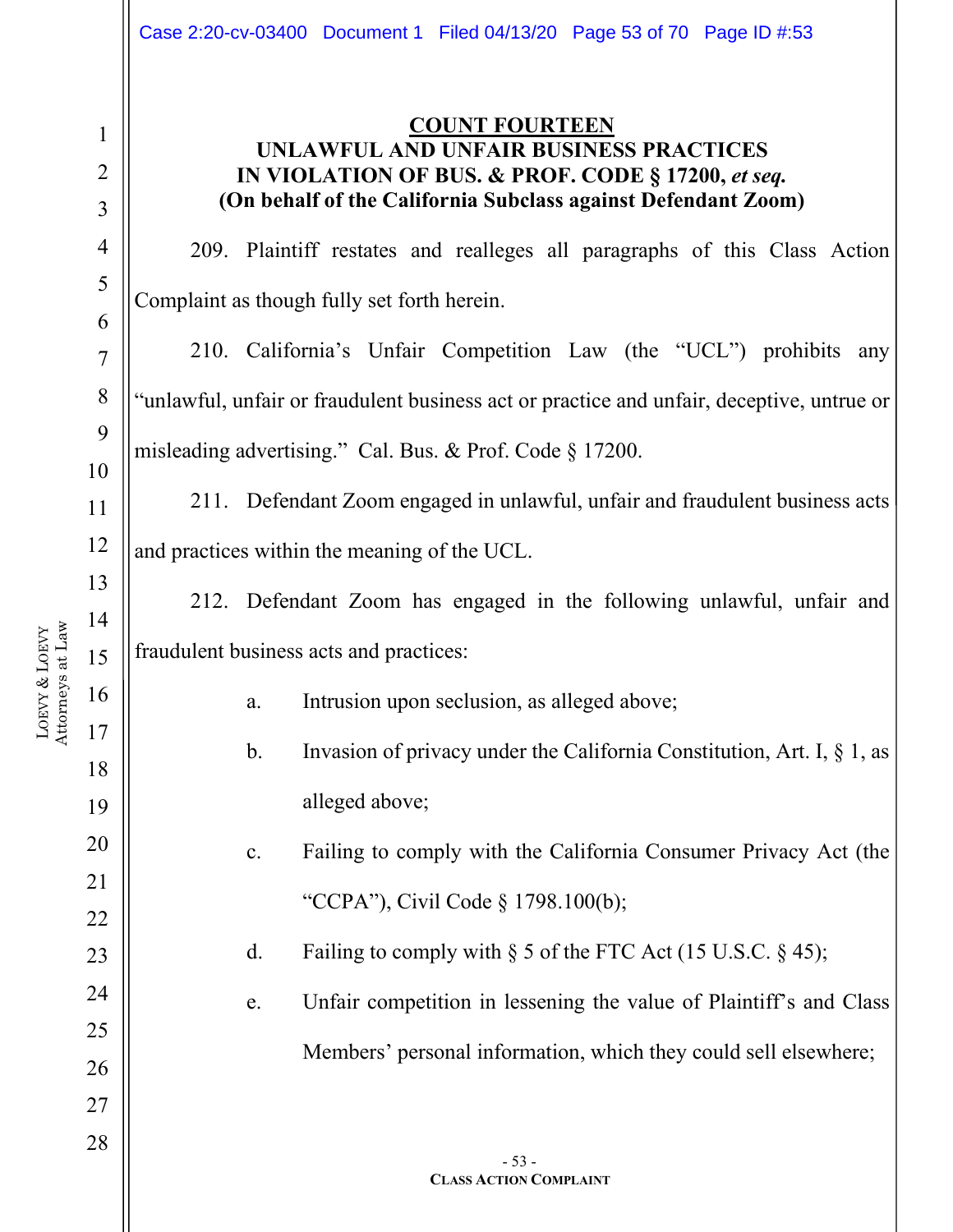|                | f.             | Misrepresenting its security practices with respect to Plaintiff's and              |
|----------------|----------------|-------------------------------------------------------------------------------------|
| $\mathbf{1}$   |                |                                                                                     |
| $\overline{2}$ |                | Class Members' personal information;                                                |
| 3              | g.             | Misrepresenting its privacy practices with respect to Plaintiff's and               |
| 4              |                |                                                                                     |
| 5              |                | Class Members' personal information;                                                |
| 6              | $h$ .          | Omitting, suppressing and concealing data security flaws and its lax                |
| 7              |                | practices with respect to Plaintiff's and Class Members' personal                   |
| 8              |                |                                                                                     |
| 9              |                | information in order to prevent negative news from negatively                       |
| 10             |                | impacting its business;                                                             |
| 11             | $\mathbf{i}$ . | Omitting, suppressing and concealing that it did not comply with                    |
| 12             |                |                                                                                     |
| 13             |                | common law and statutory duties pertaining to Plaintiff's and Class                 |
| 14             |                | Members' personal information, including duties imposed by the                      |
| 15             |                | California Constitution, Art. I, $\S$ I; the CCPA, Civil Code $\S$                  |
| 16             |                |                                                                                     |
| 17             |                | 1798.100(b); and § 5 of the FTC Act, 15 U.S.C. § 45.                                |
| 18             | 213.           | With respect to Defendant Zoom's violations of the CCPA, pursuant to                |
| 19             |                | Cal. Civ. Code § 1798.100(b), a business: (a) "that collects a consumer's personal  |
| 20             |                |                                                                                     |
| 21             |                | information shall, at or before the point of collection, inform customers as to the |
| 22             |                | categories of personal information to be collected and the purposes for which the   |

LOEVY & LOEVY Attorneys at Law

> 27 28

> 23

24

25

26

categories of personal information shall be used"; and (b) "shall not collect additional

categories of personal information or use personal information collected for additional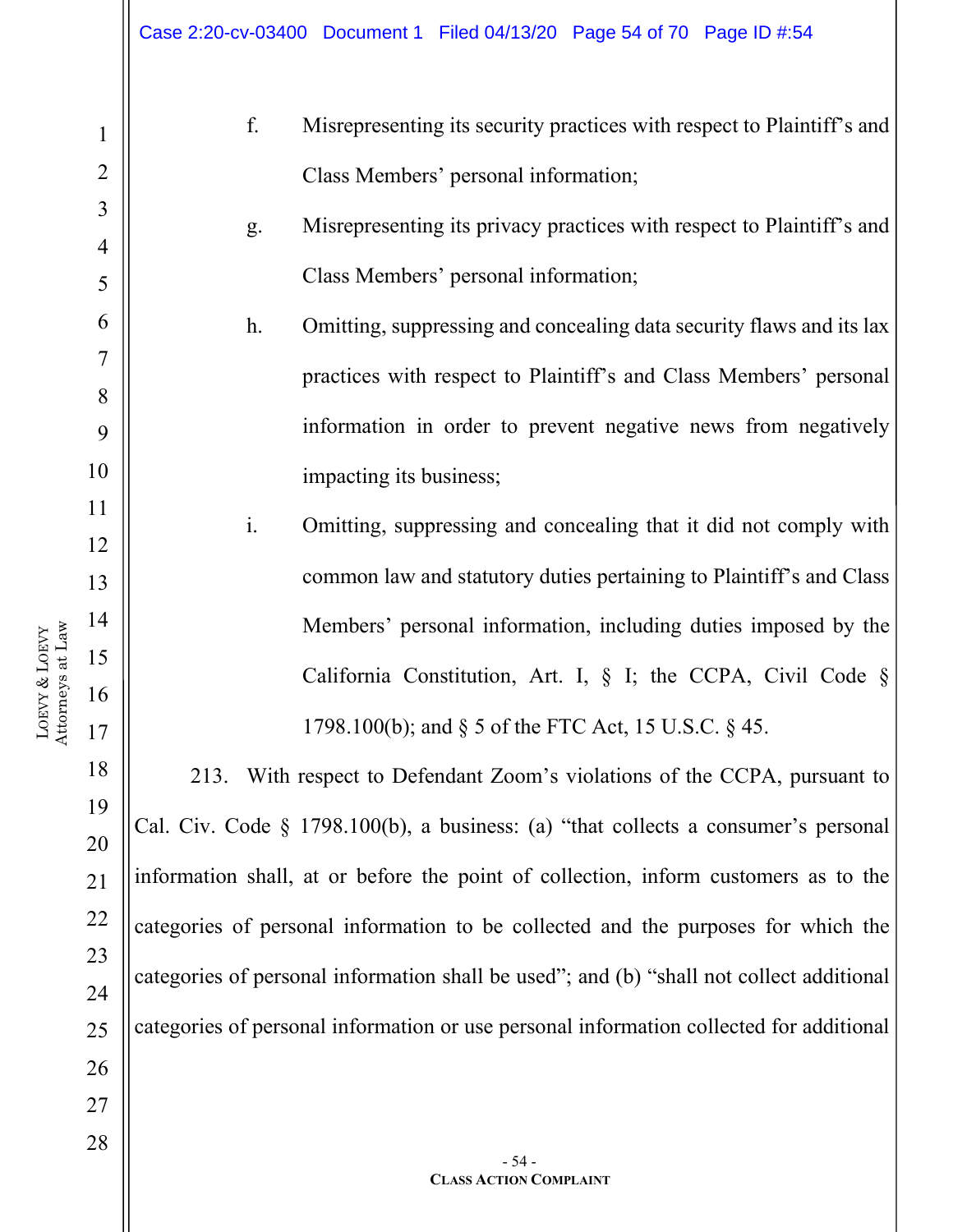purposes without providing the consumer with notice consistent with this section." Cal. Civ. Code § 1798.100(b).

214. Section 1798.140(o)(1) of the California Civil Code defines "personal information" as "information that identifies, relates to, describes, is reasonably capable of being associated with, or could reasonably be linked, directly or indirectly, with a particular consumer or household," Cal. Civ. Code § 1798.140(o)(1). Personal information includes, but is not limited to:

> (A) Identifiers such as a real name, alias, postal address, unique personal identifier, online identifier, internet protocol address, email address, account name, social security number, driver's license number, passport number, or other similar identifiers.

> > \* \* \*

(F) Internet or other electronic network activity information, including, but not limited to, browsing history, search history, and information regarding a consumer's interaction with an internet website, application, or advertisement.

(G) Geolocation data.

*Id.* 215. Plaintiff and Class Members are consumers under the CCPA. *See* Cal. Civ. Code § 1798.140(g).

216. Defendant Zoom is a business under the CCPA. *See* Cal. Civ. Code § 1798.140(c).

LOEVY & LOEVY Attorneys at Law 1

2

3

4

5

6

7

8

 $\overline{Q}$ 

10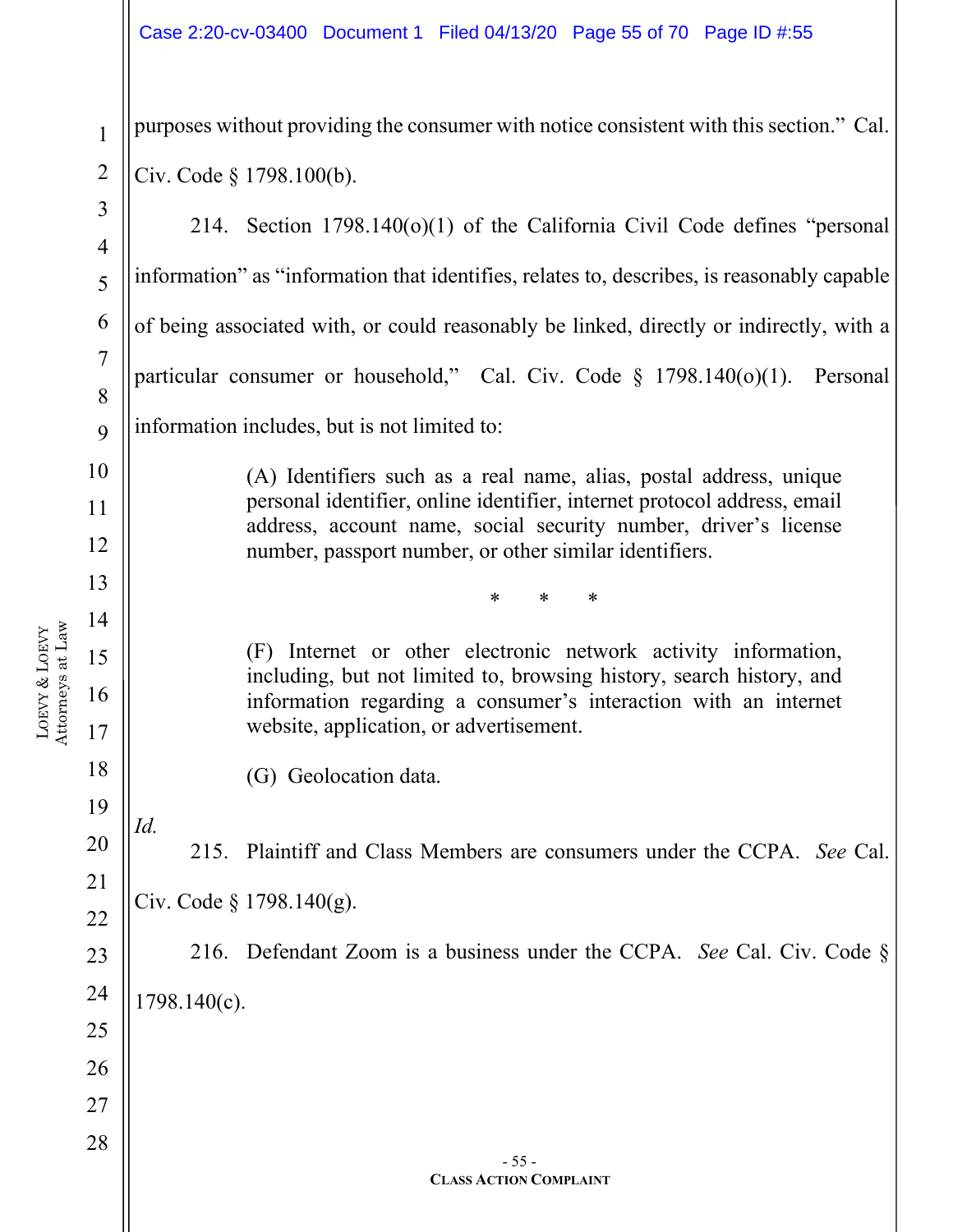LOEVY &

LOEVY

1

217. As alleged herein, in violation of the CCPA, Defendant Zoom collected Plaintiff and Class Members' personal information but failed to provide Plaintiff and Class Members with the information required by the CCPA, namely, Zoom failed to accurately inform Plaintiff and Class Members as to the categories of personal information to be collected and the purposes for which the categories of personal information were to be used.

218. As alleged herein, Defendant Zoom further violated the CCPA by using the personal information it collected from Plaintiff and Class Members for undisclosed purposes without providing the requisite notice.

219. With respect to Defendant Zoom's violation of § 5 of the FTC Act, the FTC has brought numerous actions against businesses for their unfair and deceptive practices in harvesting personal information from a software application.

220. At relevant times, Defendant Zoom knew of its obligations to act fairly and honestly in its business dealings and not to violate § 5 of the FTC Act.

221. Defendant Zoom's conduct with respect to Plaintiff's and Class Members' personal information constituted an unfair and deceptive practice in violation of § 5 of the FTC Act.

222. Defendant Zoom's above-described conduct constituted unfair practices in violation of the UCL because the practices and acts: (a) were immoral, unethical, oppressive, unscrupulous and substantially injurious to Plaintiff and Class Members;

24

25

26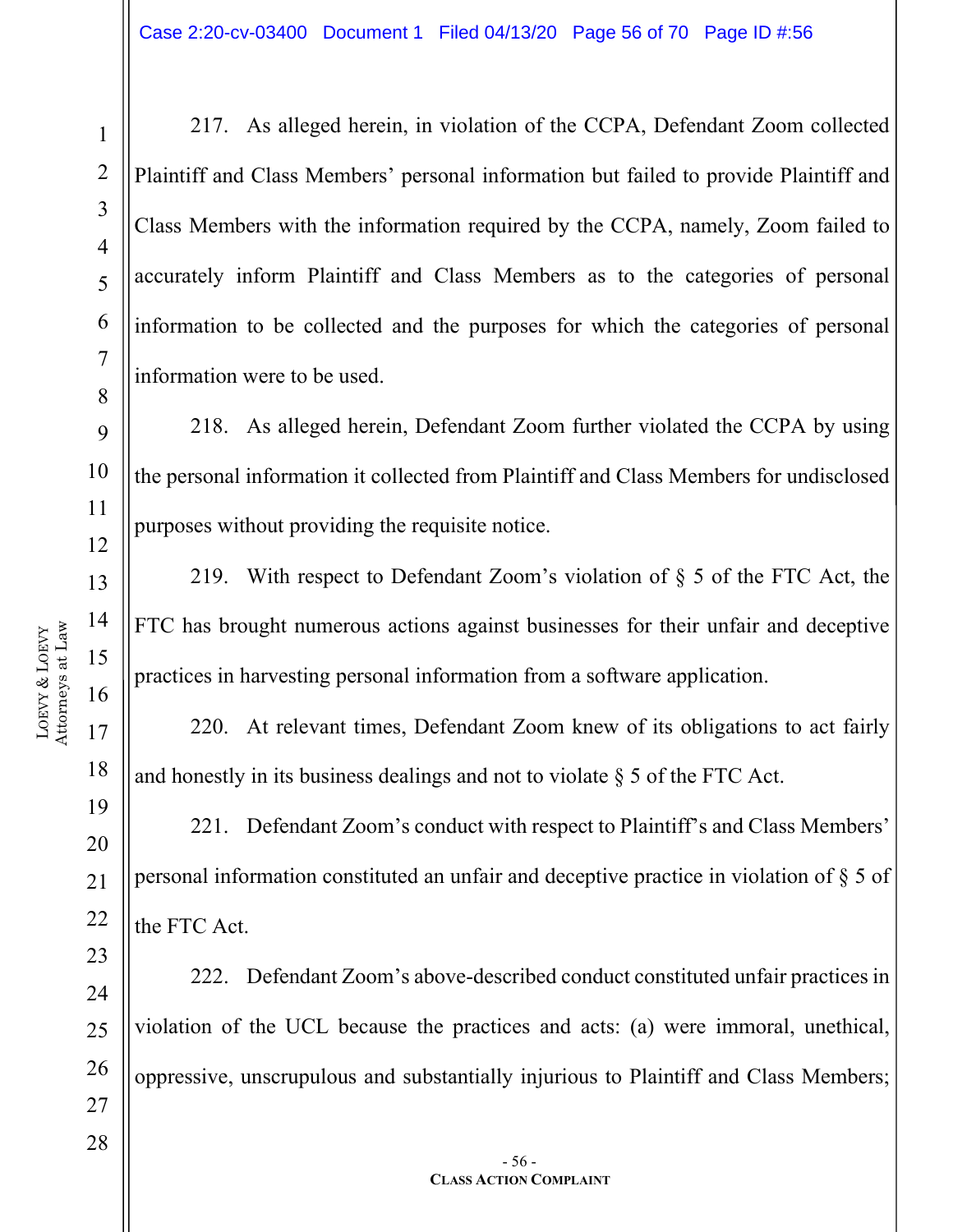and (b) violated established public policy. These acts caused substantial injury to Plaintiff and Class Members; this substantial injury outweighed any benefits to competition or the purpose of such conduct, and there were reasonably available alternatives to further Zoom's legitimate business interests.

223. By collecting, disclosing and using Plaintiff's and Class Members' personal information in ways that Plaintiff and Class Members did not know of or consent to, Defendant Zoom engaged in fraudulent business practices that were likely to deceive a reasonable consumer.

224. A reasonable person would not have agreed to use the Zoom App had Defendant Zoom not concealed, omitted and suppressed the truth about its practices, as alleged herein. By withholding material information about its practices, Zoom deceived customers into using its products and platform and to entrust their personal information to Zoom. Accordingly, Zoom's conduct also was fraudulent within the meaning of the UCL.

225. As a result of Defendant Zoom's violations of the UCL, Plaintiff and Class Members have suffered an injury-in-fact and have lost money and property. Plaintiff and Class Members are entitled to restitution and disgorgement, declaratory and other equitable relief.

226. Moreover, Plaintiff and California Subclass Members are entitled to injunctive relief. Unless and until enjoined and restrained by order of this Court,

1

2

3

4

5

6

7

8

9

10

11

12

13

14

15

16

17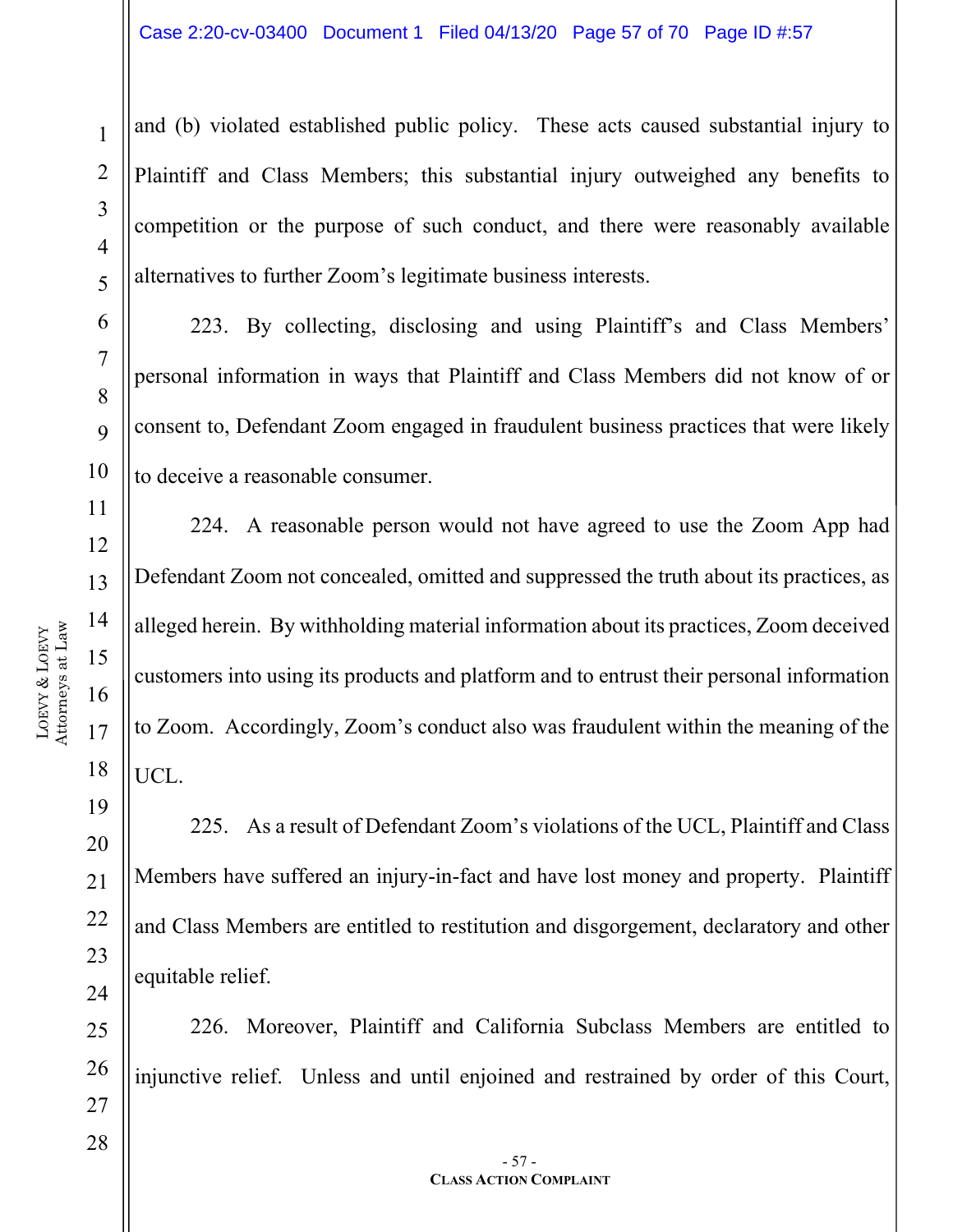1 2 3 4 5 6 7 8  $\overline{Q}$ 10 11 12 13 14 15 16 17 18 19 20 21 22 23 24 25 26 27 28 - 58 - **CLASS ACTION COMPLAINT** Defendant Zoom's wrongful conduct will continue to cause great and irreparable injury to Plaintiff and Class Members in that Zoom and others can continue to: (a) use the unlawfully obtained personal information to Plaintiff's and Class Members' detriment. Plaintiff and Class Members have no adequate remedy at law for the injuries in that a judgment for monetary damages will not end the invasion of privacy for Plaintiff and Class Members or require Zoom to retrieve the personal information from the unauthorized entities to which it was disclosed. **COUNT FIFTEEN UNLAWFUL AND UNFAIR BUSINESS PRACTICES IN VIOLATION OF BUS. & PROF. CODE § 17200,** *et seq.* **(On behalf of the California Subclass against Defendant Facebook)** 227. Plaintiff restates and realleges all paragraphs of this Class Action Complaint as though fully set forth herein. 228. California's Unfair Competition Law (the "UCL") prohibits any "unlawful, unfair or fraudulent business act or practice and unfair, deceptive, untrue or misleading advertising." Cal. Bus. & Prof. Code § 17200. 229. Defendant Facebook engaged in unlawful, unfair and fraudulent business acts and practices within the meaning of the UCL.

Attorneys at Law Attorneys at Law LOEVY LOEVY &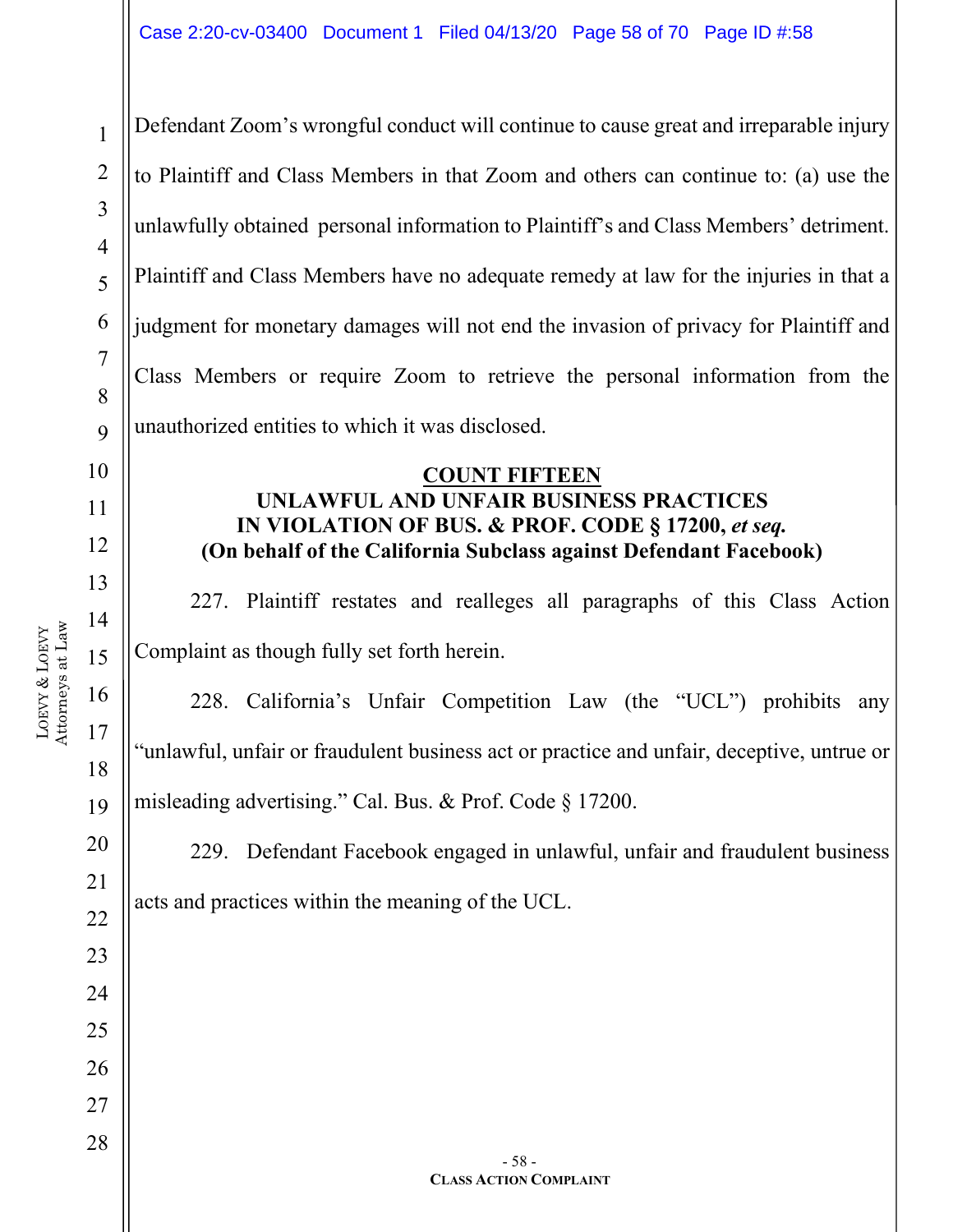| $\mathbf{1}$   |                                         |                | 230. Defendant Facebook has engaged in the following unlawful, unfair and                |  |  |
|----------------|-----------------------------------------|----------------|------------------------------------------------------------------------------------------|--|--|
| $\overline{2}$ | fraudulent business acts and practices: |                |                                                                                          |  |  |
| 3              |                                         | a.             | Intrusion upon seclusion, as alleged above;                                              |  |  |
| $\overline{4}$ |                                         |                |                                                                                          |  |  |
| 5              |                                         | $\mathbf b$ .  | Invasion of privacy under the California Constitution, Art. I, $\S$ 1, as                |  |  |
| 6              |                                         |                | alleged above;                                                                           |  |  |
| 7              |                                         | $\mathbf{c}$ . | Failing to comply with the California Invasion of Privacy Act, Cal.                      |  |  |
| 8              |                                         |                | Pen. Code §§ 631-632, as alleged above;                                                  |  |  |
| 9              |                                         |                |                                                                                          |  |  |
| 10             |                                         | d.             | Failing to comply with the $\S$ 1798.100(b) of the CCPA;                                 |  |  |
| 11             |                                         | e.             | Failing to comply with $\S$ 5 of the FTC Act (15 U.S.C. $\S$ 45);                        |  |  |
| 12<br>13       |                                         | f.             | Unfair competition in lessening the value of Plaintiff's and Class                       |  |  |
| 14             |                                         |                | Members' personal information, which they could sell elsewhere;                          |  |  |
| 15             |                                         |                |                                                                                          |  |  |
| 16             |                                         | g.             | Omitting, suppressing and concealing that it did not comply with                         |  |  |
| 17             |                                         |                | common law and statutory duties pertaining to Plaintiff's and Class                      |  |  |
| 18             |                                         |                | Members' personal information, including duties imposed by the                           |  |  |
| 19             |                                         |                | California Constitution, Art. I, $\S$ I; the California Invasion of                      |  |  |
| 20             |                                         |                |                                                                                          |  |  |
| 21             |                                         |                | Privacy Act, Cal. Pen. Code §§ 631-632; the CCPA, Cal. Civ. Code                         |  |  |
| 22             |                                         |                | $\S 1798.100(b)$ ; and $\S 5$ of the FTC Act, 15 U.S.C. $\S 45$ .                        |  |  |
| 23             | 231.                                    |                | With respect to Defendant Facebook's violations of the CCPA, pursuant                    |  |  |
| 24             |                                         |                |                                                                                          |  |  |
| 25             |                                         |                | to Cal. Civ. Code $\S$ 1798.100(b), a business: (a) "that collects a consumer's personal |  |  |
| 26             |                                         |                | information shall, at or before the point of collection, inform customers as to the      |  |  |
| 27             |                                         |                |                                                                                          |  |  |
| 28             |                                         |                | $-59-$                                                                                   |  |  |
|                |                                         |                | <b>CLASS ACTION COMPLAINT</b>                                                            |  |  |

LOEVY &

Attorneys at Law

LOEVY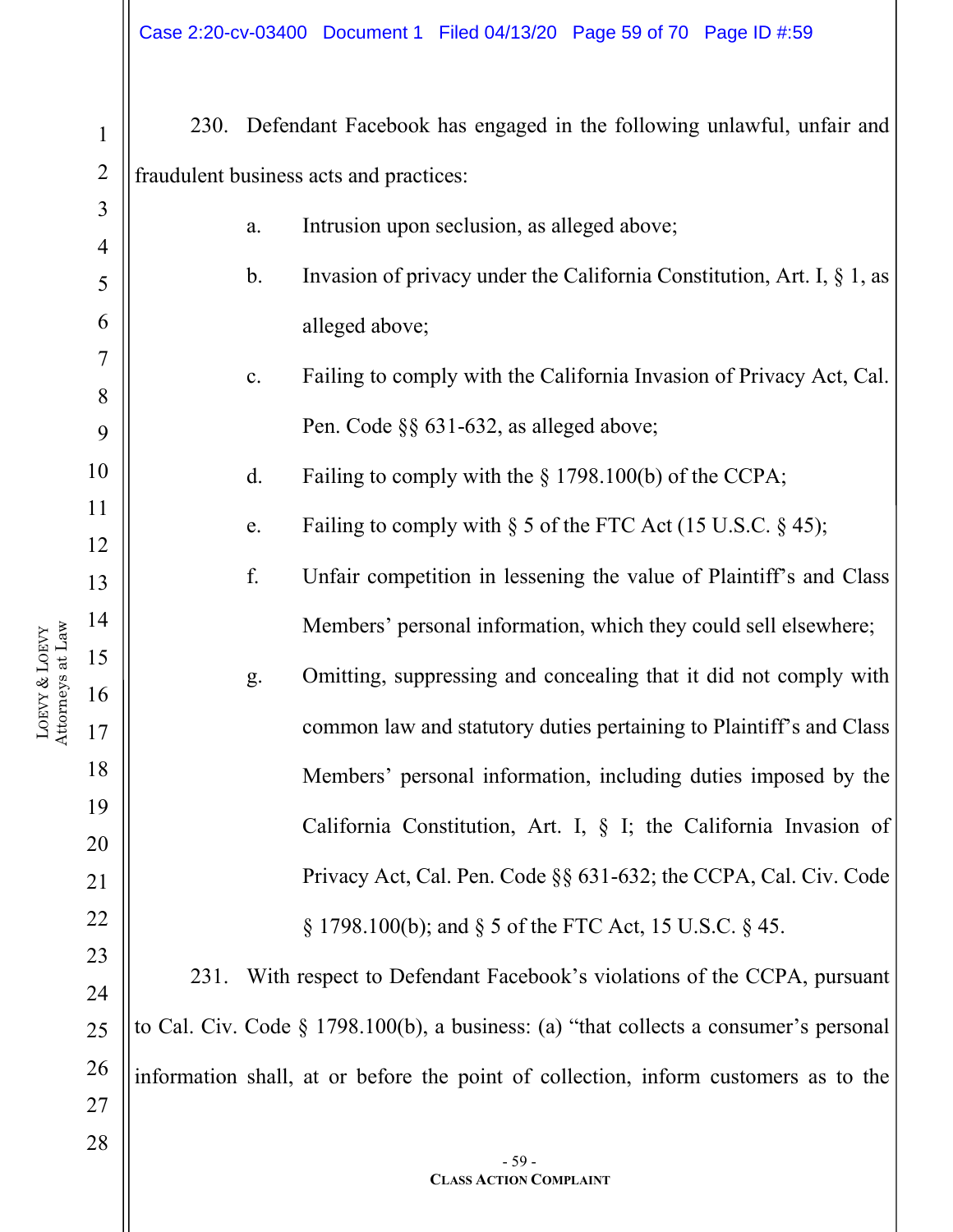categories of personal information to be collected and the purposes for which the categories of personal information shall be used"; and (b) "shall not collect additional categories of personal information or use personal information collected for additional purposes without providing the consumer with notice consistent with this section." Cal. Civ. Code § 1798.100(b).

232. Section 1798.140(o)(1) defines "personal information" as "information that identifies, relates to, describes, is reasonably capable of being associated with, or could reasonably be linked, directly or indirectly, with a particular consumer or household," Cal. Civ. Code § 1798.140(o)(1). Personal information includes, but is not limited to:

> (A) Identifiers such as a real name, alias, postal address, unique personal identifier, online identifier, internet protocol address, email address, account name, social security number, driver's license number, passport number, or other similar identifiers.

> > \* \* \*

(F) Internet or other electronic network activity information, including, but not limited to, browsing history, search history, and information regarding a consumer's interaction with an internet website, application, or advertisement.

(G) Geolocation data.

*Id.* 233. Plaintiff and Class Members are consumers under the CCPA. *See* Cal. Civ. Code  $\S 1798.140(g)$ .

1

2

3

4

5

6

7

8

 $\overline{Q}$ 

10

11

12

13

14

15

16

17

18

19

20

21

22

23

24

25

26

27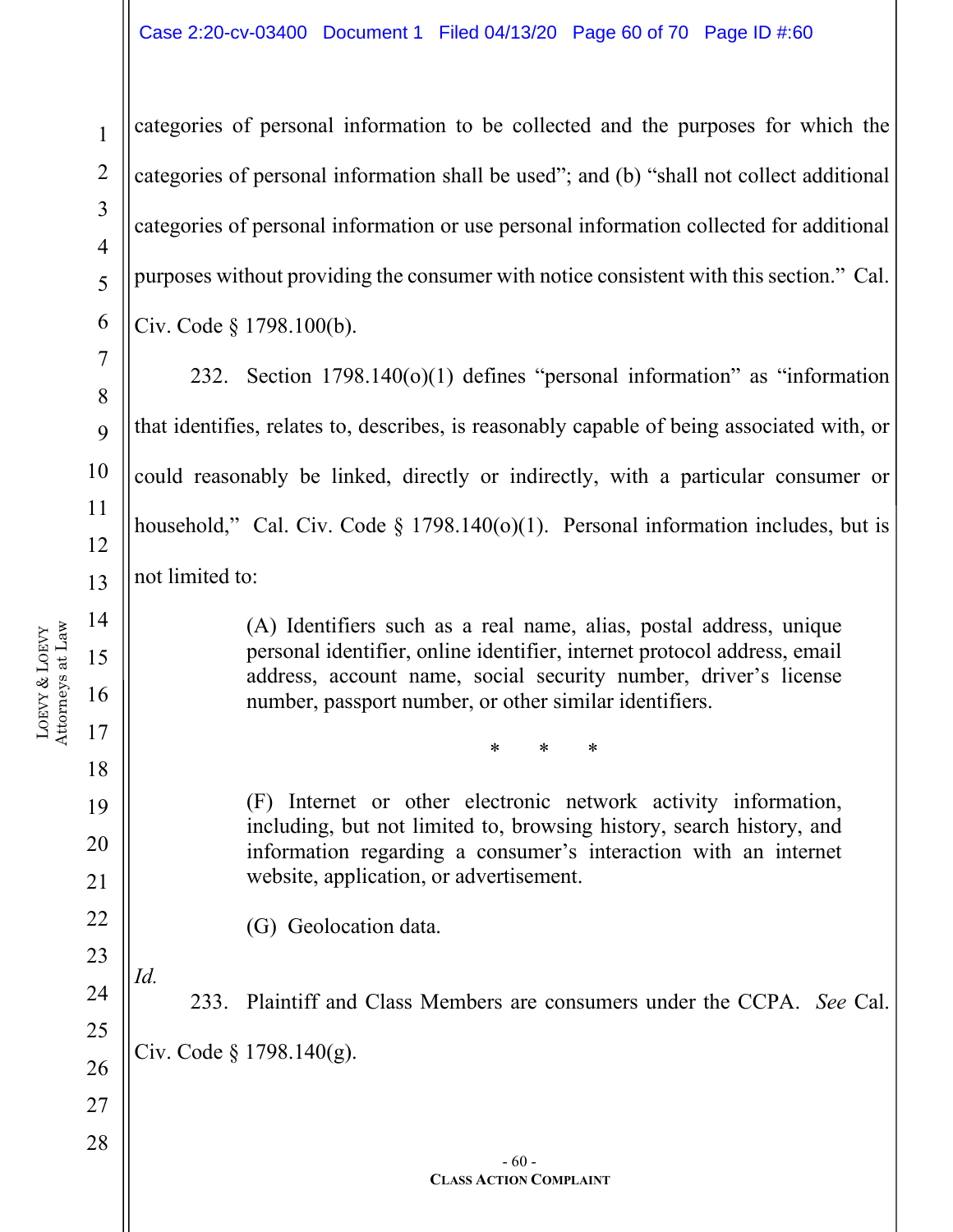234. Defendant Facebook is a business under the CCPA. *See* Cal. Civ. Code § 1798.140(c).

235. As alleged herein, in violation of the CCPA, Defendant Facebook collected Plaintiff's and Class Members' personal information but failed to provide Plaintiff and Class Members with the information required by the CCPA, namely Facebook failed to accurately inform Plaintiff and Class Members as to the categories of personal information to be collected and the purposes for which the categories of personal information were to be used.

236. As alleged herein, Defendant Facebook further violated the CCPA by using the personal information it collected from Plaintiff and Class Members for undisclosed purposes without providing the requisite notice.

237. With respect to Defendant Facebook's violation of § 5 of the FTC Act, the FTC has brought numerous actions against businesses for their unfair and deceptive practices in harvesting personal information from a software application.

238. At relevant times, Defendant Facebook knew of its obligations to act fairly and honestly in its business dealings and not to violate  $\S$  5 of the FTC Act.

239. Defendant Facebook's conduct with respect to Plaintiff's and Class Members' personal information constituted an unfair and deceptive practice in violation of § 5 of the FTC Act.

1

2

3

4

5

6

7

8

9

10

11

12

13

14

15

16

17

18

19

20

21

22

23

24

25

26

27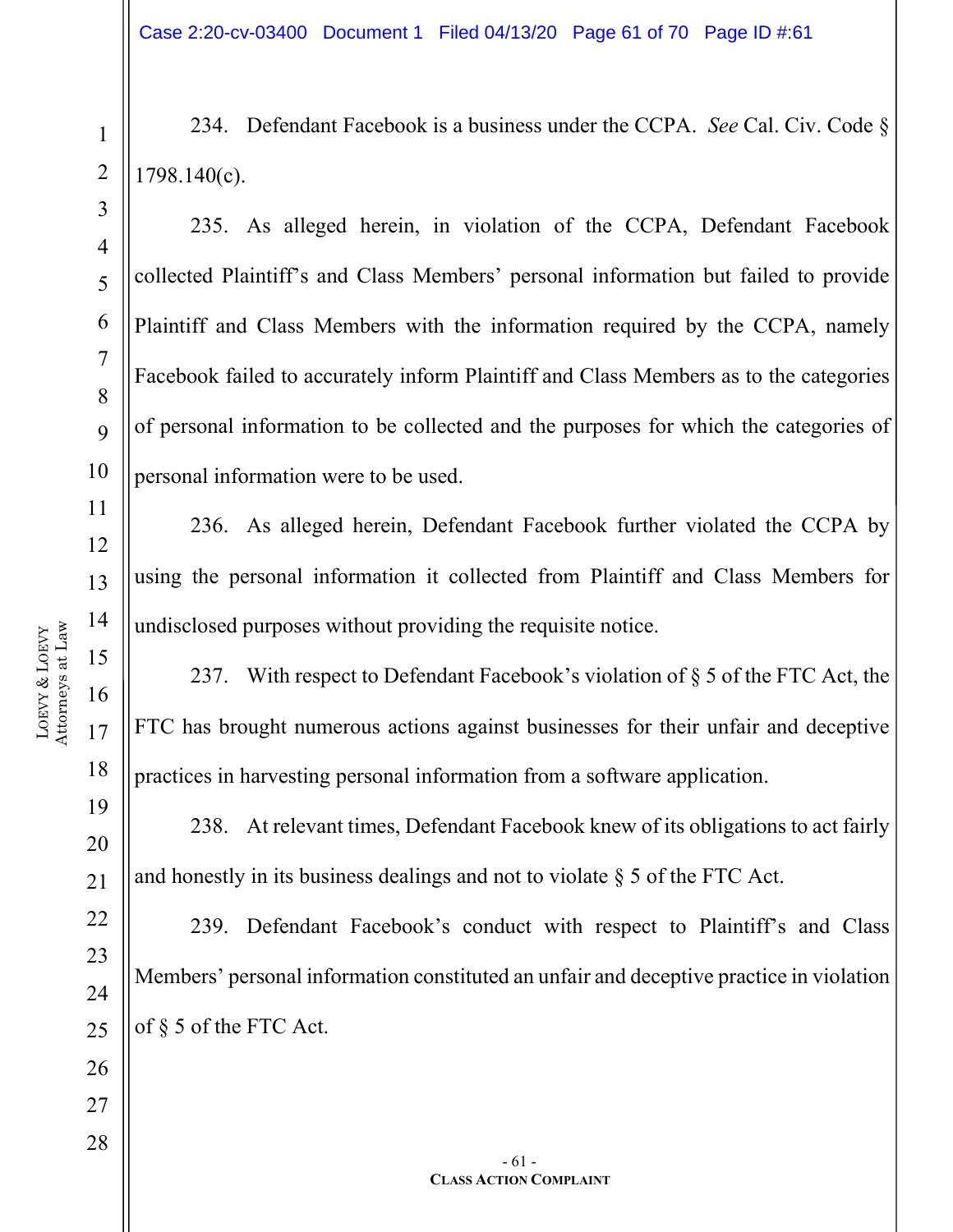LOEVY &

LOEVY

1

2

3

4

5

6

7

8

 $\overline{Q}$ 

240. Defendant Facebook's above-described conduct constituted unfair practices in violation of the UCL because the practices and acts: (a) were immoral, unethical, oppressive, unscrupulous and substantially injurious to Plaintiff and Class Members; and (b) violated established public policy. These acts caused substantial injury to Plaintiffs and Class Members; this substantial injury outweighed any benefits to competition or the purpose of such conduct, and there were reasonably available alternatives to further Facebook's legitimate business interests.

241. By collecting, disclosing and using Plaintiff's and Class Members' personal information in ways that Plaintiff and Class Members did not know of or consent to, Defendant Facebook engaged in fraudulent business practices that were likely to deceive a reasonable consumer.

242. A reasonable person would not have agreed to use the Zoom App had Defendant Facebook not concealed, omitted and suppressed the truth about its practices, as alleged herein. By withholding material information about its practices, Facebook deceived customers into using products that allowed Facebook to surreptitiously collect Plaintiff's and Class Members' personal information. Accordingly, Facebook's conduct also was fraudulent within the meaning of the UCL.

243. As a result of Defendant Facebook's violations of the UCL, Plaintiff and Class Members have suffered an injury-in-fact and have lost money and property.

22

23

24

25

26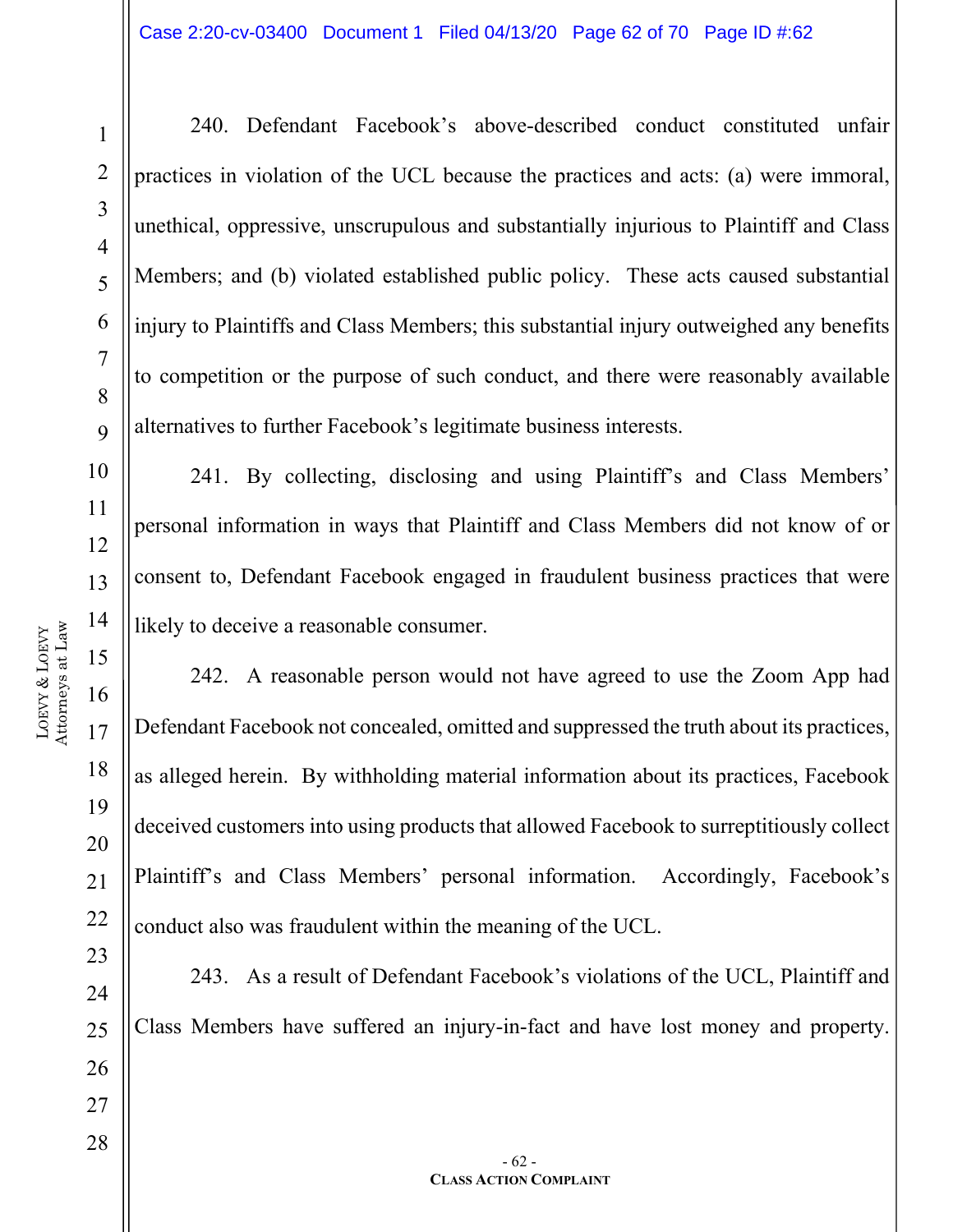Plaintiff and Class Members are entitled to restitution and disgorgement, declaratory and other equitable relief.

2 3

4

5

6

7

8

 $\overline{Q}$ 

10

11

12

13

14

15

16

17

18

19

20

21

22

23

24

25

26

27

28

1

244. Moreover, Plaintiff and Class Members are entitled to injunctive relief. Unless and until enjoined and restrained by order of this Court, Defendant Facebook's wrongful conduct will continue to cause great and irreparable injury to Plaintiff and Class Members in that Facebook and others can continue to: (a) use the unlawfully obtained personal information to Plaintiff's and Class Members' detriment. Plaintiff and Class Members have no adequate remedy at law for the injuries in that a judgment for monetary damages will not end the invasion of privacy for Plaintiff and Class Members or require Facebook to retrieve the personal information from the unauthorized entities to which it was disclosed.

#### **COUNT SIXTEEN UNLAWFUL AND UNFAIR BUSINESS PRACTICES IN VIOLATION OF BUS. & PROF. CODE § 17200,** *et seq.* **(On behalf of the California Subclass against Defendant LinkedIn)**

245. Plaintiff restates and realleges all paragraphs of this Class Action Complaint as though fully set forth herein.

246. California's Unfair Competition Law (the "UCL") prohibits any "unlawful, unfair or fraudulent business act or practice and unfair, deceptive, untrue or misleading advertising." Cal. Bus. & Prof. Code § 17200.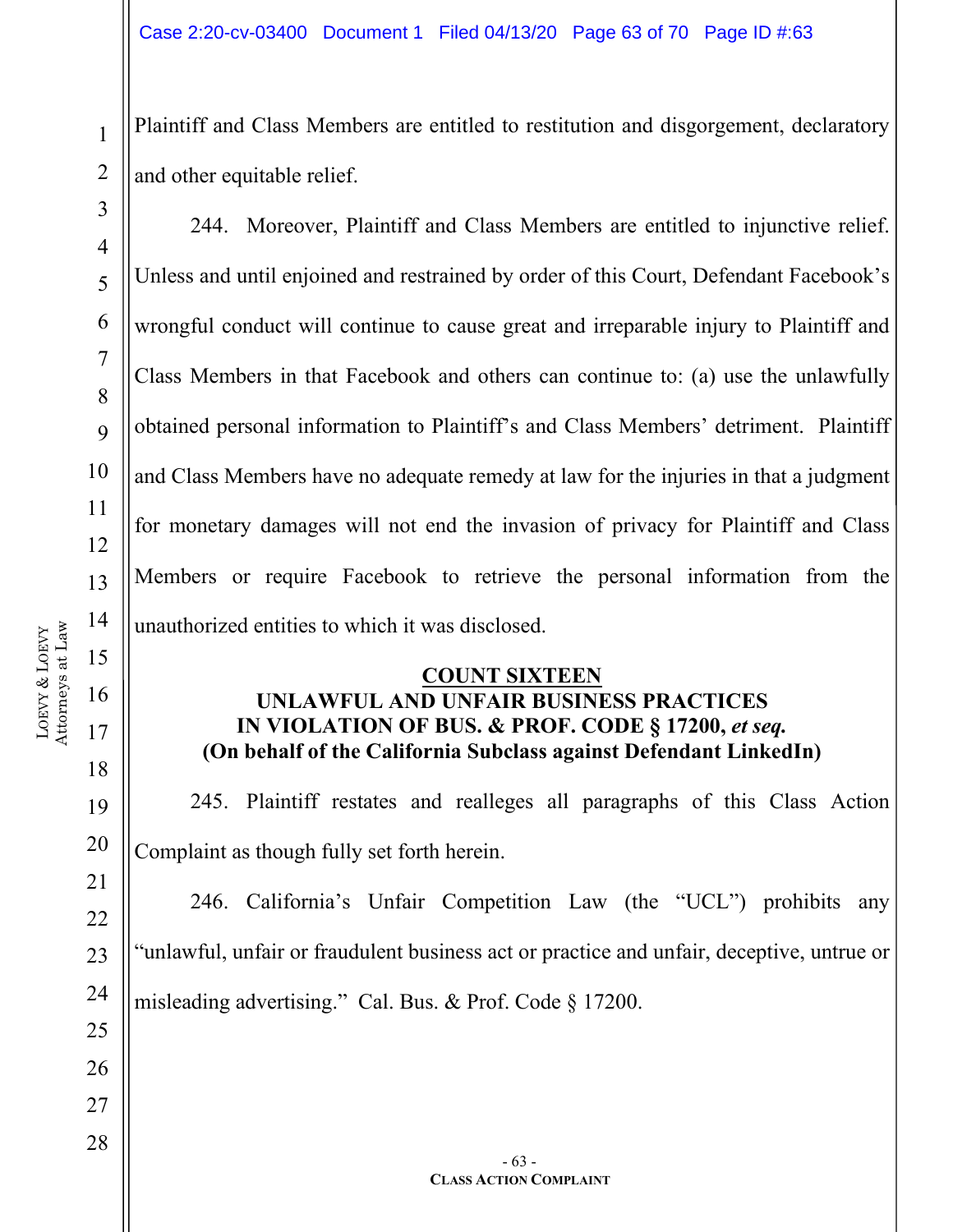| $\mathbf{1}$   |                                                   |                | 247. Defendant LinkedIn engaged in unlawful, unfair and fraudulent business |  |  |
|----------------|---------------------------------------------------|----------------|-----------------------------------------------------------------------------|--|--|
| $\overline{2}$ | acts and practices within the meaning of the UCL. |                |                                                                             |  |  |
| 3              |                                                   |                | 248. Defendant LinkedIn has engaged in the following unlawful, unfair and   |  |  |
| $\overline{4}$ |                                                   |                |                                                                             |  |  |
| 5              |                                                   |                | fraudulent business acts and practices:                                     |  |  |
| 6              |                                                   | $a$ .          | Intrusion upon seclusion, as alleged above;                                 |  |  |
| 7<br>8         |                                                   | $\mathbf b$ .  | Invasion of privacy under the California Constitution, Art. I, § 1, as      |  |  |
| 9              |                                                   |                | alleged above;                                                              |  |  |
| 10             |                                                   | $\mathbf{c}$ . | Failing to comply with the California Invasion of Privacy Act, Cal.         |  |  |
| 11             |                                                   |                |                                                                             |  |  |
| 12             |                                                   |                | Pen. Code §§ 631-632, as alleged above;                                     |  |  |
| 13             |                                                   | d.             | Failing to comply with $\S 1798.100(b)$ of the CCPA;                        |  |  |
| 14             |                                                   | e.             | Failing to comply with $\S$ 5 of the FTC Act (15 U.S.C. $\S$ 45);           |  |  |
| 15             |                                                   | f.             | Unfair competition in lessening the value of Plaintiff's and Class          |  |  |
| 16<br>17       |                                                   |                | Members' personal information, which they could sell elsewhere;             |  |  |
| 18             |                                                   | g.             | Omitting, suppressing and concealing that it did not comply with            |  |  |
| 19             |                                                   |                |                                                                             |  |  |
| 20             |                                                   |                | common law and statutory duties pertaining to Plaintiff's and Class         |  |  |
| 21             |                                                   |                | Members' personal information, including duties imposed by the              |  |  |
| 22             |                                                   |                | California Constitution, Art. I, § I; the California Invasion of            |  |  |
| 23             |                                                   |                | Privacy Act, Cal. Pen. Code §§ 631-632; the CCPA, Cal. Civ. Code            |  |  |
| 24             |                                                   |                |                                                                             |  |  |
| 25             |                                                   |                | $\S 1798.100(b)$ ; and $\S 5$ of the FTC Act, 15 U.S.C. $\S 45$ .           |  |  |
| 26             |                                                   |                |                                                                             |  |  |
| 27             |                                                   |                |                                                                             |  |  |
| 28             |                                                   |                |                                                                             |  |  |
|                |                                                   |                | $-64-$<br><b>CLASS ACTION COMPLAINT</b>                                     |  |  |

 $\frac{1}{2}$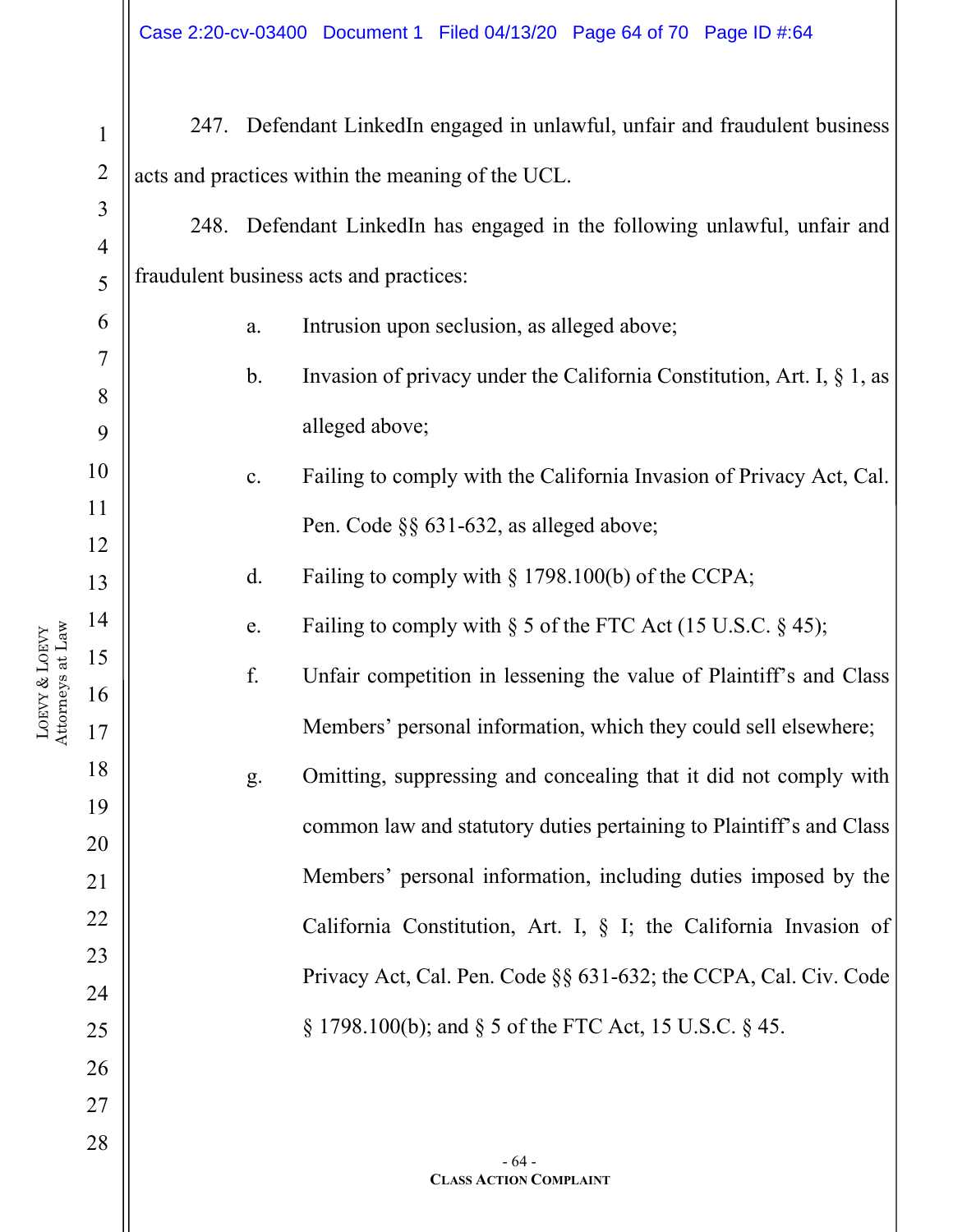1

2

3

4

5

7

8

 $\overline{Q}$ 

249. With respect to Defendant LinkedIn's violations of the CCPA, pursuant to Cal. Civ. Code § 1798.100(b), a business: (a) "that collects a consumer's personal information shall, at or before the point of collection, inform customers as to the categories of personal information to be collected and the purposes for which the categories of personal information shall be used"; and (b) "shall not collect additional categories of personal information or use personal information collected for additional purposes without providing the consumer with notice consistent with this section." Cal. Civ. Code § 1798.100(b).

250. Cal. Civ. Code  $\S$  1798.140(o)(1) defines "personal information" as "information that identifies, relates to, describes, is reasonably capable of being associated with, or could reasonably be linked, directly or indirectly, with a particular consumer or household," Cal. Civ. Code § 1798.140(o)(1). Personal information includes, but is not limited to:

> (A) Identifiers such as a real name, alias, postal address, unique personal identifier, online identifier, internet protocol address, email address, account name, social security number, driver's license number, passport number, or other similar identifiers.

> > \* \* \*

(F) Internet or other electronic network activity information, including, but not limited to, browsing history, search history, and information regarding a consumer's interaction with an internet website, application, or advertisement.

21

22

23

24

25

26

27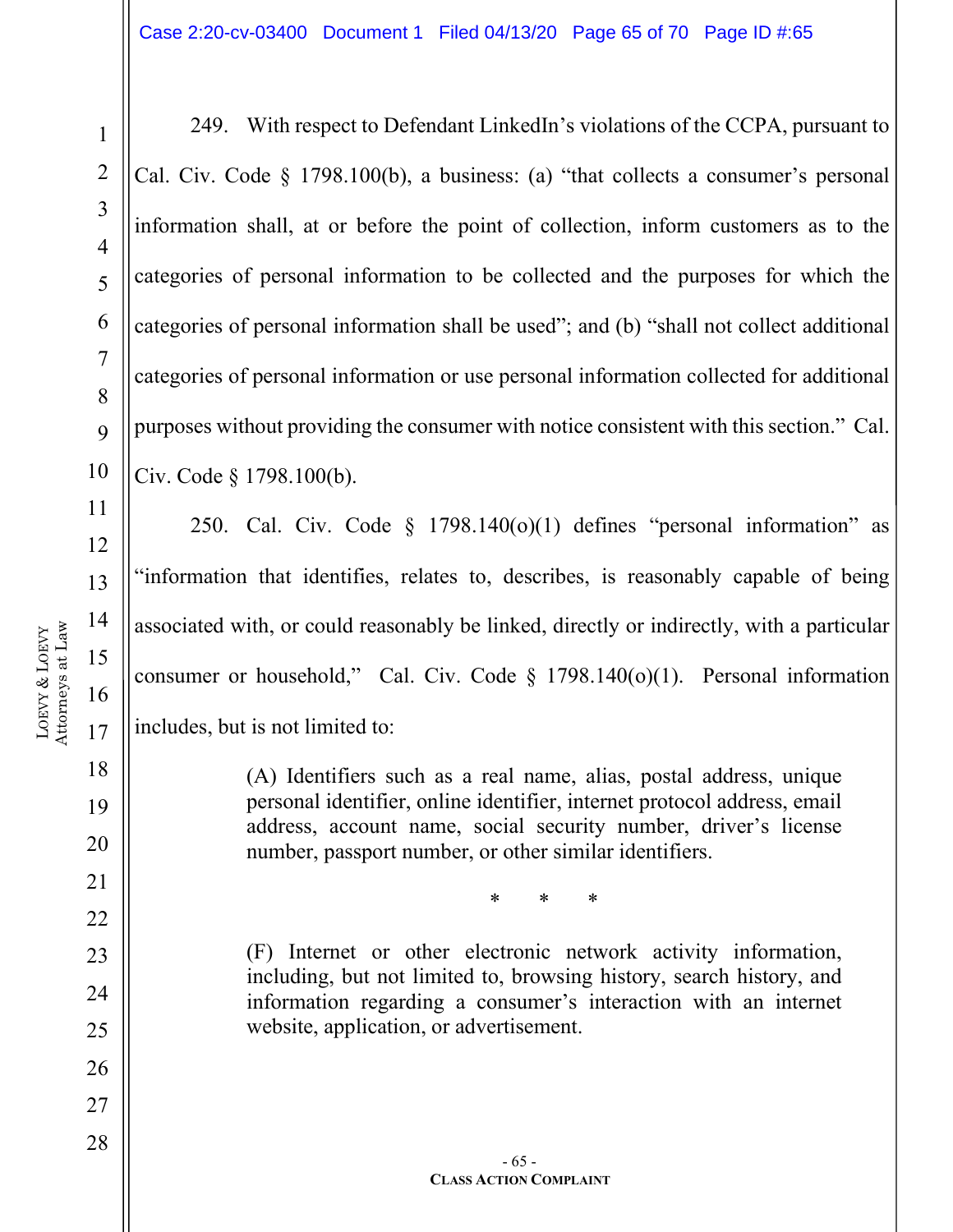(G) Geolocation data.

2 *Id.*

1

3

4

5

6

7

8

9

10

11

12

13

14

15

16

17

18

19

20

21

22

23

24

25

26

27

251. Plaintiff and Class Members are consumers under the CCPA. *See* Cal. Civ. Code § 1798.140(g).

252. Defendant LinkedIn is a business under the CCPA. *See* Cal. Civ. Code § 1798.140(c).

253. As alleged herein, in violation of the CCPA, Defendant LinkedIn collected Plaintiff's and Class Members' personal information but failed to provide Plaintiff and Class Members with the information required by the CCPA, namely, LinkedIn failed to accurately inform Plaintiff and Class Members as to the categories of personal information to be collected and the purposes for which the categories of personal information were to be used.

254. As alleged herein, Defendant LinkedIn further violated the CCPA by using the personal information it collected from Plaintiff and Class Members for undisclosed purposes without providing the requisite notice.

255. With respect to Defendant LinkedIn's violation of § 5 of the FTC Act, the FTC has brought numerous actions against businesses for their unfair and deceptive practices in harvesting personal information from a software application.

256. At relevant times, Defendant LinkedIn knew of its obligations to act fairly and honestly in its business dealings and not to violate § 5 of the FTC Act.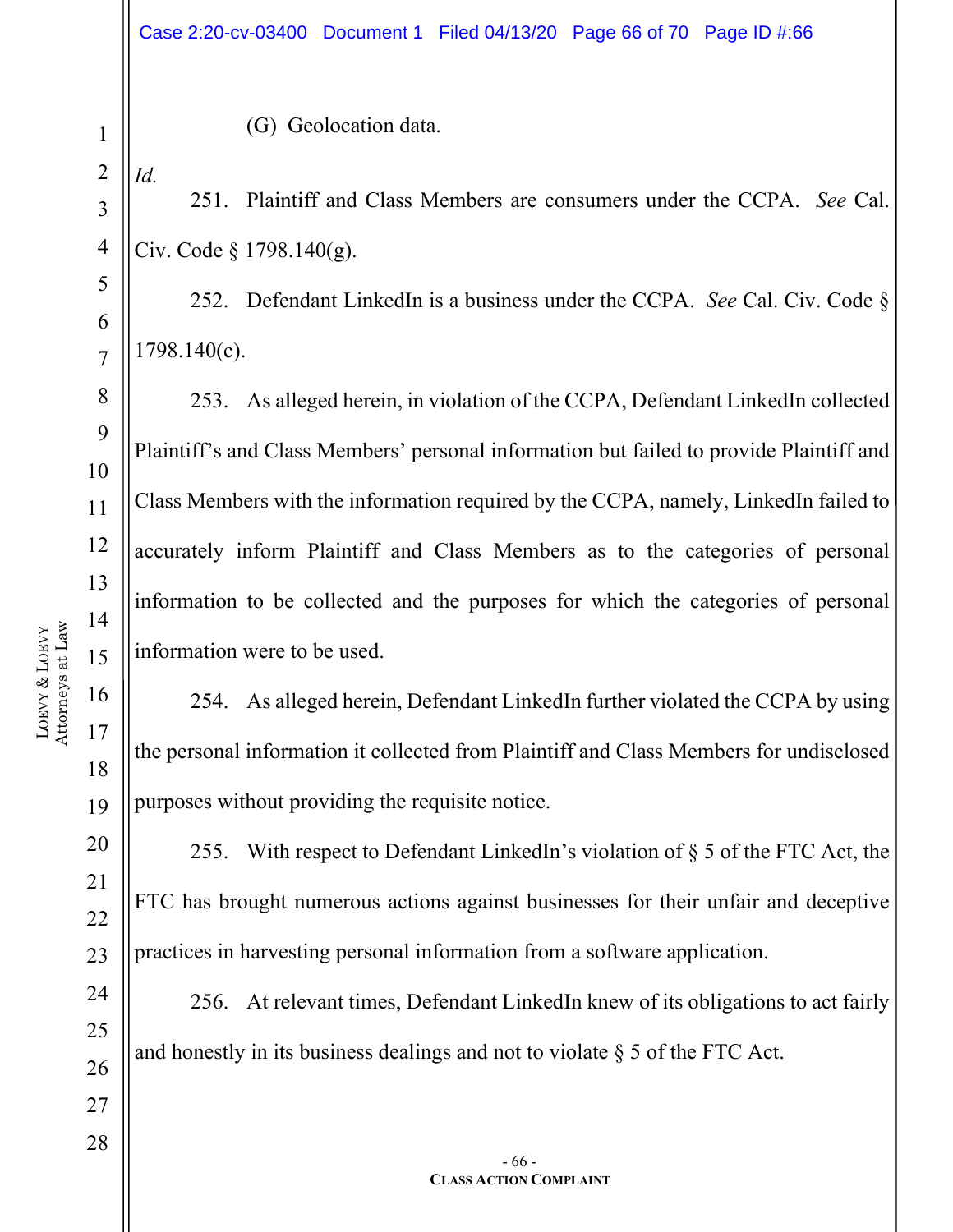257. Defendant LinkedIn's conduct with respect to Plaintiff's and Class Members' personal information constituted an unfair and deceptive practice in violation of § 5 of the FTC Act.

258. Defendant LinkedIn's above-described conduct constituted unfair practices in violation of the UCL because the practices and acts: (a) were immoral, unethical, oppressive, unscrupulous and substantially injurious to Plaintiff and Class Members; and (b) violated established public policy. These acts caused substantial injury to Plaintiff and Class Members; this substantial injury outweighed any benefits to competition or the purpose of such conduct, and there were reasonably available alternatives to further LinkedIn's legitimate business interests.

259. By collecting, disclosing and using Plaintiff's and California Subclass Members' personal information in ways that Plaintiff and Class Members did not know of or consent to, Defendant LinkedIn engaged in fraudulent business practices that were likely to deceive a reasonable consumer.

260. A reasonable person would not have agreed to use the Zoom App had Defendant LinkedIn not concealed, omitted and suppressed the truth about its practices, as alleged herein. By withholding material information about its practices, LinkedIn deceived customers into using products that allowed LinkedIn to surreptitiously collect Plaintiff's and Class Members' personal information. Accordingly, LinkedIn's conduct also was fraudulent within the meaning of the UCL.

1

2

3

4

5

6

7

8

 $\overline{Q}$ 

10

11

12

13

14

15

16

17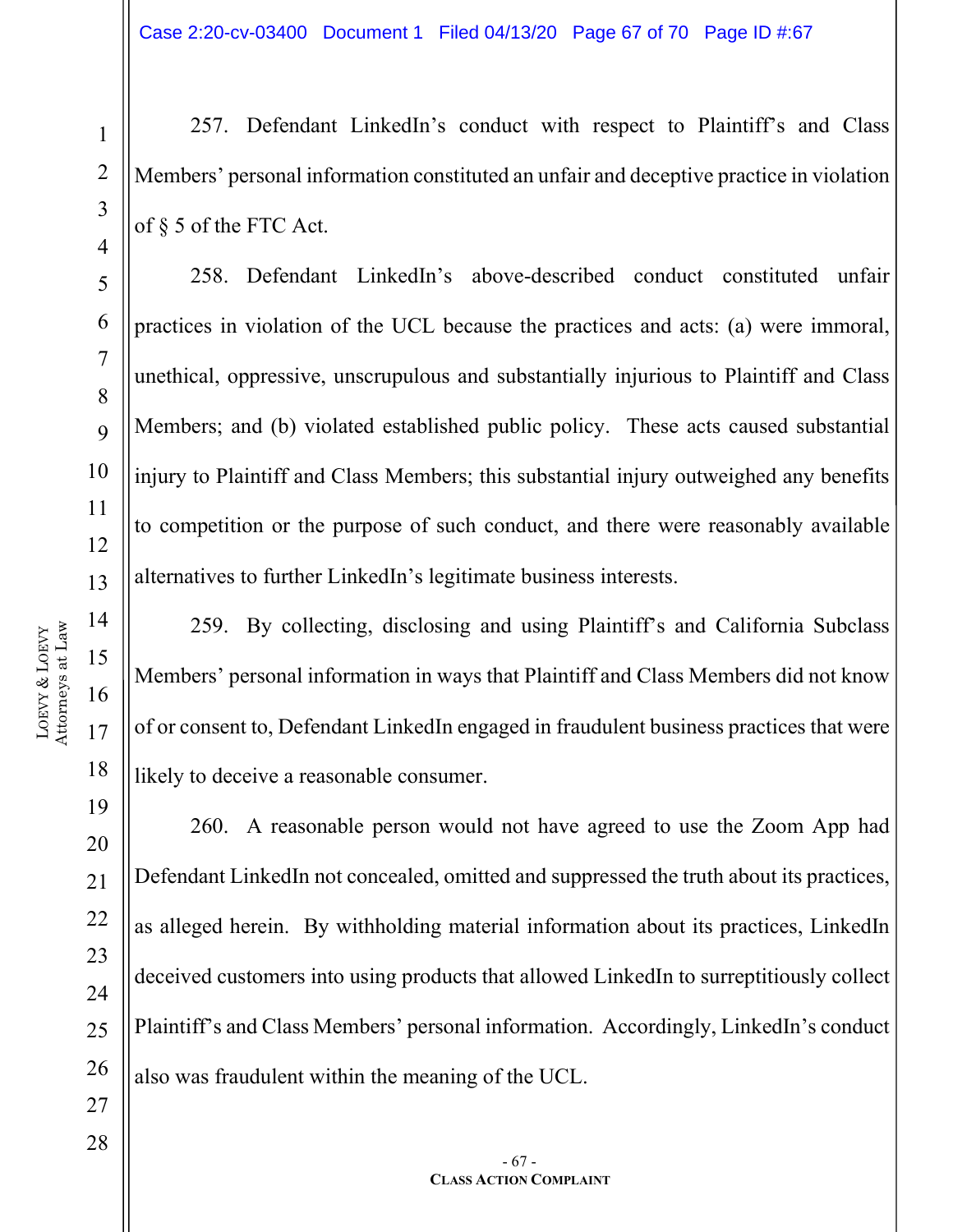261. As a result of Defendant LinkedIn's violations of the UCL, Plaintiff and Class Members have suffered injury-in-fact and have lost money and property. Plaintiff and Class Members are entitled to restitution and disgorgement, declaratory and other equitable relief.

262. Moreover, Plaintiff and Class Members are entitled to injunctive relief. Unless and until enjoined and restrained by order of this Court, Defendant LinkedIn's wrongful conduct will continue to cause great and irreparable injury to Plaintiff and Class Members in that LinkedIn and others can continue to: (a) use the unlawfully obtained personal information to Plaintiff's and Class Members' detriment. Plaintiff and Class Members have no adequate remedy at law for the injuries in that a judgment for monetary damages will not end the invasion of privacy for Plaintiff and Class Members or require LinkedIn to retrieve the personal information from the unauthorized entities to which it was disclosed.

#### **COUNT SEVENTEEN TRESPASS TO CHATTELS (On behalf of the Nationwide Class against all Defendants)**

263. Plaintiff restates and realleges all paragraphs of this Class Action Complaint as though fully set forth herein.

264. Defendants, intentionally and without consent or other legal justification, installed code on Plaintiff's and Class Members' devices that enabled Defendants to

1

2

3

4

5

6

7

8

9

10

11

12

13

14

15

16

17

18

19

20

21

22

23

24

25

26

27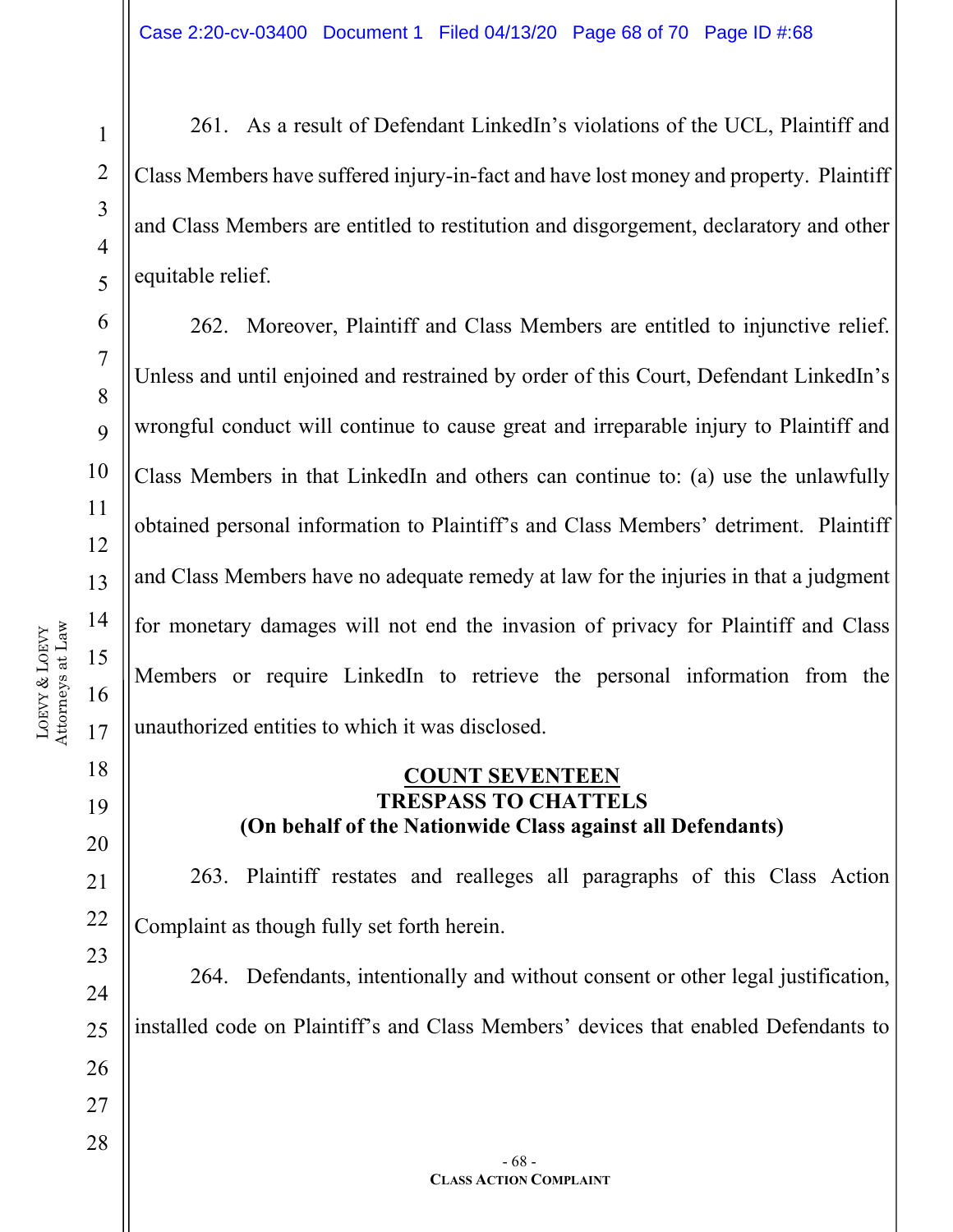collect, disclose and use Plaintiff's and Class Members' personal information in unauthorized ways and for unauthorized purposes.

265. Defendants' conduct as alleged in the paragraph above interfered with Plaintiff's and Class Members' use of the following property owned by Plaintiff and Class Members: (a) their computers; (b) their mobile devices; and (c) their personal information.

#### **PRAYER FOR RELIEF**

WHEREFORE, Plaintiff Todd Hurvitz, on behalf of himself and on behalf of the all Class Members, respectfully seeks from the Court the following relief:

- a. Certification of the Classes as requested herein;
- b. Appointment of Plaintiff as Class representative and his undersigned counsel as Class counsel;
- c. Award Plaintiff and members of the proposed Classes damages;
- d. Award Plaintiff and members of the proposed Classes equitable, injunctive and declaratory relief;
- e. Award Plaintiff and members of the proposed Classes pre-judgment and post-judgment interest as permitted by law;
- f. Award Plaintiff and members of the proposed Classes reasonable attorneys' fees and costs of suit; including expert witness fees; and

1

2

3

4

5

6

7

8

9

10

11

12

13

14

15

16

17

18

19

20

21

22

23

24

25

26

27